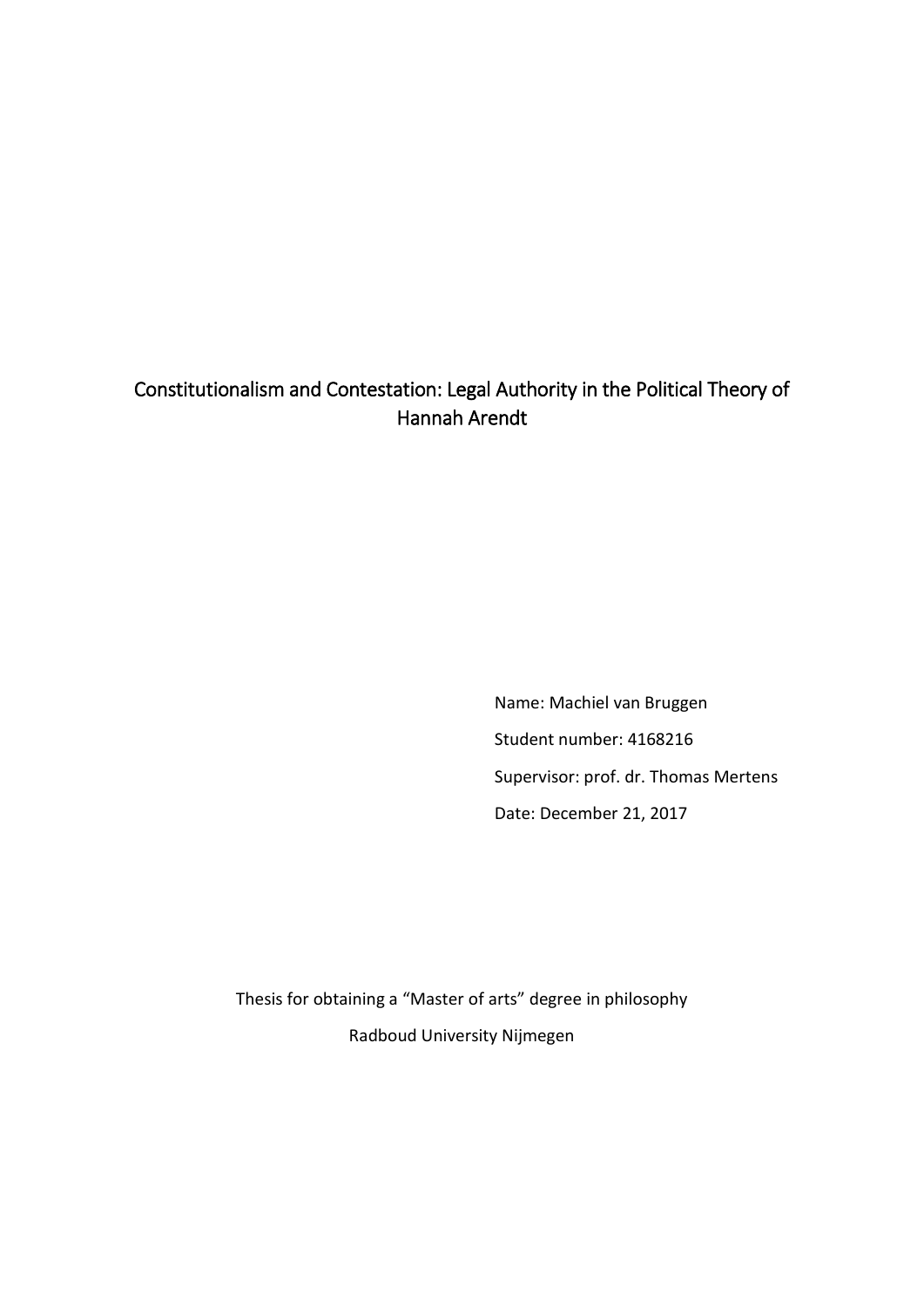I hereby declare and assure that I, Machiel van Bruggen, have drafted this thesis independently, that no other sources and/or means other than those mentioned have been used and that the passages of which the text content or meaning originates in other works – including electronic media – have been identified and the sources clearly stated.

Place: Ede; date: December 21, 2017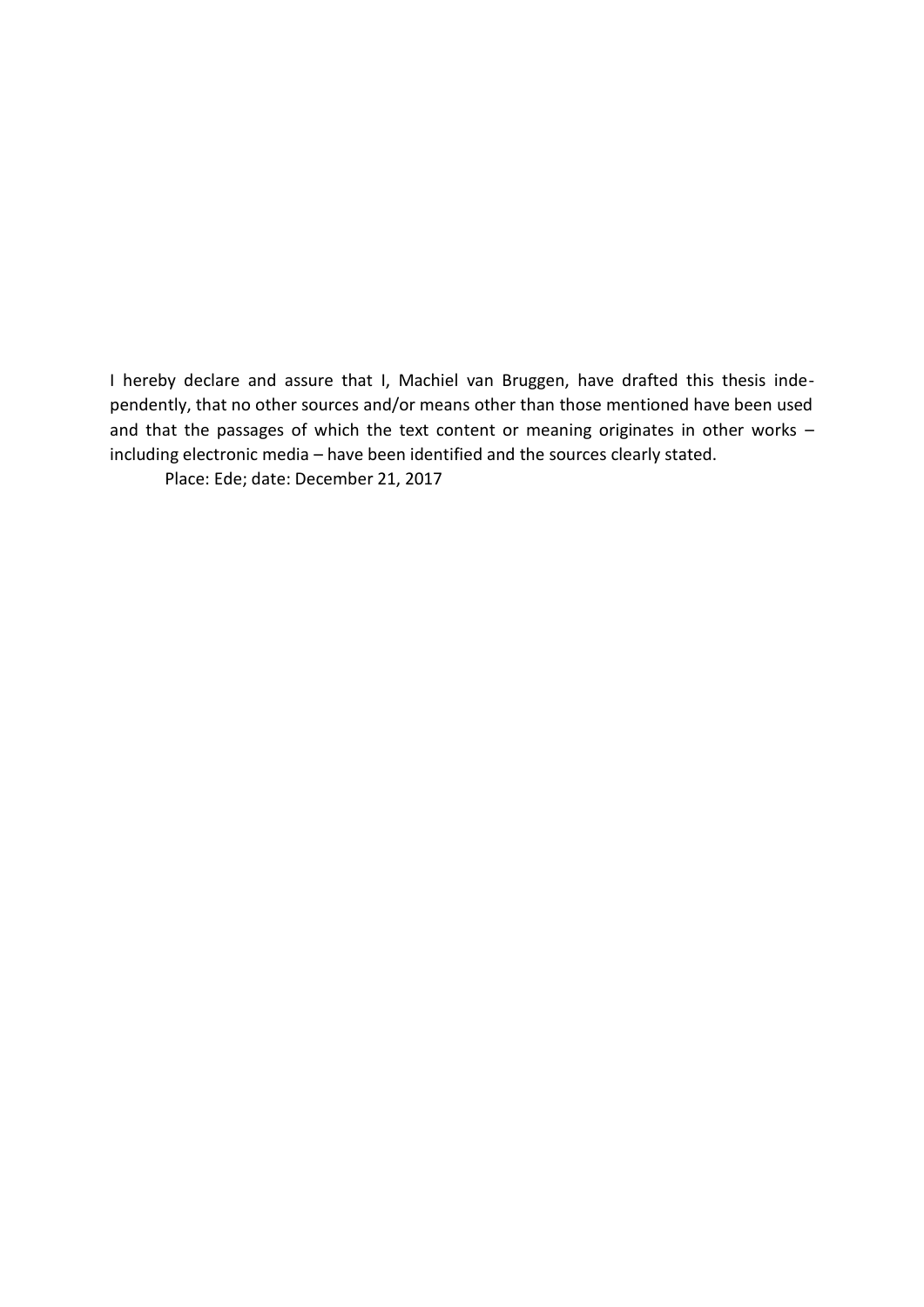# Constitutionalism and Contestation: Legal Authority in the Political Theory of Hannah Arendt

Machiel van Bruggen

# **Abstract**

Although Hannah Arendt considers authority to have vanished from the modern world, her analysis in *On Revolution* shows she did not accept this disappearance. In her extensive analysis of authority in the American Revolution, Arendt reconceptualizes the concept of authority, fit for a modern, secular age. This article develops Arendt's conception of legal authority, which mediates between the constitution as founding of a polity and the constitution as written document. I argue that, for Arendt, legal authority is not harmed when it is contested. On the contrary, a constitution's authority is reaffirmed by contestation. Law and politics are therefore interdependent: politics cannot exist without the bounds of the law, while law cannot be authoritative without politics.

# 1. Introduction

1

The concept of authority is not commonly associated with the political thought of Hannah Arendt. Arendt has the reputation of a thinker of action and novelty in politics, of radical openness. She famously rejected many of our familiar political concepts, among which sovereignty, rule, and the conception of law as command, all of which she thought belong to a deeply flawed tradition of political thought. Moreover, she seemingly thought that authority was lost in modernity. However, her extensive analysis of authority in *On Revolution* shows that Arendt considered authority important. I contend that this analysis underlies an intriguing notion of legal authority.

Contrary to her reputation, Arendt does not celebrate political action at the expense of stability. $1$  Her extensive reading of the Greek polis does not amount to unequivocal admiration. According to Jacques Taminiaux, Arendt's appreciation of the Romans was due to the fact that they knew of the remedies for the deficiencies of Greek politics, for the unpredictability and irreversibility of action.<sup>2</sup> These remedies are the faculties of promising and forgiving.<sup>3</sup> Arendt

<sup>1</sup> See also Jeremy Waldron, "Arendt's political constitutionalism," in *The Cambridge Companion to Hannah Arendt*, ed. Dana Villa (Cambridge: Cambridge University Press, 2006), 201-219.

<sup>2</sup> Jacques Taminiaux, "Athens and Rome," in *The Cambridge Companion to Hannah Arendt*, ed. Dana Villa (Cambridge: Cambridge University Press, 2006), 165-177.

<sup>3</sup> Hannah Arendt, *The Human Condition* (Chicago: University of Chicago Press, 1998), 236-47 (hereafter cited in text as *HC*).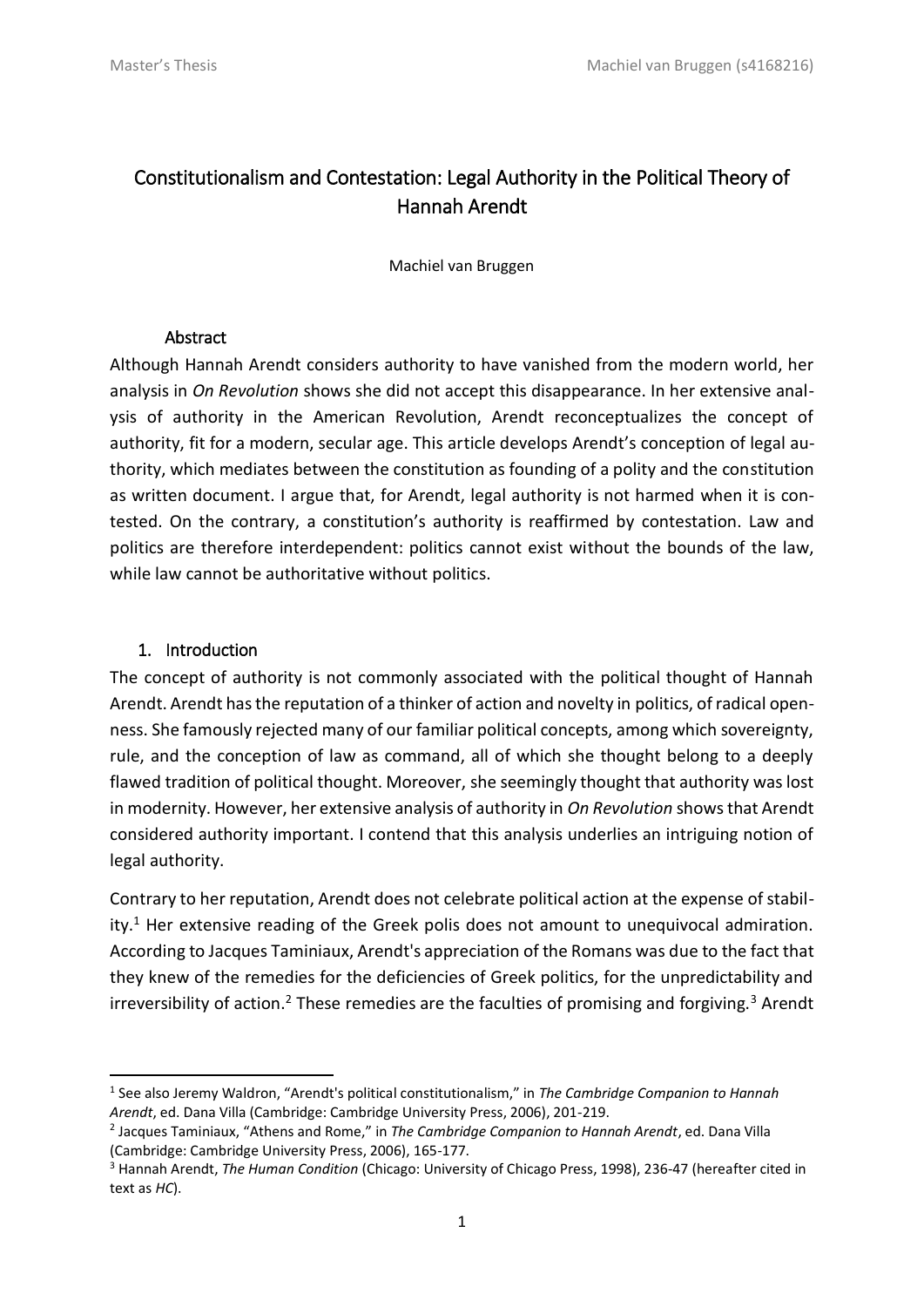$\overline{a}$ 

explicitly harkens back to the Roman understanding of law, or *lex*, which originally meant "'intimate connection' or relationship, namely something which connects two things or two partners whom external circumstances have brought together."<sup>4</sup> This understanding of law as a promise is Arendt's alternative to the law as command. It is the only form of law that can stabilize the political realm without sacrificing politics itself, by throwing "certain islands of predictability" (*HC*, 244) into the realm of human affairs.<sup>5</sup>

Although legal systems vary greatly, Arendt holds "that they were designed to insure stability," stability that politics cannot do without.<sup>6</sup> Her insistence on the importance of law supports the interpretation of Arendt as a 'thinker of order.<sup>'7</sup> A crucial element of the stability promoting characteristic of law is its authority. If law has no element of command, as Arendt contends, how can law then account for political *order*? Hence the question I intend to answer: What is the authority of law in Arendt's political theory? Without legal authority, the law cannot provide a stable order – not without turning violent. In this paper, I will analyze Arendt's rather unorthodox understanding of legal authority. I will argue that, for Arendt, authority of the law is unharmed, and even supported, when the law is contested. Authority does not involve a demand for obedience; Arendt considers obedience to be an apolitical concept, appropriate only to the misguided understanding of law as command. Disobedience – as long as it is civil disobedience – *reaffirms* the authority of the law.

I will start by discussing Arendt's critique of authority. The authority that she claims was lost in modernity is not authority as such, but rather a specific, religious form of authority. Then, in section 3, I will describe Arendt's analysis of authority in *On Revolution*, a work that has drawn criticism for its one-sided celebration of the American Revolution over the French. Although legitimate criticism can be leveled against Arendt's romanticized reconstruction of history, I will generally refrain from doing so. Instead, my focus will be on what Arendt's narrative reveals of her political theory. This narrative reveals that Arendt thinks that authority in America resembles that of Rome, which she claims is the origin of the very concept. *On Revolution* is therefore Arendt's attempt to reconceptualize this Roman – and secular – form of authority for modernity.

In the fourth section, I will address the consequences of this analysis for legal authority. Arendt's paradigm example of a constitution with authority is the American Constitution. The objectivity, in Arendt's sense of the word, of the American Constitution is important in this respect, because this objectivity requires the exchange of different interpretations of this constitution. In section 5, I argue that what makes a constitution authoritative is *critique* of that constitution. For Arendt, a constitution that enables politics requires political action for it to

<sup>4</sup> Hannah Arendt, *On Revolution* (London: Penguin, 1965), 187 (hereafter cited in text as *OR*).

<sup>5</sup> See also Jan Klabbers, "Possible Islands of Predictability: The Legal Thought of Hannah Arendt," *Leiden Journal of International Law* 20, no. 1 (2007): 1-23.

<sup>6</sup> Hannah Arendt, "Civil Disobedience," in *Crises of the Republic* (New York: Harcourt Brace & Company, 1972), 79 (hereafter cited in text as *CD*).

<sup>7</sup> The phrase is Christian Volk's, quoted from his *Arendtian Constitutionalism: Law, Politics and the Order of Freedom* (Oxford: Hart Publishing, 2015), 10.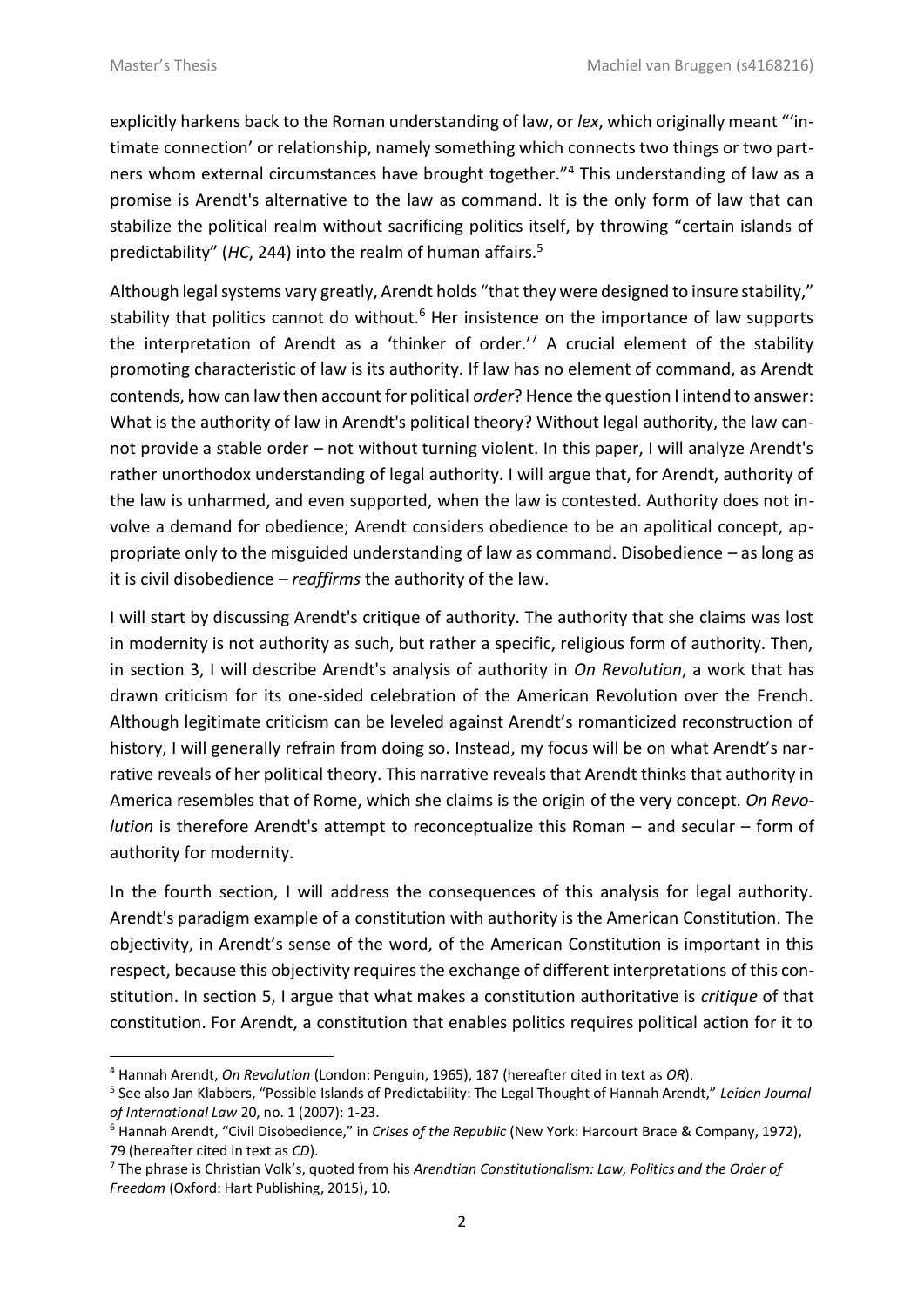$\overline{a}$ 

remain authoritative. The relation between politics and the constitution is therefore reciprocal. This makes for a fragile conception of authority, but for Arendt it is the only one that does not stymie politics.

### 2. The Decline of Religious Authority

Arendt sometimes seems quite unequivocal about the decline of authority in the modern age, especially in "What Is Authority?" In this essay, she thought it may have been more appropriate to ask the question "What was – and not what is – authority? For it is my contention that we are tempted and entitled to raise this question because authority has vanished from the modern world."<sup>8</sup> Her understanding of authority justifies this assertion: "Its hallmark is unquestioning recognition by those who are asked to obey; neither coercion nor persuasion is needed."<sup>9</sup> Indeed, this attitude seems quite foreign to modern citizens.

However, Arendt's claim that authority has vanished from the modern world is misleading, because on the very next page she moderates her position: "The authority we have lost in the modern world is no such 'authority in general,' but rather a very specific form which had been valid throughout the Western World over a long period of time" (*WIA*, 92). Thus, the *concept* of authority has not disappeared; rather, the Western *conception* of authority is no longer valid.

According to Arendt, the origins of this Western conception of authority are Roman. For the Romans, authority was intimately tied to the foundation of the eternal city of Rome and the tradition in which later Romans stood. Arendt contends that the foundation of Rome lay at the heart of Roman politics; politics meant, above all, to preserve this founding. The founding of Rome even formed the political content of Roman religion, a religion in which 'piety' designated the Romans' relation to the past. Religion in this context does not involve the worship of revealed deities. Rather, religion in Rome "literally meant *religare*: to be tied back, obligated, to the enormous, almost superhuman and hence always legendary effort to lay the foundations" (*WIA*, 121). According to Arendt, politics and religion were near synonymous in ancient Rome: both derived their meaning from the preservation of the event of foundation.

Arendt claims that this is the context in which the word 'authority' first appeared and in which it acquired its meaning: "The word *auctoritas* derives from the verb *augere*, 'augment,' and what authority or those in authority constantly augment is the foundation" (*WIA*, 121). The foundation of Rome, a unique event, required the continued activity of later Romans to preserve it. Those who were in authority – i.e., the elders or, more specifically, the senators – had obtained it from those who founded Rome. Their authority was derivative: it depended on its

<sup>8</sup> Hannah Arendt, "What Is Authority?" in *Between Past and Future: Eight Exercises in Political Thought* (New York: Penguin, 2006), 91 (hereafter cited in text as *WIA*).

<sup>9</sup> Hannah Arendt, *On Violence*, in *Crises of the Republic* (New York: Harcourt Brace & Company, 1972), 144 (hereafter cited in text as *OV*).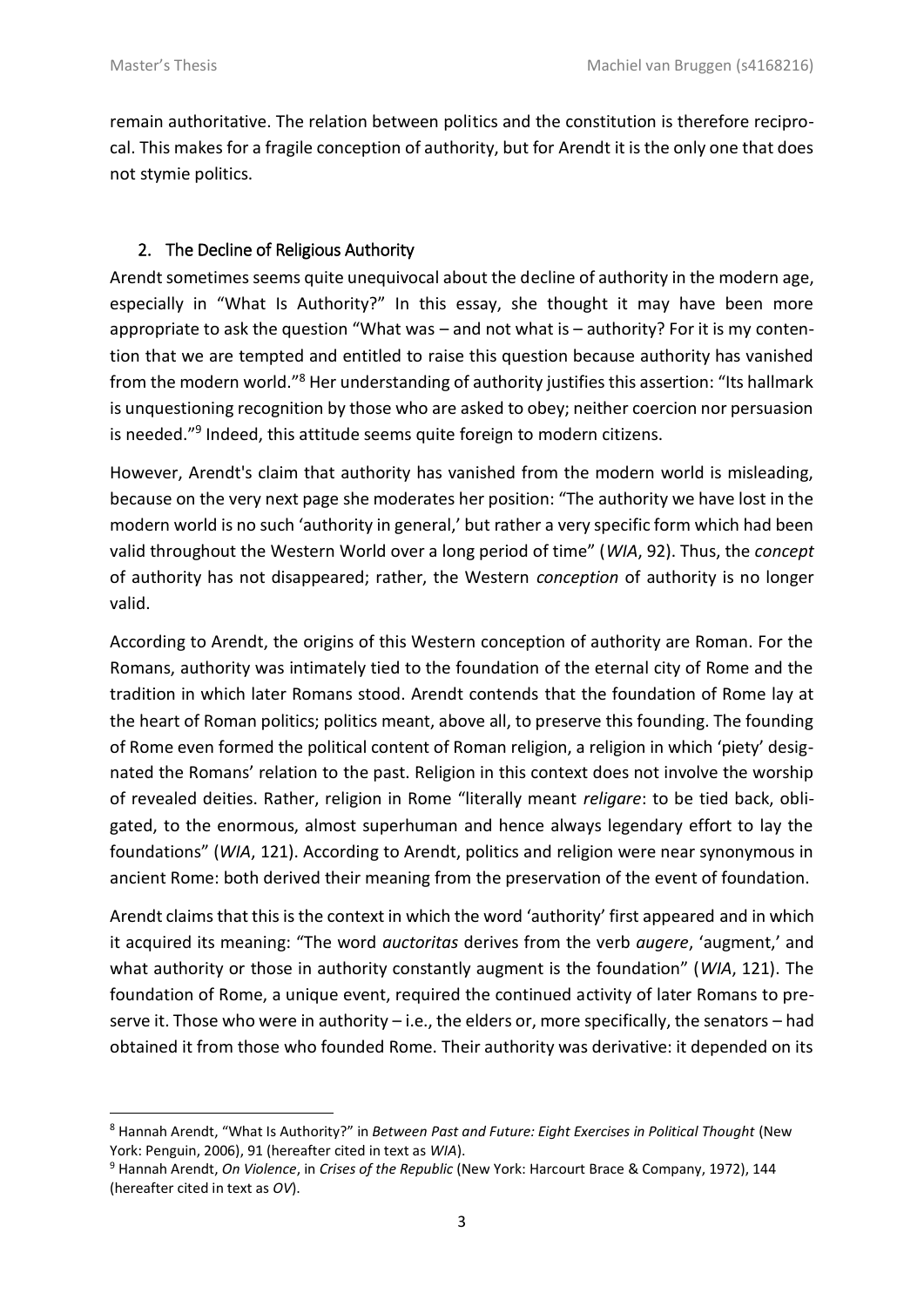transmission through tradition. Only by being tied back via a continuous tradition could living Senators be said to have authority.

What this authority precisely constituted is, according to Arendt, something elusive to us. It is emphatically not power, because the Romans distinguished between power, which resides in the people, and authority, which resides in the Senate.<sup>10</sup> Authority, which is derived from the example of Rome's founders, consists in something similar to advice: it does not have the form of a command nor does it require coercion. Needing neither force nor persuasion, it entailed "the moral political standard as such" (*WIA*, 123). Thus, the precedent set by the ancestors, and from which the Senate derived its authority, constituted a model for action for Roman politics.

All of this makes clear that the three concepts of authority, religion, and tradition are intimately connected. Without the religious tie to the past, and without the tradition that transmits the example set by the founders of Rome, there can be no authority. Arendt dubbed this relation the "Roman trinity of religion, authority, and tradition" (*WIA*, 124), as each single one depends on the other two. Wherever one of the three was doubted, "the remaining two were no longer secure" (WIA, 128). But this did not happen for a long time, as the trinity proved to be remarkably durable.

According to Arendt, the trinity even survived the downfall of the Roman Empire. After the decline of the Roman Empire, the Church was compelled to assume political responsibilities. In doing so, the Catholic Church became Roman, as it "made the death and resurrection of Christ the cornerstone of a new foundation" (*WIA*, 125), which meant that "the great Roman political trinity of religion, tradition, and authority could be carried into the Christian era."<sup>11</sup> Here, too, the trinity led to a miraculously durable institution.

Even the Reformation did not end this constellation of religion, tradition and authority, because it merely challenged the authority of the Roman Catholic Church, not the trinity itself. The Reformation only resulted in several churches; it never "intended to abolish a religion that rests on the authority of those who witnessed its foundation as a unique historical event and whose testimony is kept alive by tradition."<sup>12</sup> According to Arendt, modernity's loss of authority was not caused by Luther's dissolution of the bond between authority and tradition. Rather, the primary cause was the separation of authority and religion, i.e., secularization, of which the first stage was "the rise of absolutism, and not the Reformation" (*OR*, 26). What ultimately broke the bonds between religion and authority was the separation of church and state.

 $\overline{a}$ 

<sup>10</sup> "Cum potestas in populo, auctoritas in senatu sit" (Cicero, *De legibus* 3.28), quoted by Arendt at *WIA*, 122.

<sup>11</sup> Hannah Arendt, "The Tradition of Political Thought," in *The Promise of Politics*, ed. Jerome Kohn (New York: Schocken Books, 2005), 50.

 $12$  Ibid., 51.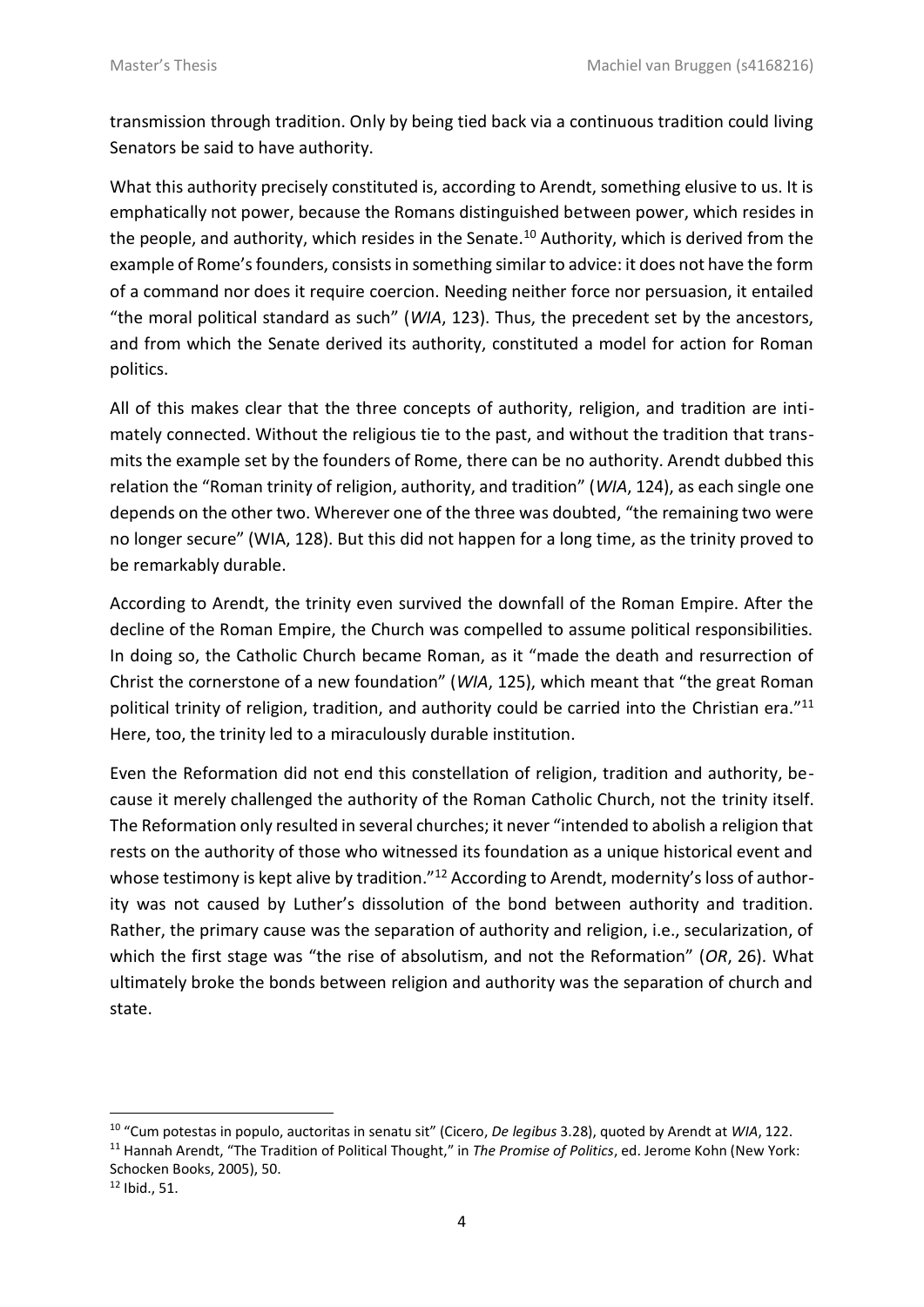$\overline{a}$ 

The origin of this development lies in the fact that the Catholic Church, in its assumption of worldly responsibility and its appropriation of Roman categories, changed the source of authority. The Church substituted the founding of Rome with the death and resurrection of Christ as foundational event. According to Arendt, this foundation ultimately refers to a transmundane source: the source of authority is God, and not a human act. Religion thus no longer refers to our ties to an exemplary past, as it did in ancient Rome, but to a transcendent, nonhuman reality. The source of authority lies wholly outside the reach of human power: it has become an absolute that human beings can only choose to obey.

The political authority of the Church therefore depended on a sanction from God. With the separation of church and state, with the 'emancipation' of politics from the church, states had to find another absolute to ground authority. According to Arendt, the solution was thought to be found in "absolute monarchy, which had placed an absolute, the person of the prince, into the body politic" (*OR*, 158). The first consequence of secularization was, Arendt argues, European absolutism.

The reason for this development was that people were convinced that only an absolute ruler could guarantee the legitimacy of the law, as only the absolute rule of a king mirrors the omnipotence of God: the king "incarnated on earth a divine origin in which law and power coincided. His will, because it supposedly represented God's will on earth, was the source of both law and power, and it was this identical origin that made law powerful and power legitimate" (*OR*, 156). Authority, as it was understood at the time, could only be guaranteed by the absolute of a transcendent God. Therefore, when kings claimed authority without the aid of pope and bishop, they attempted to clothe their rule with the same religious sanction. They claimed the divine right of kings.

Arendt thus discerns a strong continuity in the tradition of political thought, from the adoption of Roman categories by early Christianity all the way to the modern revolutions. It all started

when, after the 'Word became flesh', the incarnation of a divine absolute on earth was first represented by the vicars of Christ himself, by bishop and pope, who were succeeded by kings who claimed rulership by virtue of divine rights until, eventually, absolute monarchy was followed by the no less absolute sovereignty of the nation. (*OR*, 194)

This continuity does not mean, however, that Arendt believes that the validity of authority remained unchanged. On the contrary, after the initial substitution of an earthly event by a transcendent source, it was changed once more after the separation of church and state. When the prince 'stepped into the pontifical shoes of Pope and Bishop,'<sup>13</sup> he did not assume the same function and sanctity that pope and bishop possessed: "in the language of political

<sup>13</sup> The phrase, which Arendt uses in *On Revolution*, is quoted from Ernst Kantorowizc, "Mysteries of State: An Absolutist Concept and Its Late Mediaeval Origins," *The Harvard Theological Review* 48, no. 1 (1955): 67.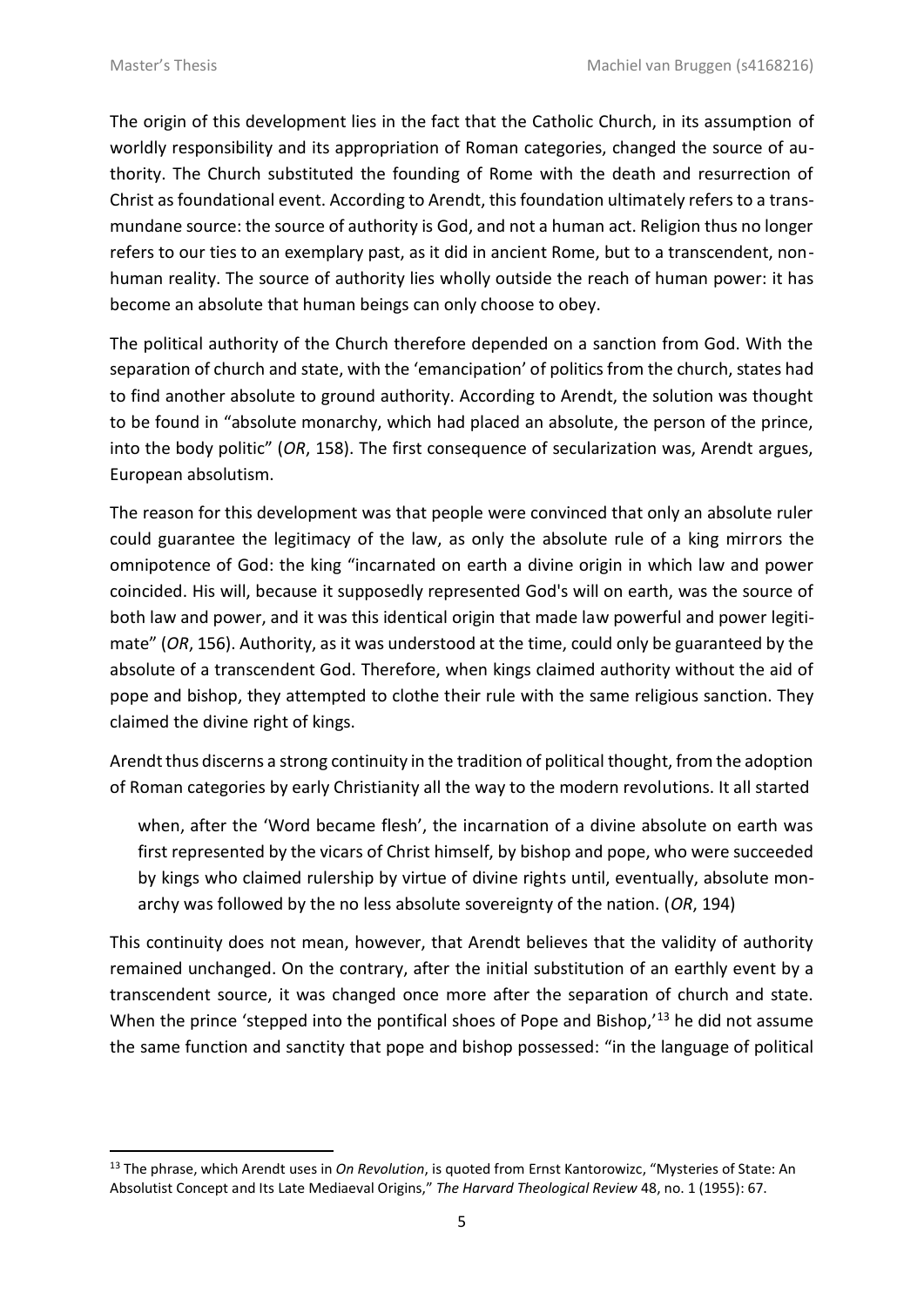$\overline{a}$ 

theory, he was not a successor but a usurper" (*OR*, 160). The prince's claim on worldly authority without the sanction of the clergy resulted in a separation of religion and authority. This led to the breakdown of the Roman trinity of religion, authority and tradition.

The solution of absolutism was no solution at all: it "served only to hide, for some centuries, the most elementary predicament of all modern political bodies, their profound instability, the result of some elementary lack of authority" (*OR*, 159). Absolute sovereignty, which lacked the specific sanction of religion because it lacked the transcendent source, "could only degenerate into tyranny and despotism" (*OR*, 160). After all, a sovereign unbound by laws rules on the basis of his own will.

According to Arendt, the sovereignty of the nation, proclaimed in the French Revolution, stands in the same theoretical tradition. It, too, postulates an absolute as the source of the authority of the law: the nation. Sieyès drew the distinction between the *pouvoir constitué* and the *pouvoir constituant*. The former, constituted government, could only be legitimated by the latter, the nation, which Sieyès placed in a perpetual state of nature. Both "power and law were anchored in the nation" (*OR*, 163). Hence, the nation was unbound like the king had been, a *potestas legibus soluta*: a power guaranteeing the law yet itself absolved from all laws. The French Revolution had merely substituted the king with the nation, elevating the nation to the status of an absolute.

Although secularization is generally thought of in terms of the emancipation of the state from religion, Arendt believes that the reverse can be said with equal, perhaps more, justification. The many theoretical difficulties that surfaced during the modern revolutions "could well be taken to demonstrate that politics and the state needed the sanction of religion even more urgently than religion and the churches had ever needed the support of princes" (*OR*, 161). It seems that the Church's lost political element amounted to no more than the belief in Hell, which was believed to be vital in ensuring adherence to law – even the 'enlightened' revolutionaries thought the belief in an afterlife was crucial for a republic (*OR*, 190-91; *WIA*, 134) – whereas the state's lost religious element undermined its very authority.<sup>14</sup>

Without the sanction of religion and the resultant lack of authority, monarchs turned to absolutism. Absolutism thus seems a logical consequence of the problem of authority in secular times. This is not a necessary consequence, however, even though Arendt claimed as much in one of her earlier works, *The Origins of Totalitarianism*: "A conception of law which identifies what is right with the notion of what is good for  $-$  for the individual, or the family, or the people, or the largest number – becomes *inevitable* once the absolute and transcendent

<sup>14</sup> Hannah Arendt, "Religion and Politics," in *Essays in Understanding, 1930-1954*, ed. Jerome Kohn (New York: Harcourt Brace & Company, 1994), 383-84.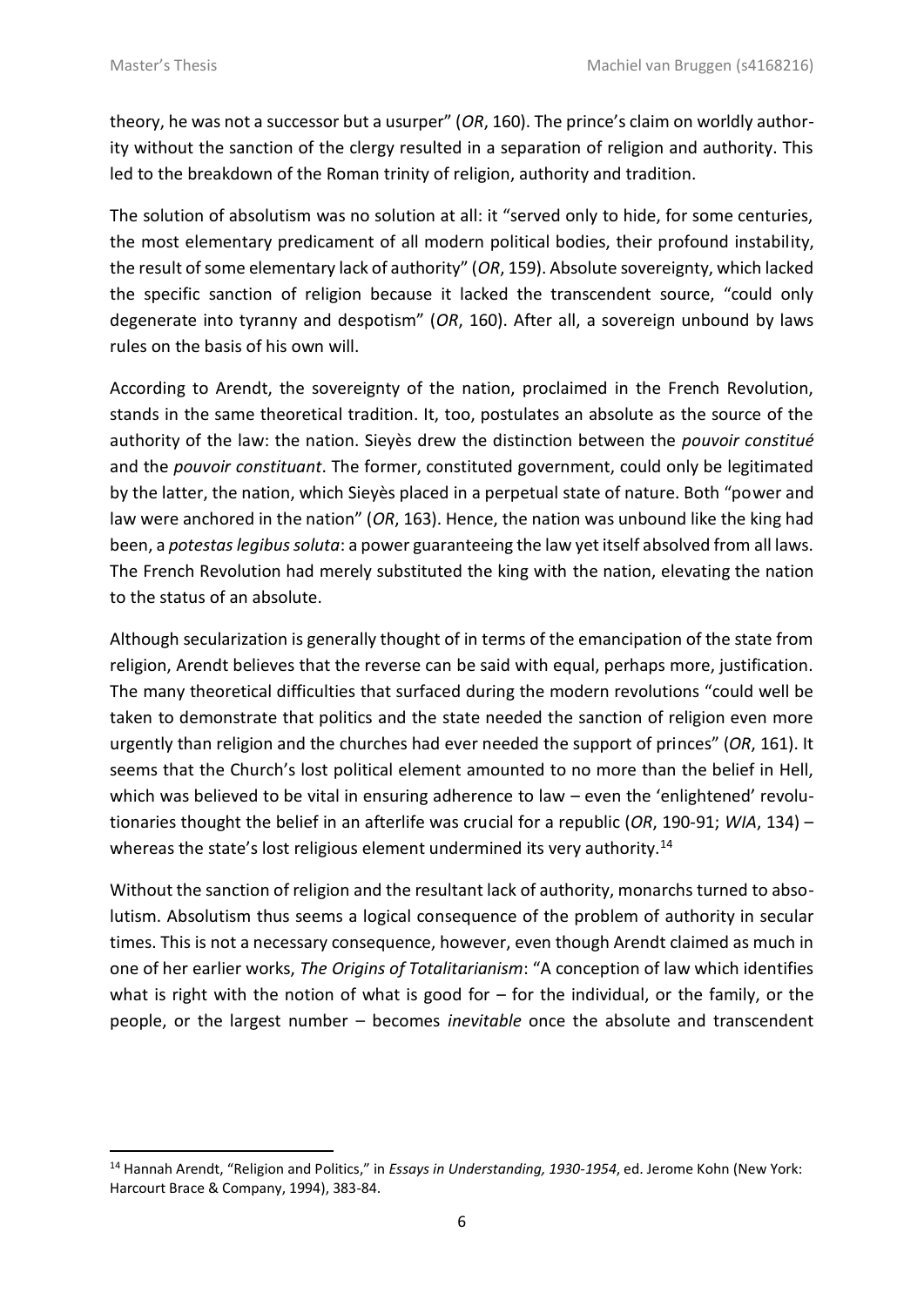measurements of religion or the law of nature have lost their authority."<sup>15</sup> Here, Arendt was still pessimistic about finding a suitable answer to the problem of the absolute.

In her later works, however, she is clearly no longer satisfied with such inevitability. She therefore turned to the possibility of law without an absolute, with a different form of authority, in her study of the modern revolutions. Her analysis in *On Revolution* is meant to expand upon, and where necessary correct, Arendt's earlier views of authority – a new analysis she already alluded to in "What Is Authority?"<sup>16</sup>

# 3. The American Revolution and Roman Authority

According to Arendt, the problem of the absolute appeared when the modern revolutions overturned established power structures. This laid bare a fundamental problem for the revolutionaries: a lack of authority. Absolutist kings merely clothed themselves in religious garb, ruling 'by the grace of God,' in an attempt to hide their lack of authority. At the heart of this problems lies secularization, but this need not spell the end of the political concept of authority. Although for a long time monarchs needed the sanction of the clergy, Arendt asserts that

the long alliance between religion and authority does not necessarily prove that the concept of authority is itself of a religious nature. On the contrary, I think it much more likely that authority, insofar as it is based on tradition, is of Roman political origin and was monopolized by the Church only when it became the political as well as spiritual heir of the Roman Empire.<sup>17</sup>

The form of authority that Arendt pronounced dead in "What Is Authority?" is the specific religious form of authority that has disappeared with secularization. Arendt's analysis of the American Revolution, during which the political significance of promise and foundation was supposedly rediscovered, must therefore be read as an attempt to rethink the concept of authority. Creating a secular form of authority is, according to Arendt, one of the crucial tasks of the modern revolutions, if not the most important: "Indeed, it may ultimately turn out that what we call revolution is precisely that transitory phase which brings about the birth of a new, secular realm" (*OR*, 26).<sup>18</sup>

1

<sup>15</sup> Hannah Arendt, *The Origins of Totalitarianism* (New York: Houghton Mifflin Harcourt, 1973), 299, emphasis mine (hereafter cited in text as *OT*).

<sup>16</sup> See *WIA*, 140, and especially the accompanying endnote at *WIA*, 287n62.

<sup>&</sup>lt;sup>17</sup> Arendt, "Religion and Politics," 372.

<sup>&</sup>lt;sup>18</sup> I therefore disagree with Samuel Moyn, who argues that Arendt's analysis of the modern revolutions involves the ultimately impossible attempt at definitive secularization of the political realm. Instead of reading Arendt's analysis as an attempt to recover Roman categories, Moyn argues that Arendt believes this cannot be done: "The religious past affects the revolutionary project and makes an exact return to the classics impossible; the intractable problem of the absolute, she thinks, forbids it." Samuel Moyn, "Hannah Arendt on the Secular," *New German Critique*, no. 105 (2008): 91.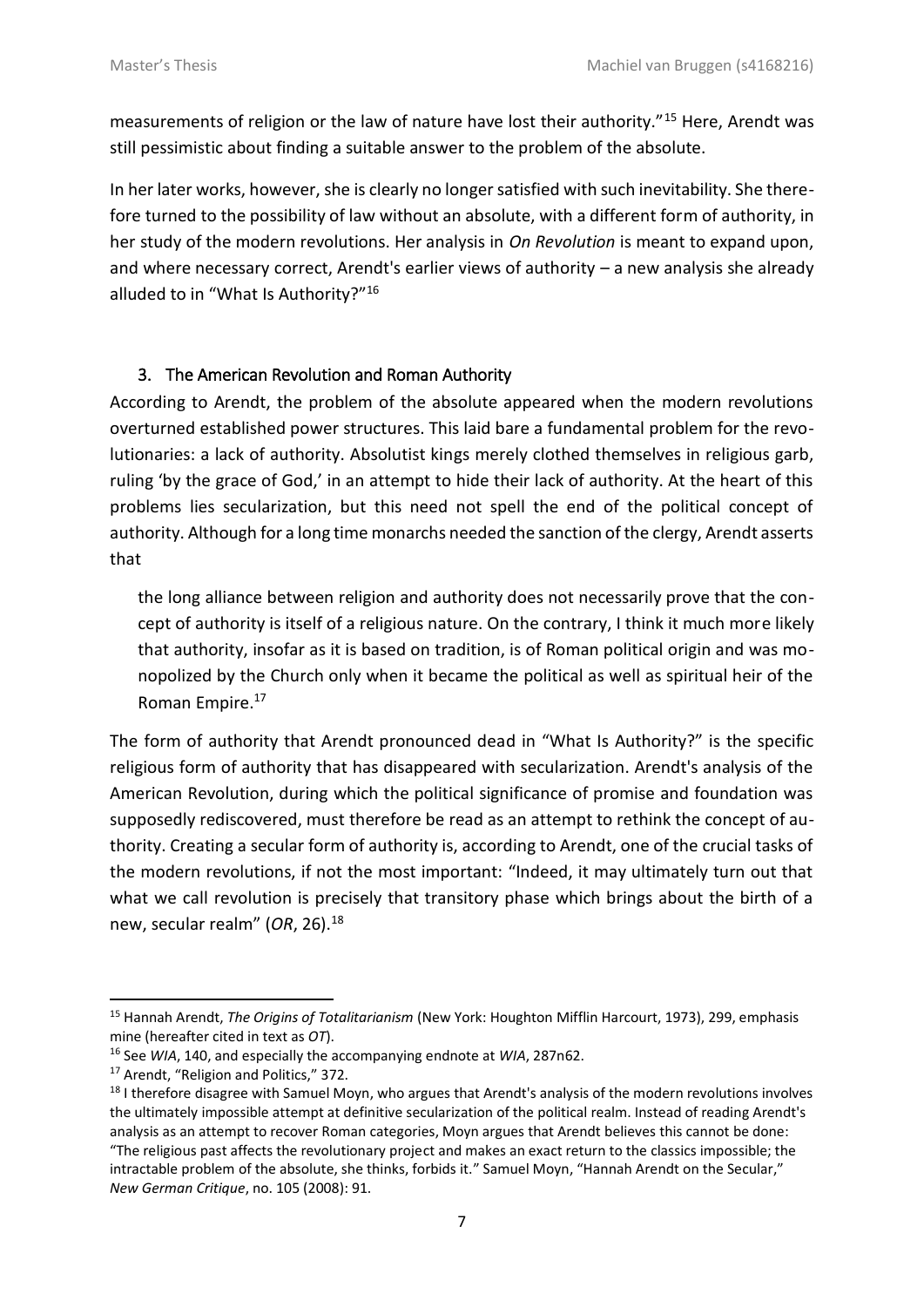For Arendt, the possibility of secularization and of devising a form of authority fit for modernity means reclaiming a worldly form of authority. The Catholic form of authority is inadequate, as the substitution of Rome's founding with the death and resurrection of Christ made it transmundane; the foundation was no longer political but religious. Arendt argues that, though the foundation remained highly influential in religious affairs, "its political significance would have been lost if it were not for the eighteenth-century revolutions in France and America," which "actually revived the fundamental contribution of Rome to Western history."<sup>19</sup> The revolutions in France and America turned to Roman precedents.

The primary task with which the revolutionaries in both America and France were confronted, when their original intention of merely (re)claiming limited government had transformed into the need to found government anew, was to ensure the legality of the new political order. The revolutionaries needed to solve the problem "of the source of law which would bestow legality upon positive, posited laws, and of the origin of power which would bestow legitimacy upon the powers that be" (*OR*, 160). Because the revolutions ended up breaking the threads with the political authorities that preceded them, both the Americans and the French needed to found a new government, one that could not derive its legitimacy from the same source. In any case, the lack of authority of the governments that preceded them forbade it.

The task of founding authority anew turned out to be a nigh insurmountable task. On the one hand, an absolute cannot function as a source for human law, because "laws residing on human power can never be absolute" (*OR*, 39), nor can human power ever amount to omnipotence. On the other hand, the tradition of political thought bore heavily on the revolutionaries. For centuries, the tradition of political thought conceived of law in terms of command, and power in terms of a ruler with the capability to command. Moreover, invoking an absolute felt natural to them, because the absolute that is the source of the Church's authority is the event in which the 'Word had become flesh.' In other words, the religious absolute appeared in *our* world and in *our* history: "It was because of the mundane nature of this absolute that authority as such had become unthinkable without some sort of religious sanction" (*OR*, 160). Political theory was fundamentally influenced by the religious concept of authority.

Both the American and the French revolutions were thus confronted by the problem of founding authority anew. But where the French went wrong – in merely substituting one absolute, absolute kingship, with another, the nation – Arendt claims that the Americans succeeded. They managed to find an earthly source of authority, but only because their political experience remained largely immune to the influence of the tradition of political thought. The reason for the durability of the American republic was the Americans' experience of contracting, starting with the Mayflower Compact, and not their theory.

According to Arendt, the then-current social contract theory distinguished between two kinds of social contract: one concluded between individuals establishing society, the other concluded between society and its ruler that was supposed to result in legitimate government.

1

<sup>&</sup>lt;sup>19</sup> Arendt, "The Tradition of Political Thought," 53.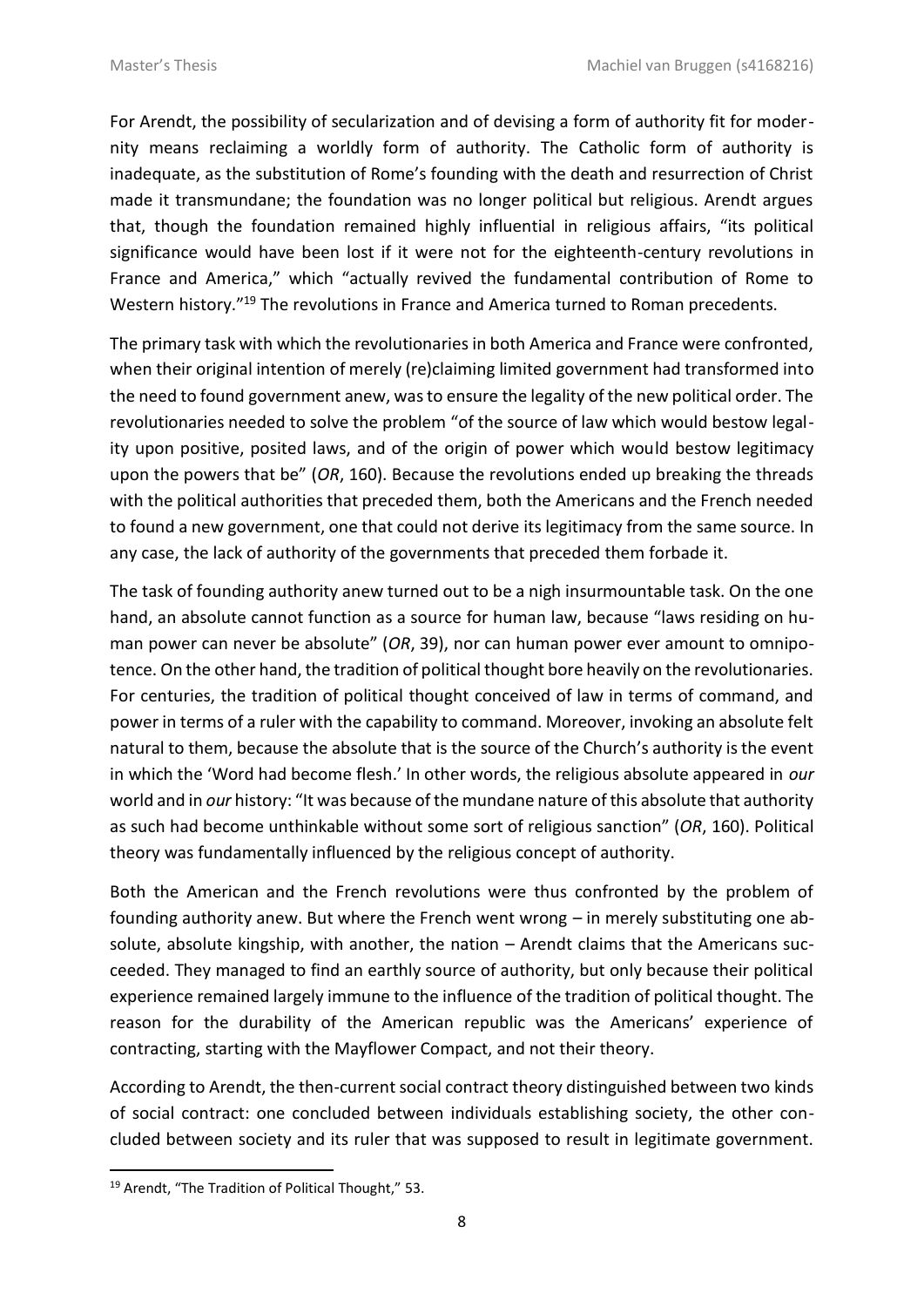$\overline{a}$ 

These two were considered to be part of a single two-fold contract. The contract that is supposed to create society is associated with John Locke; the contract that is supposed to create legitimate government is associated with Thomas Hobbes. Arendt later called the former the 'horizontal version' and the latter the 'vertical version' of the contract (CD, 85).<sup>20</sup> Both were considered to be a historical fiction, only meant to explain existing relations – although Arendt seems to suggest that the horizontal contract need not be fictitious, because only the vertical contract is described as 'fictitious' (*OR*, 170).

Arendt argues that the two kinds of social contract are actually mutually exclusive, because the horizontal version presupposes equality and reciprocity, whereas the vertical version involves the yielding of power by the people in favor of a ruler. Thus, the horizontal contract actually has the structure of a promise. Crucially, Arendt asserts that the horizontal contract can go without religious sanction. Whereas the vertical contract requires the guarantee of God, the horizontal contract, "the act of mutual promise is by definition enacted 'in the presence of one another'; it is in principle independent of religious sanction" (*OR*, 171). It is therefore of great consequence that the political experience of the American colonists revolved around the promise. Arendt considers the Mayflower Compact, in which the passengers of the Mayflower agreed to form a 'civil Body Politick' even before arriving at the New World, to be the archetype of the American contract. It symbolizes the American tradition of contracting, visible from the establishment of the colonies to the Declaration of Independence and the drafting of the Constitution.

According to Arendt, this experience of promising influenced the conception of power among the American revolutionaries. Neither the American nor the French revolutionaries had any problems in identifying the *source* of legitimate power – convinced that power resides in the people – though both had very different *conceptions* of power. The French understood by power a pre-political and natural force of the nation. The Americans understood by power the very opposite: to them, power sprang up when people joined together in promises and contracts. But this power requires authority in order to ensure the stability of the political realm. By itself, the promise "was by no means enough to establish a 'perpetual union', that is, to found a new authority" (*OR*, 182). Without authority, therefore, the power that sprang up during the American Revolution could not be preserved for future generations.

The problem of authority entails finding a source to legitimize ordinary legislation. All positive laws need some source from which it derives its legitimacy. According to Arendt, the source of authority in the American republic is found in the Preamble to the Declaration of Independence, written by Thomas Jefferson. But this document is ambiguous. Although it has

<sup>20</sup> In her essay "Civil Disobedience," Arendt identifies a third kind of contract, absent in *On Revolution*. This contract is the Biblical covenant between a people and its God, with which the people consent "to obey whatever laws an all-powerful divinity might choose to reveal to it" (*CD*, 84-85). This is quickly rejected, as it can only result in theocracy. It is worth noting, however, that the difference between this and the Hobbesian contract is not that great, at least not for Arendt. In both contracts a people consents to be governed by an allpowerful ruler, effectively ending politics. The main difference lies in the fact that in the Hobbesian contract this ruler is *given* his power, whereas in the Biblical covenant God's power is merely recognized.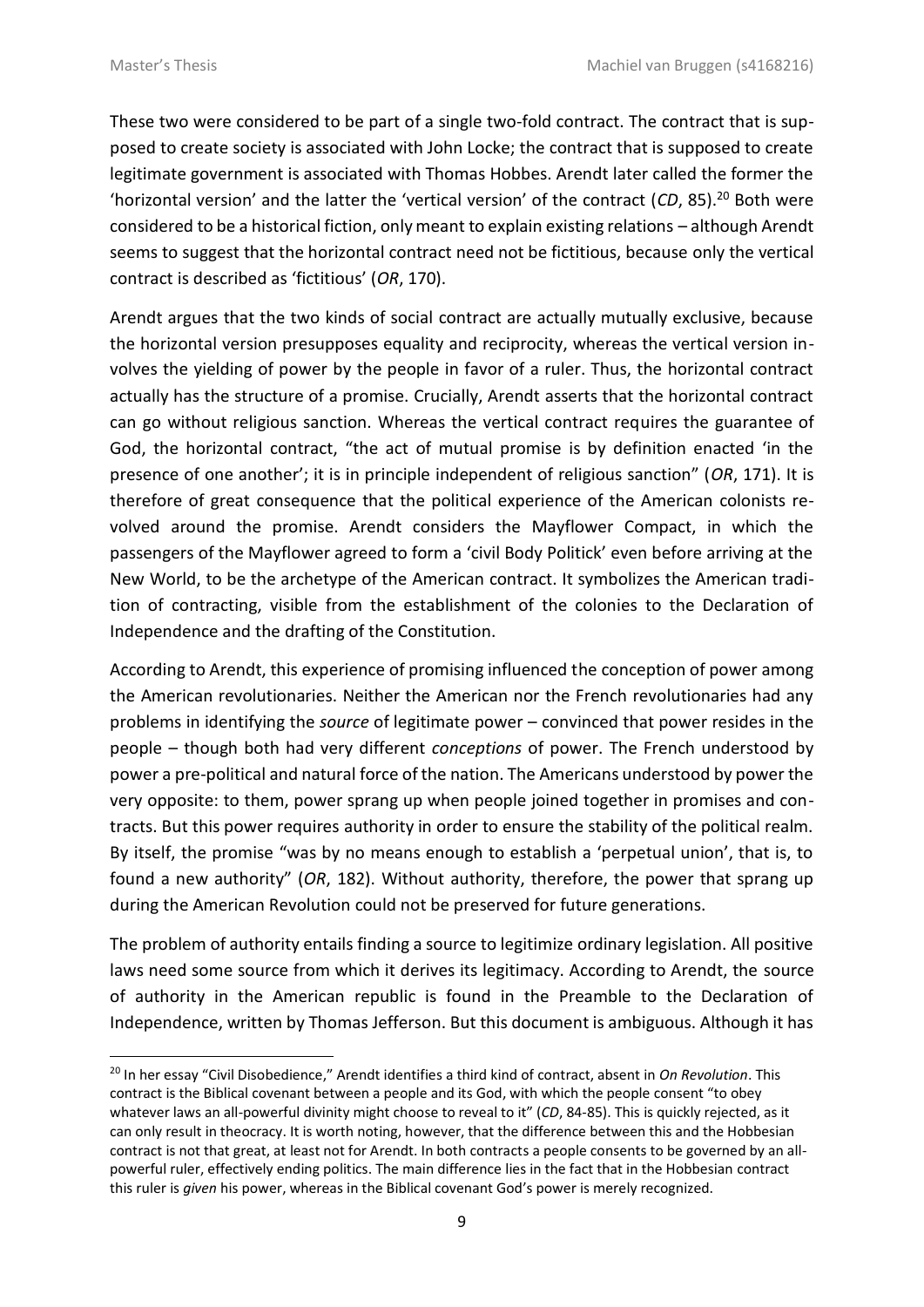1

turned out to be the source of a secular authority, its phrasing makes clear to what extent Jefferson's understanding was influenced by a tradition of religious authority.

The Declaration of Independence contains an odd combination of an appeal to an absolute with the practice of the promise, apparent in Jefferson's famous phrase 'We hold these truths to be self-evident.<sup>'21</sup> This statement combines an agreement – the 'We hold' – that is necessarily relative to those who enter it, with an absolute – the self-evident truth – that does not need an agreement. The fallacy, according to Arendt, is that self-evident truth, which compels human reason, cannot be of the same nature as human law, nor can such 'mathematical laws' inspire or legitimize human law. She claims that

Jefferson must have been dimly aware of this, for otherwise he would not have indulged in the somewhat incongruous phrase, '*We hold* these truths to be self-evident', but would have said: These truths are self-evident, namely, they possess a power to compel which is as irresistible as despotic power, they are not held by us but we are held by them; they stand in no need of agreement. (*OR*, 193)

By saying '*We hold* these truths to be self-evident,' Arendt believes that Jefferson conceded that the claim 'that all men are created equal' needs agreement. In other words, equality, "if it is to be politically relevant, is a matter of opinion, and not 'the truth." $22$  The fact that Jefferson thought he needed to invoke an absolute does not indicate a shortcoming of the promise. Rather, it makes clear that despite the longstanding practice of promising in the American colonies, "the novelty of the New World's political development was nowhere matched by an adequate development of new thought" (*OR*, 195). It was due to the burden of the tradition of political thought that Jefferson invoked an absolute. In practice, this was wholly unnecessary.<sup>23</sup>

The fact that authority in America is not the religious authority of tradition is underscored by Arendt: "Had this bondage to tradition determined the actual destinies of the American republic to the same extent as it compelled the minds of the theorists, the authority of this new body politic in actual fact might have crumbled under the onslaught of modernity – where the loss of religious sanction for the political realm is an accomplished fact – as it crumbled in all other revolutions" (*OR*, 195-96). What saved the American republic from this fate was not the appeal to an absolute but the act of foundation, not the Americans' theoretical understanding but their political experience.

 $21$  There is a second appeal to an absolute in the Declaration of Independence: the appeal to 'the Laws of Nature and of Nature's God,' which was meant to justify America's rebellion. Arendt argues that this appeal to God is necessary if one appeals to the law of nature, because, she claims, "natural law itself [needs] divine sanction" (*OR*, 190) if it is to become binding for us.

<sup>22</sup> Hannah Arendt, "Truth and Politics," in *Between Past and Future* (New York: Penguin, 2006), 242.

 $^{23}$  In this sense, Samuel Moyn is right to say that it may have been impossible to escape the problem of the absolute for the American revolutionaries. This does not mean, however, that it is impossible *in principle*. Rather, Arendt's analysis in *On Revolution* is meant to show that invoking an absolute is unnecessary.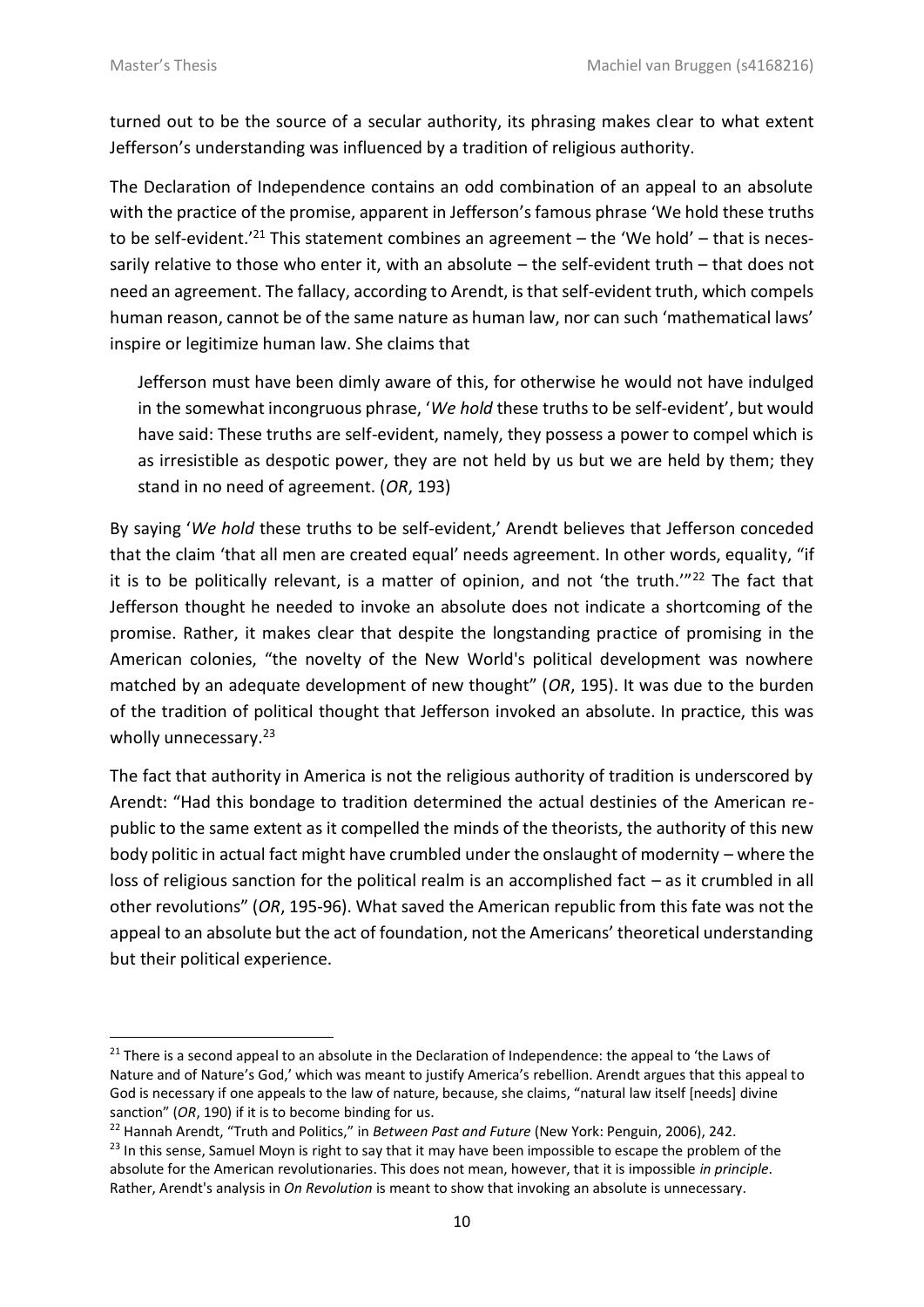$\overline{a}$ 

This experience includes an emotional connection of Americans with their constitution. This connection has often been described as a blind worship of the Constitution. But, Arendt argues, if the Americans' attitude towards their constitution can be called religious, "then the word 'religion' must be understood in its original Roman sense, and their piety would then consist in *religare*, in binding themselves back to a beginning" (*OR*, 198). Similar to the ancient Romans, the example set by the American founders has become a precedent, a model for action.

Authority in the American republic therefore mirrors the old Roman form of authority. This is no coincidence, because the American founders, faced with the task of founding a new republic, turned to the examples of history. What they called 'political science' meant "collecting with a care amounting to pedantry" (*OR*, 149) the many examples of republican constitutions, real and fictitious. And the "occasional rhetoric about the glory of Athens and Greece notwithstanding," the great model of the revolutionaries was "the Roman republic and the grandeur of its history" (*OR*, 197).

This focus on the ancients may have been one of the good fortunes of the American republic, because the need for an absolute is wholly absent from the ancients' view of law. According to Arendt, "neither the Greek *νόμος* nor the Roman *lex* was of divine origin" (*OR*, 186). For the Greeks, law was pre-political: the legislator, often a foreigner, was outside the body politic, but he was not above it, nor was he divine. Roman law is very different, though it needs no transcendent source either. *Lex* is the connection between different entities; it brings together former enemies, and it establishes an alliance between them. The Roman example was strengthened because, Arendt claims, the most influential philosopher among the American founders was Montesquieu. And he was the only pre-revolutionary thinker who used 'law' in the sense of Roman *lex*. 24

The influence of ancient Rome on the Americans is most obvious in the fact that the new republic called its upper house the Senate. But in clear distinction from the Roman republic, the American Senate was not the seat of authority but the seat of power. According to Arendt, the Americans understood the Roman distinction between power and authority well, which meant that they did not want to endow a branch of the legislature with authority. Instead, they endowed the judiciary branch with authority, precisely for its lack of power: "Institutionally, it is lack of power, combined with permanence of office, which signals that the true seat of authority in the American Republic is the Supreme Court" (*OR*, 200). The authority of the Supreme Court is exercised in the interpretation of the constitution.

<sup>24</sup> This becomes clear in the very first sentence of *The Spirit of the Laws*: "Laws, taken in the broadest meaning, are the necessary relations deriving from the nature of things" (Book I, Chapter 1). Montesquieu describes the three kinds of positive law in similar terms: the right of nations concerns "the relation that […] peoples have with one another"; the political right concerns "the relation between those who govern and those who are governed"; the civil right concerns "the relation that all citizens have with one another" (Book I, Chapter 3).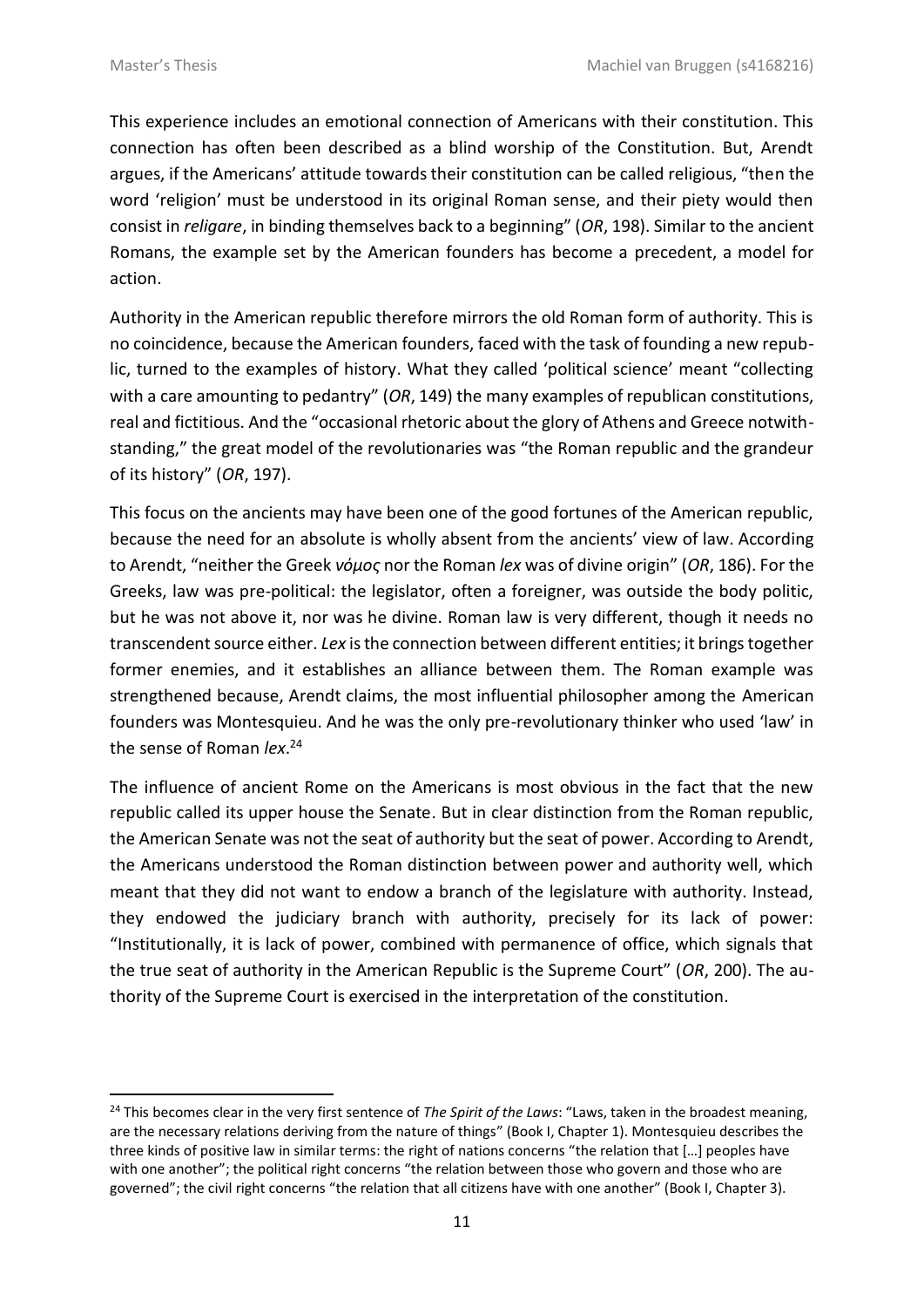This means that, despite the Roman traits of the American institutional design, the concept of authority in America differs from that of Rome. Arendt claims that in Rome authority was political and it consisted in giving advice, while in America authority is legal and consists in interpretation. Moreover, the Supreme Court derives its authority from the constitution as a written document, whereas the Roman senators held authority because they represented or reincarnated the ancestors who founded Rome.

For both, however, authority involves the augmentation of a beginning. In Rome this meant the augmentation of the foundation of the eternal city. In America it is the Constitution that is augmented: constitutional amendments "augment and increase the original foundations of the American republic; needless to say, the very authority of the American Constitution resides in its inherent capacity to be amended and augmented" (*OR*, 202). The American Constitution is not a sacrosanct document, the Americans' 'constitution worship' notwithstanding. The fact that the Constitution can be amended shows that it does not purport to be perfect. Although it is a written document, an objective thing, it allows for critique and opposition.

### 4. Objectivity and Common Sense

Arendt clearly discerned a reemergence of the concept of authority, uncorrupted by transmundane, religious elements, during the American Revolution. According to Arendt, the Supreme Court is the institution endowed with authority; it must interpret the constitution when problems arise. The decisions of the Supreme Court are accepted by the government, without it being able to enforce its decisions, or disposed to persuade the government. But what makes that the Constitution itself has authority? Why would an institution, and the ordinary citizen, be bound by any particular document? Arendt's notion of objectivity plays an important role in the answer to this question.

I ended the last section by remarking that the Constitution, though it is an objective thing, can be critiqued. It is more accurate, however, to state that the Constitution can be critiqued, not despite its objective character, but because of it. For Arendt, 'objectivity' does not mean that differences between persons are precluded, nor are different interpretations of the same constitution to be rejected. Rather, objectivity for Arendt lies in the fact that the same object is seen from innumerable different perspectives. Only when objects are seen "by many in a variety of aspects […] can worldly reality truly and reliably appear" (*HC*, 57).

Arendt clearly has this sense of objectivity in mind when she describes the American Constitution: she characterizes it as "a written document, an endurable objective thing, which [...] one could approach from many different angles and upon which one could impose many different interpretations" (*OR*, 157). Arendt's 'objectivity' is not independent from our judgments. Rather, it emerges from "the freedom of our speaking with one another" (*IP*, 128). It is in the conflicting interpretations of different citizens that a thing acquires its objectivity. And in the exchange of interpretations in political action, a constitution acquires objectivity.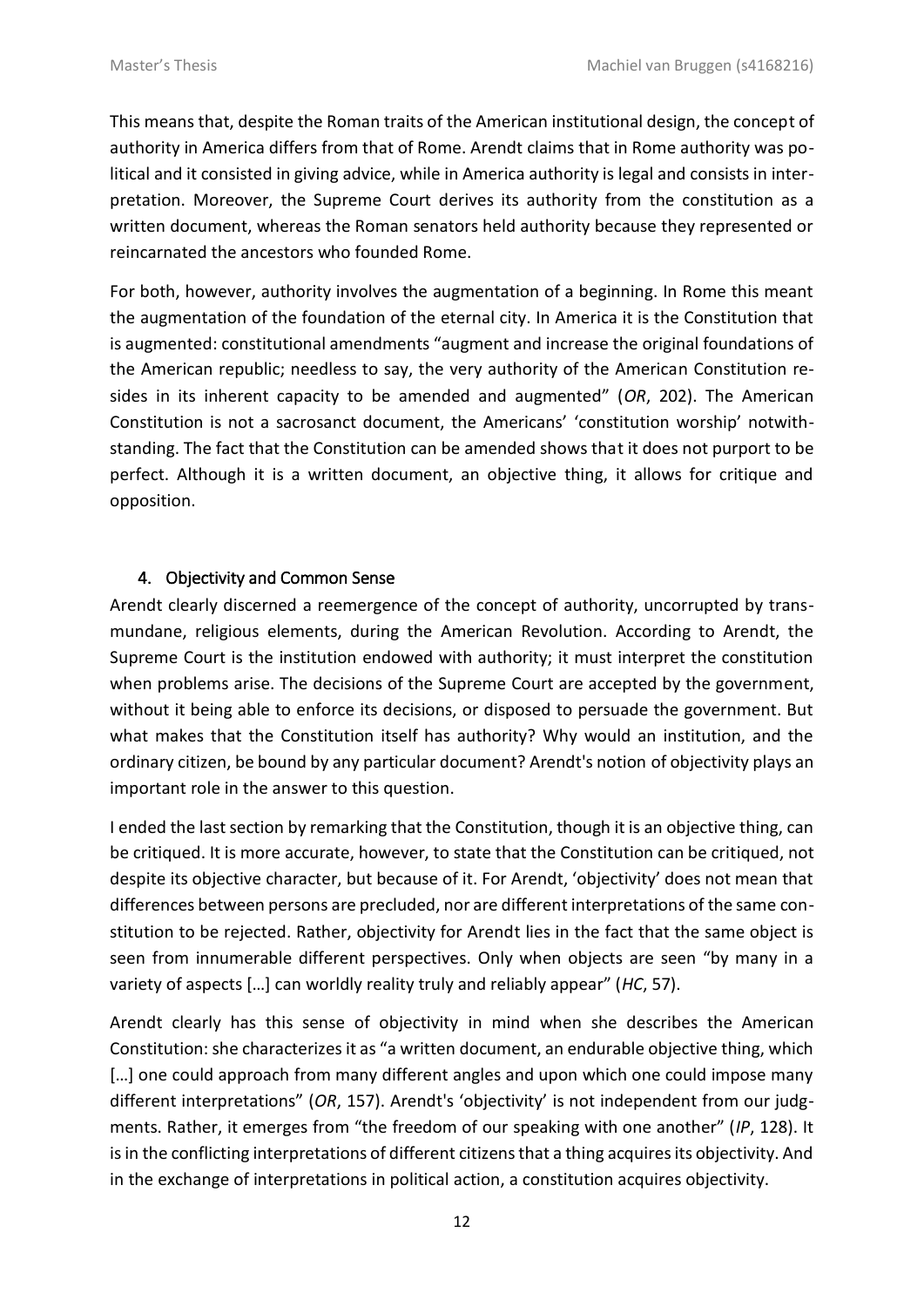For Arendt, objectivity is not guaranteed by a sameness but by a difference. It arises not from any common nature of the citizens of a community, such as a common reason, but from the fact that these citizens have *different* perspectives. Objectivity emerges when different persons relate to the same object. Whenever this common relation to the same object by different citizens ceases to be, when "the sameness of the object can no longer be discerned, no common nature of men […] can prevent the destruction of the common world" (*HC*, 58). No 'human nature' can give rise to objectivity, so that when citizens become radically isolated, as under totalitarianism, the common world disappears – and with it the possibility for politics. Rather, it is common sense that lies at the heart of objectivity.

Common sense, which Arendt called "the sixth and the highest sense" (*HC*, 274), is thus of prime importance in the public realm, as it makes a common world possible. It is important to note that common sense is not just another formulation of human nature. For Arendt, common sense is not merely a sense that is common to us all. She criticizes Cartesian philosophy for its introspection which made the notion of common sense purely private: it was "called common merely because it happened to be common to all" (*HC*, 283). This philosophy results in a loss of common sense as Arendt understands it. In her view, common sense "is the one sense that fits into reality as a whole our five strictly individual senses and the strictly particular data they perceive" (*HC*, 208). Common sense synthesizes our private and 'subjective' sense perceptions into an 'objective' and common world, by checking our private sensory data with those of others.

Obviously, a common world is required for politics, which is why Arendt considers common sense one of the highest *political* faculties. Thus, Arendt writes, "common sense obviously operates chiefly in the public realm of politics and morals, and it is that realm which must suffer when common sense and its matter-of-course judgments no longer function, no longer make sense."<sup>25</sup> Without the common sense that offers individual citizens the certainty that they inhabit the same (political) world, politics founders.

One of the objects through which citizens establish a common political world is the law. The law is common to all citizens of a society, so that they relate to the same world. For Arendt, it is this relation to a common law that is the meaning of the law. Hence, Arendt's endorsement of the Roman conception of law, or *lex*. <sup>26</sup> Law is not analogous to a command but must be understood as that which relates different people: "a law is merely what relates two things" (*OR*, 188). By relating different people, the law creates a commonality between them. This common law helps to create and stabilize the common world of a society. Without laws, no society can exist.

This need for law, which enables a stable political realm, constitutes a positivist strand in Arendt's thought. To a large extent, we have no choice in the laws that we live under, because

1

<sup>&</sup>lt;sup>25</sup> Arendt, "The Tradition of Political Thought," 42.

<sup>26</sup> See also Christian Volk, "From *Nomos* to *Lex*: Hannah Arendt on Law, Politics, and Order," *Leiden Journal of International Law* 23, no. 4 (2010): 759-779.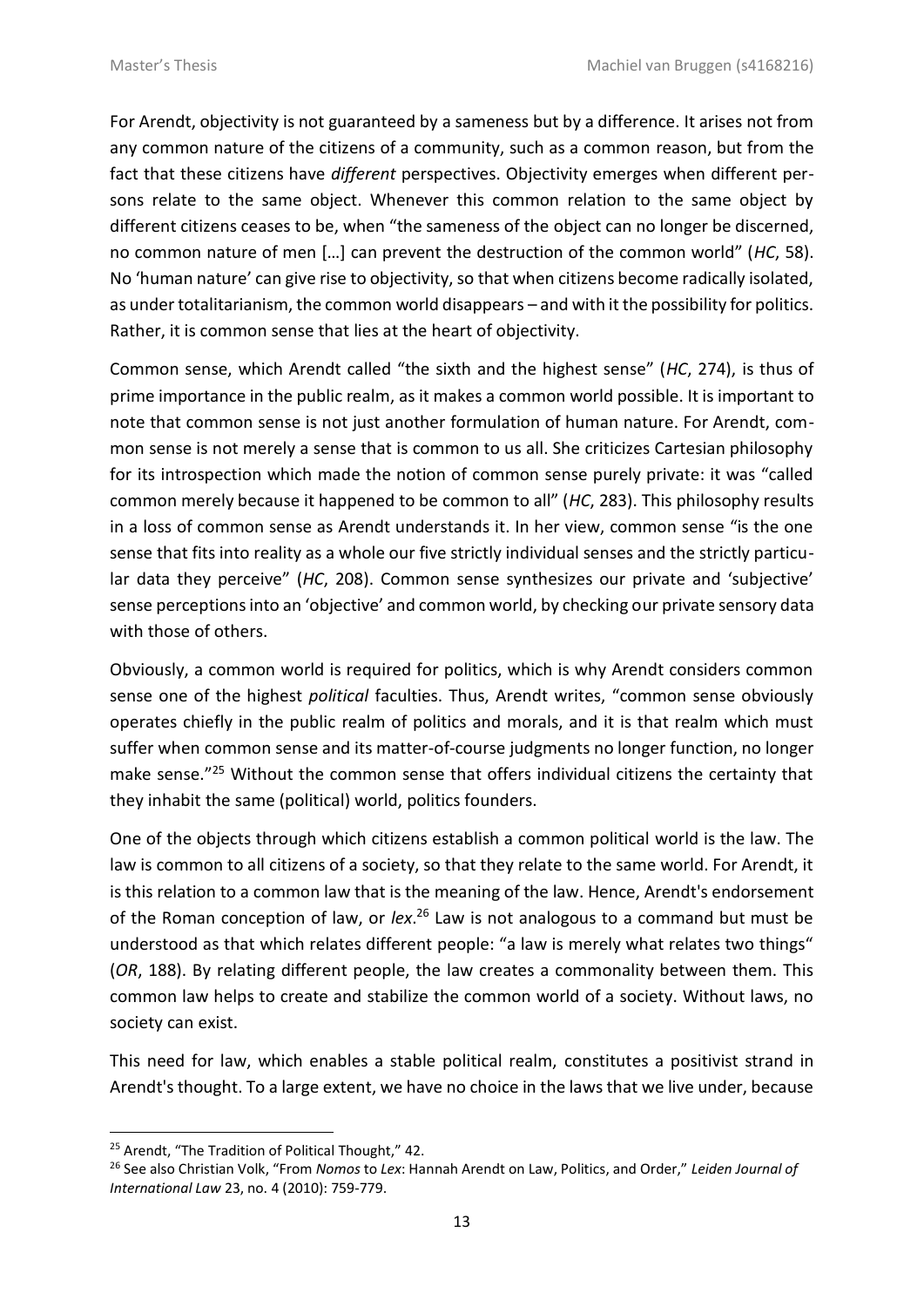we cannot but accept these laws. For the vast majority of people – who are not alive during revolutionary times and who therefore cannot choose their laws – this is a consequence of the human condition. At birth, we are confronted with a set of rules. We have no choice but to accept these rules, because, Arendt claims, a human life is not possible without this acceptance. Using the metaphor of the rules of a game, Arendt argues that "I cannot enter the game unless I conform; my motive for acceptance is my wish to play, and since men exist only in the plural, my wish to play is identical with my wish to live" (*OV*, 193). The private life of the home is, in Arendt's view, not fully human. Only by interacting with others in a public realm can one realize the human life of speaking and acting.

A public world is not secured by merely drafting constitutions and enacting laws, however. The law needs to be *authoritative*. Arendt was well aware of the fact that a mere constitution was not enough to secure a political realm; this is one of her main criticisms of the French Revolution and of the European constitutions after the First World War. The background of these criticisms is directly related to the issue of the authority of a constitution – and of legal authority in general – and it is therefore useful to explicate the problem common to these constitutions.

One of the main problems of the drafting of a constitution during the French Revolution was, Arendt argues, the fact that it was written by a select group of people, who considered themselves to be permanent representatives of the French nation. They therefore did not think it necessary to debate its merits with those for whom the constitution was written  $-$  in stark contrast to the founding of the United States, during which, Arendt claims, the Articles of Confederacy and the American Constitution were extensively debated. As a result of this complete lack of interaction with what was supposed to become a new politically active citizenry,

the Constitution of 1791 remained a piece of paper, of more interest to the learned and the experts than to the people. Its authority was shattered even more before it went into effect, and it was followed in quick succession by one constitution after another until, in an avalanche of constitutions lasting deep into our own century, the very notion of constitution disintegrated beyond recognition. (*OR*, 125)

Because the first constitution was neither commissioned nor approved by anyone – neither by monarch nor by nation – the constitution existed in a vacuum. And each new constitution, necessary because the previous one turned out to be without authority, was just as impotent to garner any support among the citizens. The constitutions of revolutionary France, and the many that followed, were all without authority.

A similar fate was to befall the 'constitutions of experts' of the European nation-states after the First World War. According to Arendt, these were largely based on the example of the American Constitution and should therefore be fine constitutions. However, because of a mistrust among the people who were to live under them, half of these nation-states had become dictatorships in less than two decades, while most of the rest possessed a "sad lack of power,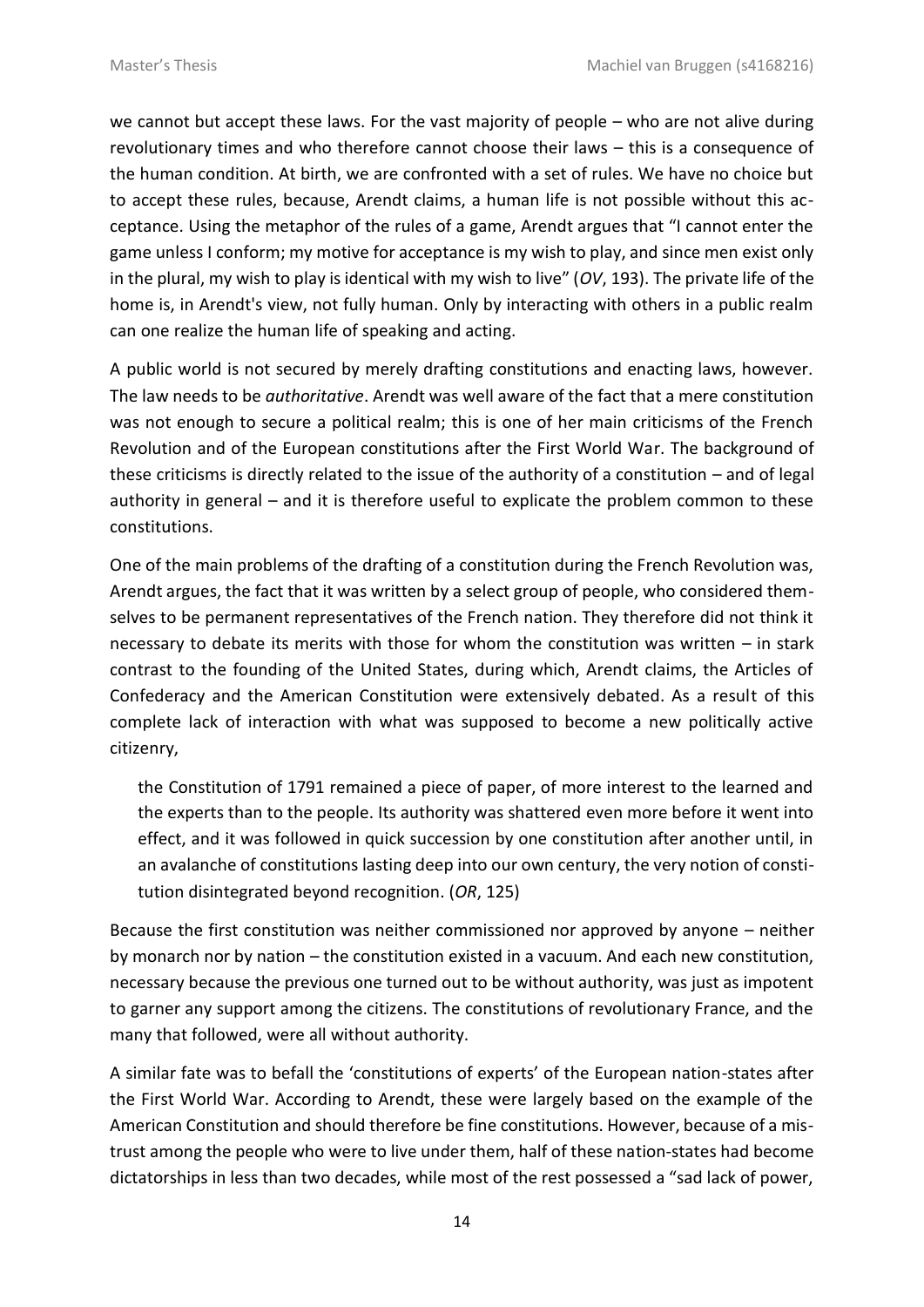authority, and stability" (*OR*, 146). None of the new constitutions of interwar Europe were able to stabilize the political realm.

We find one more example in Arendt's work of a constitution that was ignored by citizens and politician alike: the totalitarian regimes of the twentieth century. Here, the lack of authority of the constitutions of (continental) Europe had disastrous consequences. In the case of Germany, the Nazi regime constituted a clear break with its predecessor, the Weimar Republic. However, the Nazi party never attempted to overhaul the constitutional arrangements of Germany:

In the early years of their power the Nazis let loose an avalanche of laws and decrees, but they never bothered to abolish officially the Weimar constitution; they even left the civil services more or less intact – a fact which induced many native and foreign observers to hope for restraint of the party and for rapid normalization of the new regime. (*OT*, 393-4)

This hope for restraint clearly turned out to be in vain. The Weimar constitution had already lost its authority. It was therefore left in place, not because it would restrain the new regime, but because it could be ignored anyhow.

The same goes for the Soviet constitution, written in 1936. This constitution played "exactly the same role" as the Weimar constitution in Nazi Germany: "it was completely disregarded but never abolished" (*OT*, 395). Stalin allowed for one more absurdity, according to Arendt, when he executed the drafters of the Soviet constitution as traitors. The constitution was implicitly judged as treason, yet it was never repudiated because it did not have to be repudiated.

All of these constitutions suffered from the same problem: a lack of relevance of the most elementary sort. Although they might have been, in essence, fine constitutions, they were ignored by the citizens. And although they were objective in the sense of being a written object, they did not acquire objectivity in Arendt's sense. Without an active relation of the citizens to their constitution, these constitutions could not preserve their authority. Many of the respective political realms therefore collapsed, leading to dictatorship in one form or another. Occasionally, this may have secured some measure of stability, but it came at the expense of politics.

The presence of a constitution is therefore not enough. Rather, citizens must be able and willing to engage with it. The objectivity, and consequently the authority, of a constitution depends on political action: only when citizens actively recognize their constitution as the starting point for political discourse can we speak of an authoritative constitution. And without an authoritative constitution, the survival of politics itself is under threat – as is clear from the collapse of democracy in interwar Europe. This results in a reciprocal or circular relation: a constitution needs political action in order for the constitution to make politics possible.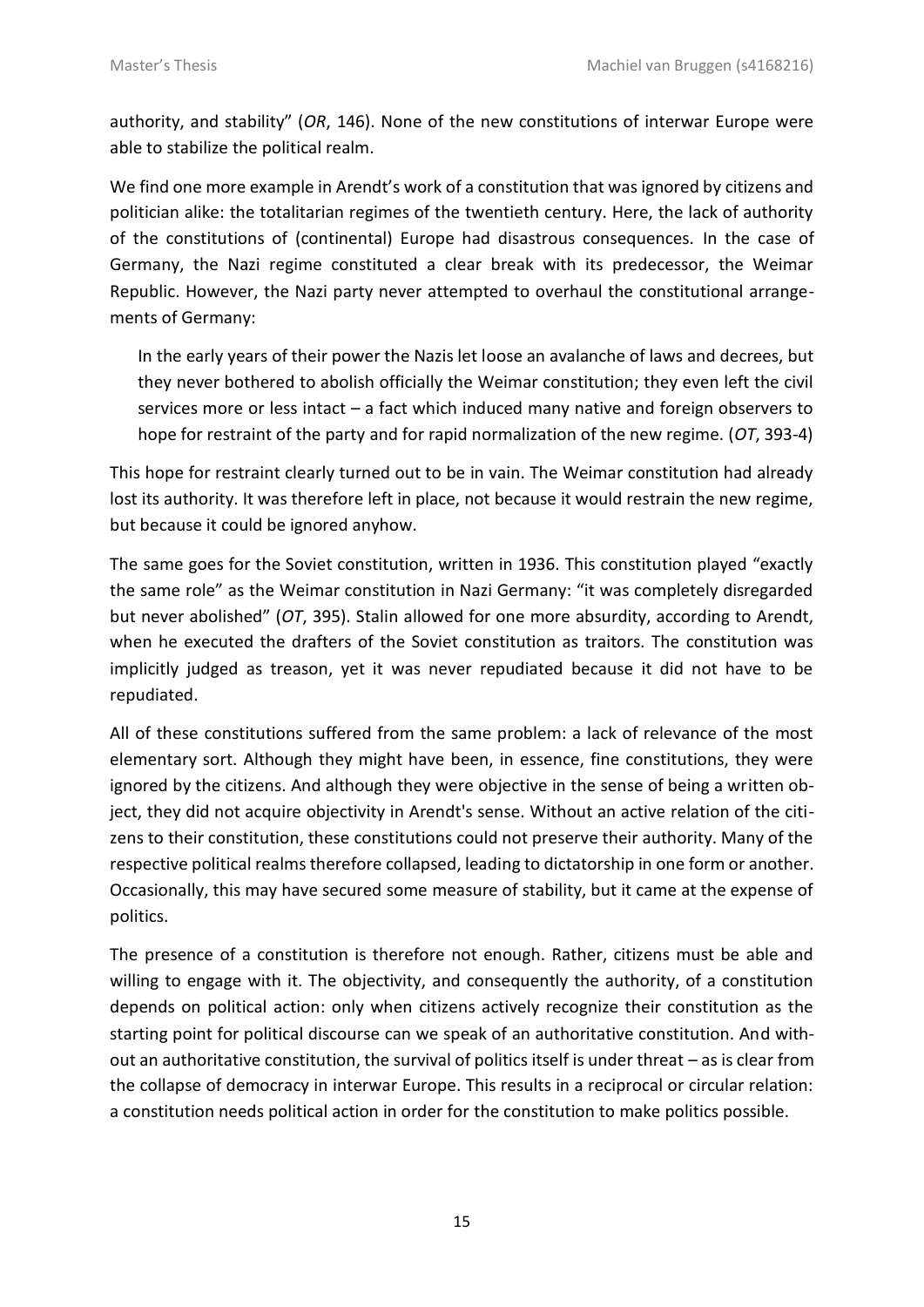#### 5. Legal Authority and Contestation

The American Constitution stands in sharp contrast to these inconsequential constitutions. It is held in such high regard that it has been described as the object of 'worship.' But Arendt still has reasons for being critical: her quite one-sided and therefore often criticized celebration of the American Revolution does not extend to the American Constitution. Despite their success in founding a new authority for the new republic, the American revolutionaries failed to appreciate the crucial function of politics in *upholding* the new constitution's authority. Because of the lack of a truly public realm, readily accessible to all citizens, the relation between the founding of the American republic and the American Constitution has become tenuous. In Arendt's view, the Constitution is flawed. In this section, I will analyze the significance of contestation, in particular of extralegal contestation, for Arendt's concept of authority.

The 'religious' nature of the constitution worship in the United States consists in it being tied back to the foundation of the American republic. Because of the ambiguity of the word 'constitution,' however, constitution worship has a double meaning: it can mean both the worship of the written constitution and the worship of the constitution as event. For Arendt, it is the latter that is of most importance. It is crucial for the authority of the American republic that its foundational event continues to function as a model. Arendt therefore asserts that "one may be tempted even to predict that the authority of the republic will be safe and intact as long as the act itself, the beginning as such, is remembered whenever constitutional questions in the narrower sense of the word come into play" (*OR*, 204). Arendt's endorsement of the Roman concept of authority is clear: it is more important that the foundation is remembered as a model than that the written document is taken as dogma. The document may be critiqued fairly unproblematically, as long as the founding event that produced this document continues to function as a precedent.

To uphold any particular historical event as precedent may seem arbitrary. Arendt was aware of the seeming arbitrariness of any new enterprise that cannot continue a tradition or follow a precedent, like the creation of the American republic, which was not "a matter of founding 'Rome anew' but of founding a 'new Rome'" (*OR*, 212). Such arbitrariness seems irrational if it is to ground a polity's authority. But what saves the beginning from arbitrariness, according to Arendt, is the fact that the beginning gives birth to its own principle: principle and beginning are coeval.

Arendt claims that "[t]he principle which came to light during those fateful years when the foundations were laid – not by the strength of one architect but by the combined power of the many – was the interconnected principle of mutual promise and common deliberation" (*OR*, 213-4). It is this principle that makes the American Revolution worth remembering, and what the Supreme Court ought to remember when interpreting the constitution. The principle was supposed to find its expression in the new constitution, but Arendt believes that the American Constitution does not succeed in structuring the principle that emerged during the revolution.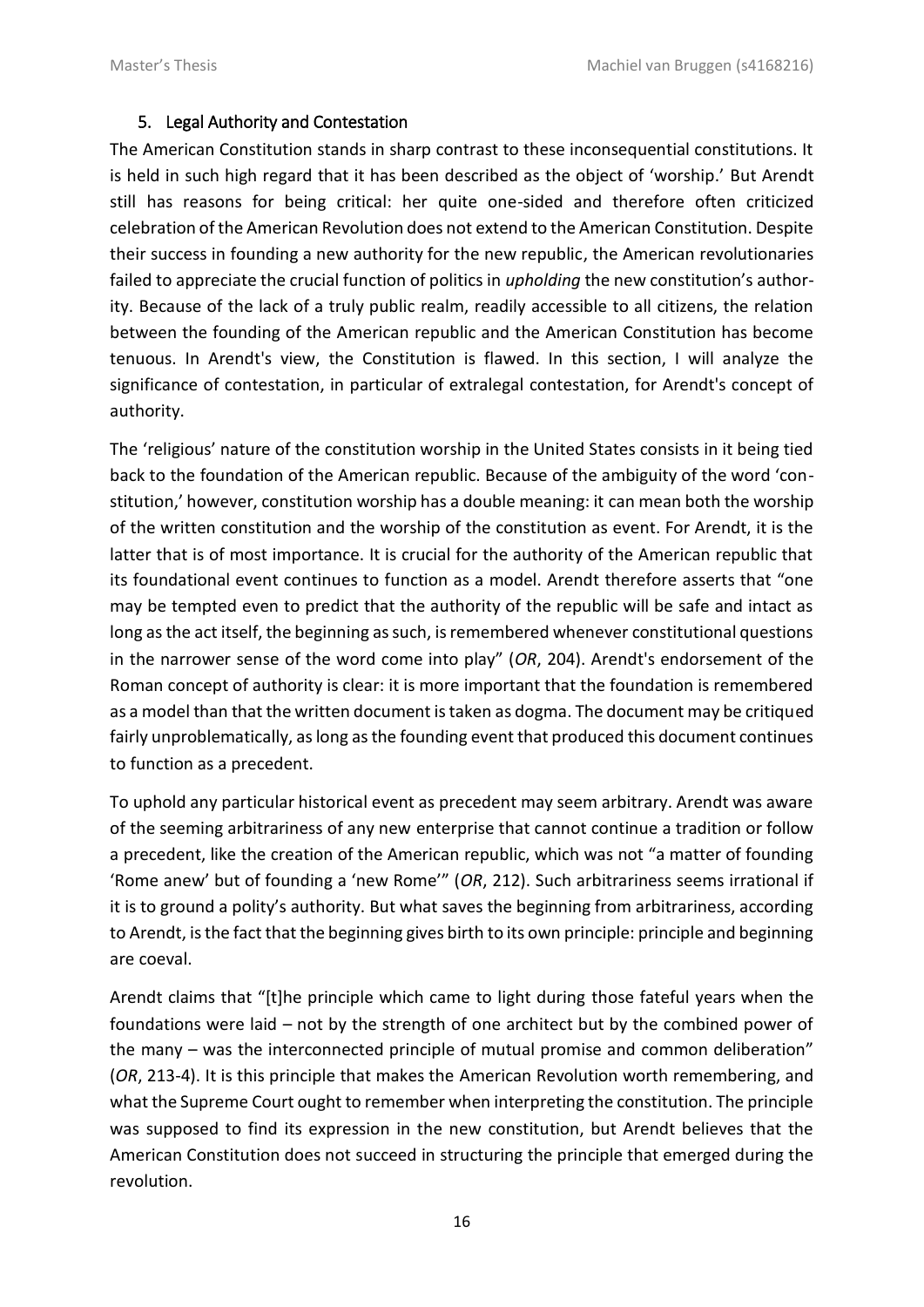The failing of the Constitution lies in the fact that it does not offer a public space for the continued practice of the principle that arose during the American Revolution. Thomas Jefferson, Founding Father turned critic of the Constitution, lamented the fact that it did not create a public space accessible to ordinary citizens. Periodic elections are not enough. Instead, he proposed a 'ward system' which was to officially incorporate the town hall into the federal republic, supposedly enabling Americans to exercise the same political freedom as during the American Revolution. Jefferson's criticism is largely espoused by Arendt in *On Revolution*.

According to Arendt, Jefferson considered "the mortal danger to the republic" to be that "all power had been given to the people in their private capacity and that there was no space established for them in their capacity of being citizens" (*OR*, 253). The problem is not just that the principle fails to be fully realized, but that the authority and durability of the republic depend on people willing to uphold the principle as a model, thereby establishing a new tradition and continuing it through generations. For Arendt, secular authority – which has no absolute and therefore does not demand obedience – requires the active support of citizens. Hence, only a public space accessible to all citizens could solve "one of the most serious problems of all modern politics" (*OR*, 278), namely how to reconcile political equality and authority. Without a public space, political engagement with the political event of the American Revolution, necessary to uphold it as a precedent, is frustrated. Or, rather, *legal* political action is frustrated.

The importance of a public space is the reason that Arendt wrote approvingly of the practice of civil disobedience. It is in accordance with the *spirit* of American law, she argues, as it constitutes political action. Arendt considers civil disobedience merely a special case of the longstanding American tradition of the voluntary association. In her essay "Civil Disobedience," the tension between both meanings of 'constitution' is central. On the one hand, she asserted that the phenomenon of civil disobedience was likely a result of the decline of law's authority, "though it can hardly be seen as its cause" (*CD*, 74). On the other hand, it is clear that civil disobedience does not by any means *contribute* to the decline of law's authority. Arendt even hoped that it would remedy the failings of the Supreme Court. She therefore defended civil disobedience, based on the precedent that was set by America's founding.

In order to appreciate this point, it is important to understand Arendt's understanding of civil disobedience. For her, the importance of civil disobedience lies primarily in the fact that the civil disobedient citizen "never exists as a single individual; he can function and survive only as a member of a group" (*CD*, 55). This becomes clear, Arendt claims, when we realize that one of the chief characteristics of civil disobedience is indirect disobedience, where laws that are considered unproblematic are broken in order to protest against some other governmental policy or executive action. Such disobedience can only make sense when it is performed in a group; an individual breaking traffic laws is politically impotent. It is therefore crucial that we recognize civil disobedience as political action.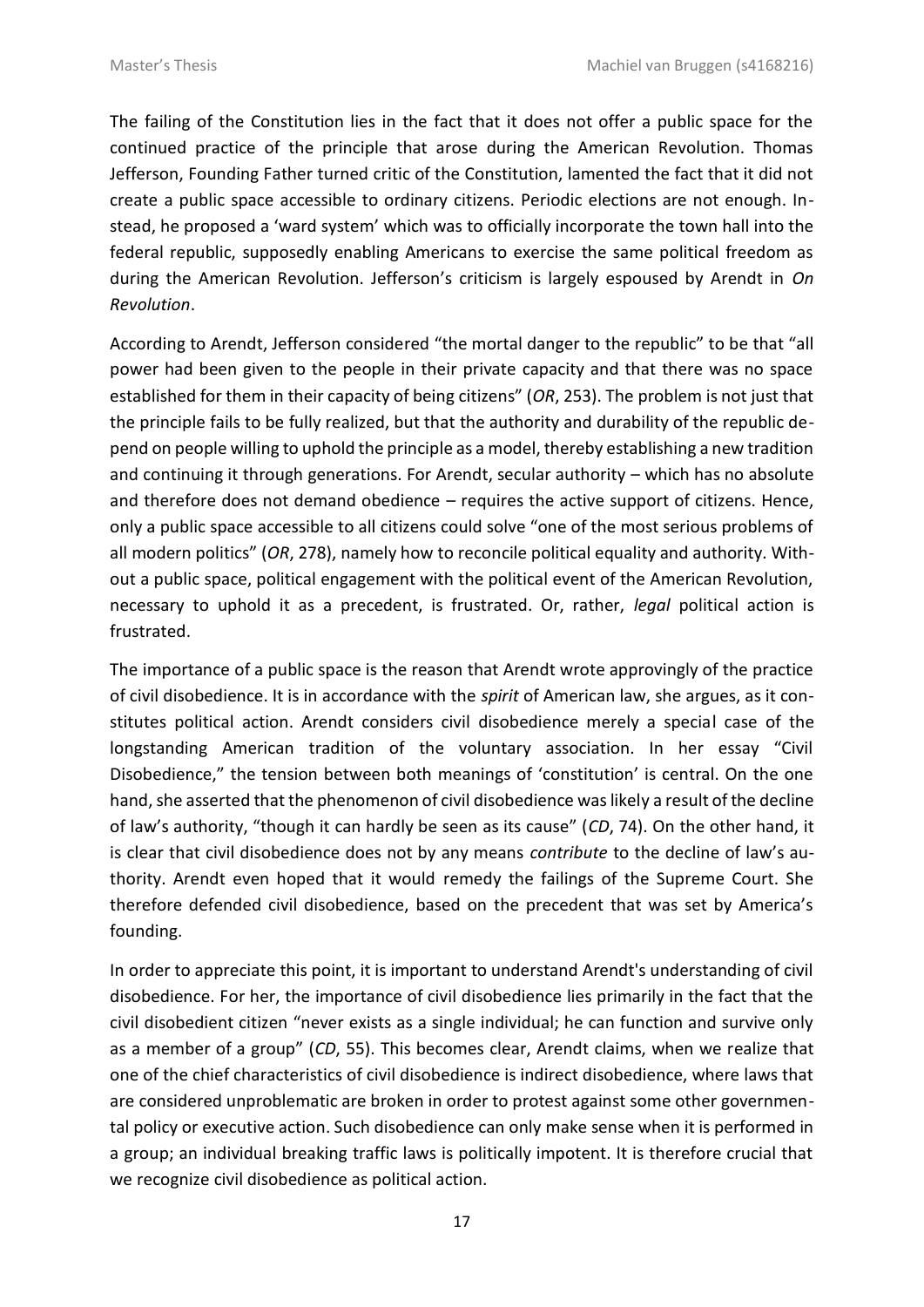$\overline{a}$ 

There are two other important features of civil disobedience that, according to Arendt, make clear that it constitutes political action. First, civil disobedience is essentially public. The law is broken in full view in order to protest perceived injustice. It is also public in another sense, as dissenting citizens do not seek an exception for themselves but act "in the name and for the sake of a group" (*CD*, 76). The pursued goals are public as well. Second, civil disobedience is nonviolent. We are only justified in calling civil disobedient citizens 'rebels' if they use the means of violence. Civil disobedient citizens are therefore not criminal or rebellious. On the contrary, they are politically engaged citizens.

This means that, for Arendt, breaking the law is not always irreconcilable with the authority of the law. Legal authority does not involve an uncompromising demand for obedience, because she believes the model of law as command to be false: "The common dilemma – either the law is absolutely valid and therefore needs for its legitimacy an immortal, divine legislator, or the law is simply a command with nothing behind it but the state's monopoly of violence – is a delusion. All laws are ' "directives" rather than "imperatives" ' " (*OV*, 193, Arendt quotes Alessandro Passerin d'Entrèves's *The Notion of the State*). Thus, 'obedience' is an inappropriate term to describe a citizen's relation to the law, as the term 'directive' indicates a possibility of critique.

Arendt does use the term 'force of law' (*CD*, 70), but not in the context of civil disobedient citizens. The phrase refers to *criminal* disobedients, to those who hide their breaking of the law and who seek some gain for themselves. Arendt argues that "[t]he sanctions of the laws, which, however, are not their essence, are directed against those citizens who – without withholding their support – wish to make an exception for themselves; the thief still expects the government to protect his newly acquired property" (*OV*, 193). The force of law ought to be applied only to those who seek an exception for themselves.<sup>27</sup>

Only when acting with others in a group, therefore, and when acting publicly and nonviolently, can one speak of civil disobedience. In other words, only when the breaking of law is *political* in nature, when disobedient citizens implement the principle of mutual promise and common deliberation, is the force of law misguided. In these cases, the law is not confronted with the violence of a criminal but with power. And "in a conflict between law and power it is seldom the law which will emerge as victor" (*OR*, 151). But using law to counter politically active citizens is not only to misjudge what law can do, it is also in conflict with the spirit of the American republic, which according to Arendt was meant to enable citizen participation.

It is therefore no surprise that Arendt wrote approvingly of civil disobedience, since it is just another form of power. In fact, she wrote, "[i]t is my contention that civil disobedients are nothing but the latest form of voluntary association, and that they are thus quite in tune with

<sup>&</sup>lt;sup>27</sup> Arendt's rejection of the command model of the law is therefore only partially successful. Although the law ought not be violent in the domain of politics, outside of this realm the law must be violent: to combat crime obedience must be enforced. See also Keith Breen, "Law Beyond Command? An Evaluation of Arendt's Understanding of Law," in *Hannah Arendt and the Law*, ed. Marco Goldoni and Christopher McCorkindale (Oxford: Hart Publishing, 2012), 15-34.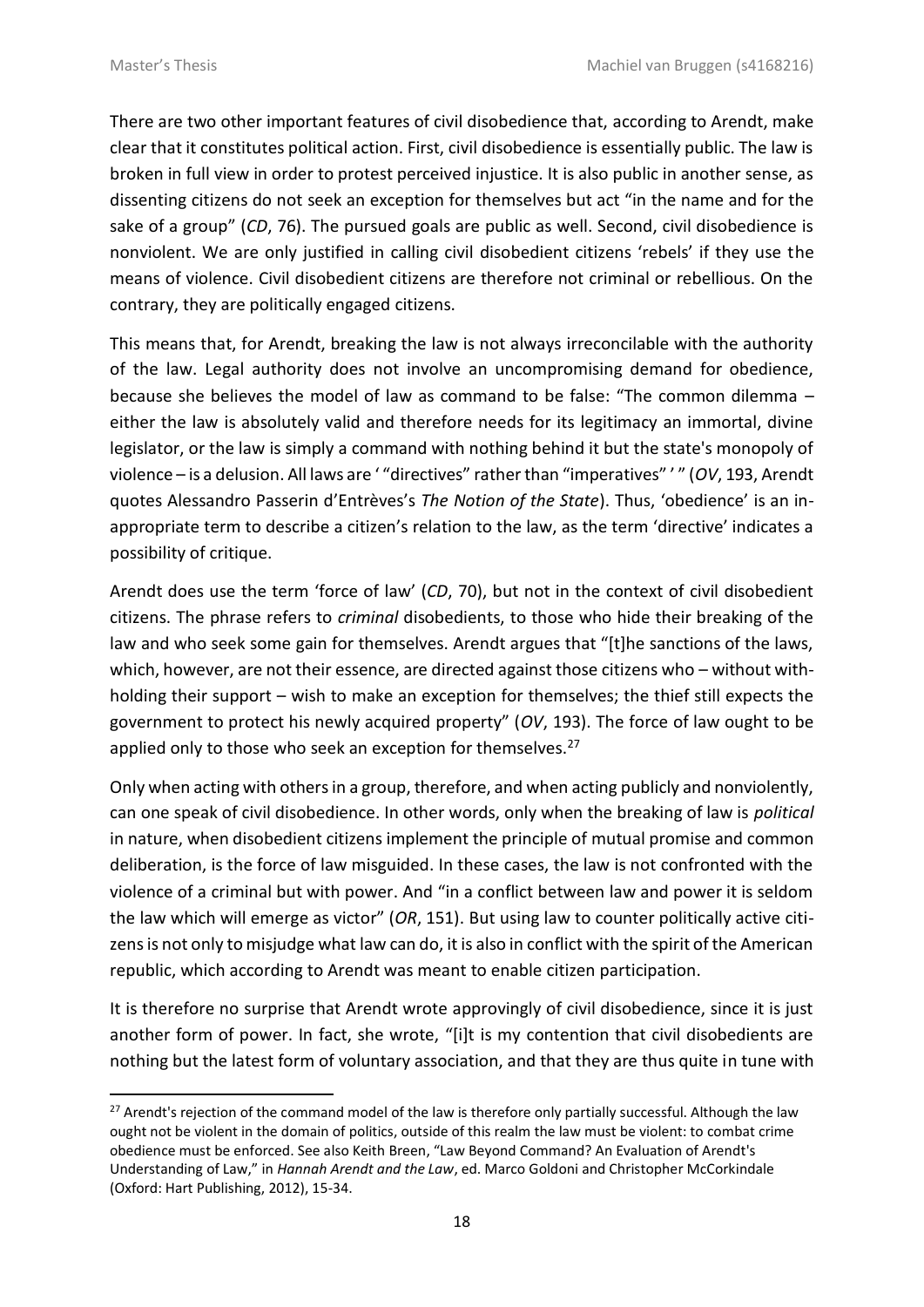1

the oldest traditions of the country" (*CD*, 96). Arendt defends civil disobedience, not so much for its possible salutary effects but for its political nature.

Arendt even tries to find a "recognized niche" for civil disobedience – making it a part of political mores – through which civil disobedience could be made a more or less permanent part of American politics. Although she admits that the nature of law precludes the 'legalization' of civil disobedience, she claims that the special case of the American legal system – in which law is based on the practice of mutual promise – allows us to adopt a *political* attitude towards civil disobedience by according it the same recognition as other special-interest groups that lobby Congress. Moreover, such an attitude would enable ordinary citizens to uphold the authority of the Constitution, which the judiciary failed to do. Arendt claims that part of the origin of civil disobedience lies in the "failure of judicial review" (*CD*, 101), which she detected in the refusal of the US Supreme Court to rule on the legality of the Vietnam War by invoking the 'political question doctrine.'<sup>28</sup> It was Arendt's hope that the incorporation of civil disobedience among the political institutions of America could remedy this failure.

According to Marco Goldoni and Chris McCorkindale, this failure of judicial review led to the Supreme Court's loss of authority. They argue that, according to Arendt, this was caused by two constitutional moments.<sup>29</sup> The first was *Brown* v. *Board of Education*, in which the Supreme Court did not limit itself to its task of interpreting the Constitution, declaring segregation by state law unconstitutional. According to Arendt, the Supreme Court *changed* the Constitution by enforcing desegregation.<sup>30</sup> The second was the previously mentioned refusal of the Supreme Court to judge the legality of the Vietnam War.

It is important to recognize, however, that the authority of the Constitution can remain intact despite the loss of authority of an institution, even if that institution is 'the seat of authority.' Authority is *exercised* by the Supreme Court, as shown by the fact that its decision are accepted. But the *source* of that authority lies in the Constitution. The Supreme Court's decisions may purport to be the 'definitive' interpretations, but these interpretations do not amount to 'objectivity' – especially when these interpretations are controversial as in *Brown*. The authority of the Constitution does not, therefore, depend on the Supreme Court.

The Constitution's authority depends on political action. Its authority remains intact as long as the Constitution is recognized as the central pillar that stabilizes the American republic. This recognition depends not on the Supreme Court alone; it requires citizen activism. Politics is crucial, as it is instrumental in the exchange of interpretations and in establishing of objectivity. Civil disobedience, being a special case of politics, accomplishes this task as well.

<sup>28</sup> For Arendt, this doctrine is incompatible with politics, as it allows the sovereignty principle to reemerge (*CD*, 100). See also Andrew Arato and Jean L. Cohen, "Banishing the Sovereign? Internal and External Sovereignty in Arendt," in *Politics in Dark Times*, ed. Seyla Benhabib (New York: Cambridge University Press, 2010), 137-171. <sup>29</sup> Marco Goldoni and Chris McCorkindale, "The role of the Supreme Court in Arendt's Political Constitution," in *Hannah Arendt and the Law*, ed. Marco Goldoni and Chris McCorkindale (Oxford: Hart Publishing, 2012), 117- 131.

<sup>30</sup> See Hannah Arendt, "Reflections on Little Rock," in *The Portable Hannah Arendt*, ed. Peter Baehr (New York: Penguin Books, 2000), 231-246.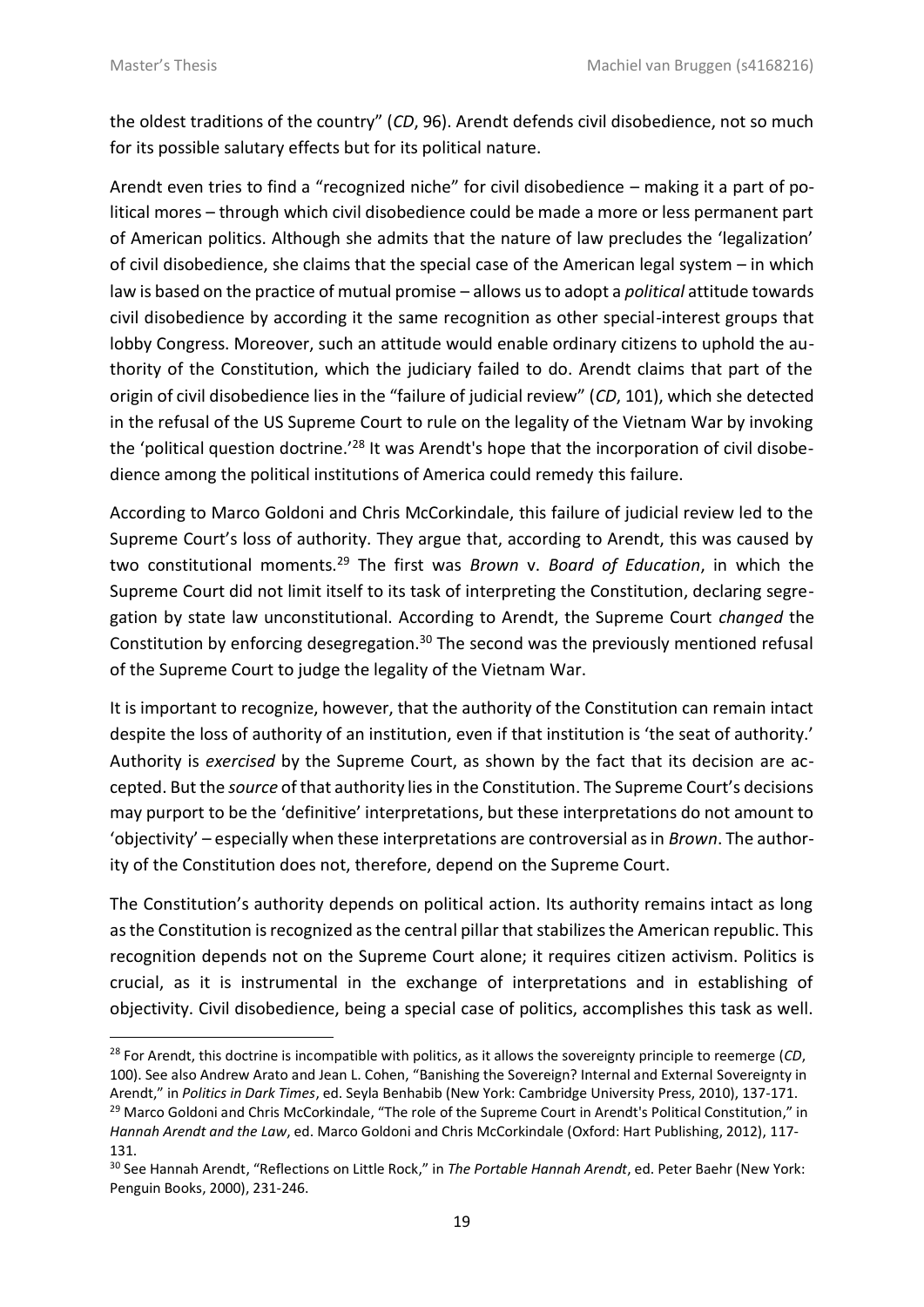1

This is why Arendt hoped that civil disobedience could remedy the Supreme Court's failings. Without a political commitment to the Constitution, the judiciary's unwillingness to interpret the Constitution could lead to the loss of the Constitution's authority.

The fact that Arendt claims that civil disobedience is in tune with the "oldest traditions of the country" (*CD*, 96) is telling. Civil disobedience stands in a continuous tradition going back to the American Revolution. It is 'religiously' – in the Roman sense – tied to that beginning. The constitution as foundational event is authoritative. At the same time, by criticizing the American Constitution, civil disobedient citizens preserve and strengthen the objectivity of the constitution as document. When citizens are convinced that the Supreme Court neglects its task of interpretation, they offer their own interpretation of the Constitution. By remembering the act of foundation of the American republic when constitutional issues 'in the narrower sense of the word' arise, politically active citizens interpret the Constitution in a manner similar to what Arendt hoped would be the Supreme Court's mode of interpretation.

The civil disobedient's criticism therefore reinforces the Constitution's authority. The nonviolent character of civil disobedience shows, in the words of Carl Cohen and quoted approvingly by Arendt (*CD*, 77), that "[t]he civil disobedient accepts, while the revolutionary rejects, the frame of established authority and the general legitimacy of the laws."<sup>31</sup> The law is authoritative, even for the civil disobedient citizen that criticizes it. The law is not modeled on the divine command; it is not something irresistible. Therefore, as Bonnie Honig argues, "on Arendt's account, the practice of authority consists largely in [a] commitment to resistibility," which means that "the practice of authority turns out to be, paradoxically enough, a practice of deauthorization."<sup>32</sup> The authority of the Constitution requires political engagement with its contents. This creates an interdependence between law and politics: without the law that stabilizes a public realm, politics cannot exist; and without political engagement with the law, the law cannot, for lack of authority, stabilize the public realm.<sup>33</sup>

Even in the United States, so admired by Arendt, the Constitution's capacity for relating citizens with one another is flawed. Arendt thought that the Constitution did not include all Americans. She hypothesized that a constitutional amendment addressed specifically to the inclusion of the African Americans into the constitutional framework was necessary (*CD*, 91- 2). The Fourteenth and Fifteenth Amendments failed to correct for the crime of slavery because, according to Arendt, they did not overrule the *Dred Scott* decision, which explicitly

<sup>31</sup> Carl Cohen, "Civil Disobedience and the Law," *Rutgers Law Review* 21, no. 1 (1966): 3.

<sup>&</sup>lt;sup>32</sup> Bonnie Honig, "Declarations of Independence: Arendt and Derrida on the Problem of Founding a Republic," *American Political Science Review* 85, no.1 (1991): 111. This view of law's authority that benefits from contestation is also present in *Eichmann in Jerusalem*, according to Lida Maxwell. She argues that Arendt's understanding of law in *Eichmann in Jerusalem* "portrays contestation of legal rules and constraints as enabling of, not debilitating to, law's authority and responsiveness." Maxwell, "Toward an agonistic understanding of law: Law and politics in Hannah Arendt's Eichmann in Jerusalem," *Contemporary Political Theory* 11, no. 1 (2012): 104-105.

<sup>&</sup>lt;sup>33</sup> See also Christian Volk's 'de-hierarchization thesis,' in "Hannah Arendt and the Constitutional Theorem of De-Hierarchization. Origins, Consequences, Meaning," *Constellations* 22, no. 2 (2015): 175-187.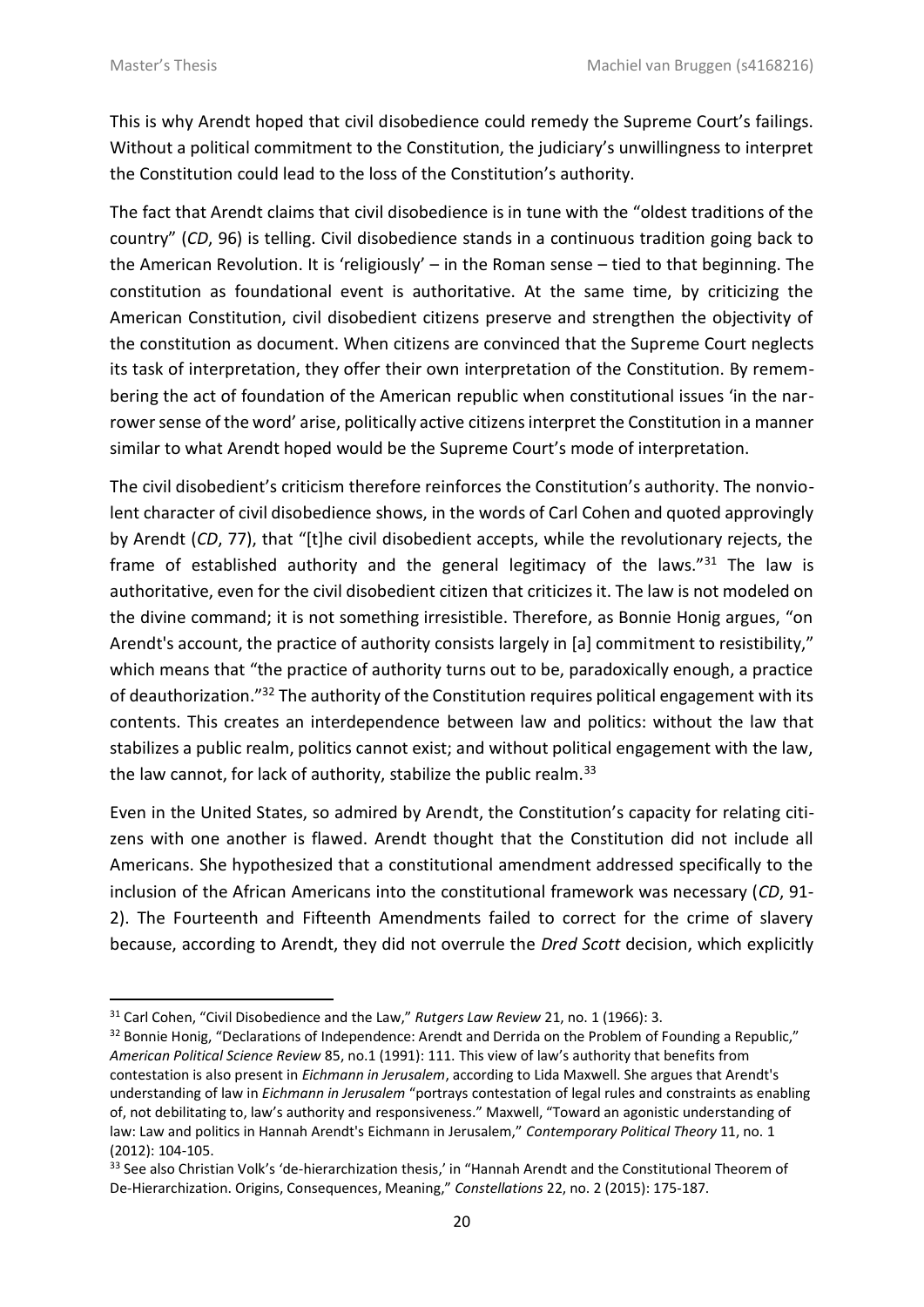excluded African Americans from the Constitution.<sup>34</sup> This exclusion undermined the Constitution's very ability to function as a common framework. According to Arendt, it made it impossible for African Americans to appeal to the Constitution, which she called "the tragedy of the abolitionist movement" (*CD*, 90).

At this point, the importance of constitutional amendment becomes apparent. Because the human world is inevitably and continuously changing, the law, including the fundamental law, must be able to change accordingly – though not on a mere whim, as that is inconsistent with the very concept of a constitution. Arendt emphasizes that "foundation, augmentation, and conservation are intimately interrelated" (*OR*, 201). This insistence on augmentation makes clear that Arendt believed the authority of the Constitution can remain intact only through amendment, which "augment and increase the original foundations of the American republic" (*OR*, 202). The fact that the authority of the Constitution depends on its capacity to be amended shows, again, that legal authority depends on politics.

The significance of criticism of the law weakens the positivism in Arendt's claim that we must accept the existing laws in order to live a human life. In fact, Arendt asserts that the possibility of dissent enables a meaningful form of consent – or 'existential consent,' as she describes it (*CD*, 87-89) – while amendment weakens the arbitrariness of accepting existing laws. At the same time, however, the very notion of a constitution precludes new generations from merely adopting a new constitution if they believe they can do better than their forebears – this was Arendt's criticism of the 'avalanche of constitutions' in France. A constitution can only be preserved by allowing new citizens to relate to it in their own ways. If it cannot respond to political changes, it becomes a constitution that loses its authority; it becomes as ineffectual as the constitutions of interwar Europe.

# 6. Conclusion

 $\overline{a}$ 

Contrary to what may seem apparent at first sight, Arendt did not proclaim the loss of authority in the modern age. Rather, she discerned the appearance of a secular form of authority during the American Revolution, which she tried to explicate. According to Arendt, the American Constitution derives its authority from the Declaration of Independence, the expression of the principle of mutual promise and common deliberation that arose during the American Revolution. As a result, the Constitution's authority is not harmed by critique if this critique is political; rather, the use of common deliberation and mutual promise in political action – including civil disobedience – reaffirms the Constitution's source of authority. While

<sup>34</sup> It can be argued that the *Dred Scott* case is a prime example of a failure to – as Arendt hoped – remember the American founding when "constitutional questions in the narrower sense of the word come into play" (*OR*, 204). The judgment of *Dred Scott* was based on an exploration of the legal question whether African Americans were ever considered to be citizens in America, from the time of the Thirteen Colonies to that of the United States, both on the federal and the state level. By focusing on these legal technicalities (the constitutional question in the narrower sense of the word), the principle of mutual promise and common deliberation, which, arguably, would have led to a decision for Dred Scott, was lost out of sight.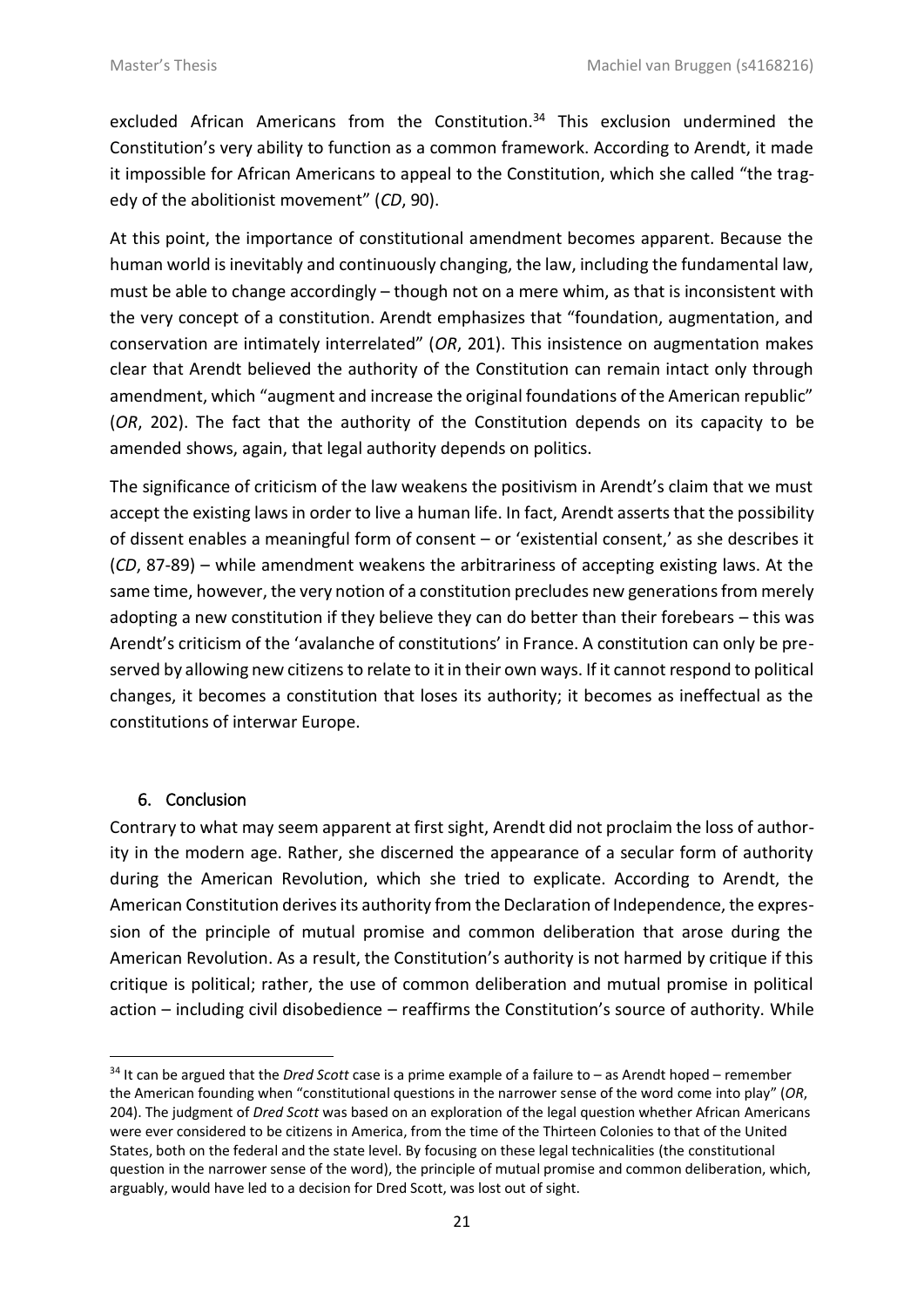the articles and words of the Constitution can be scrutinized, amending the Constitution through critique and political action preserves its authority. Although Arendt claims that the exercise of authority in America is legal, *upholding* the Constitution's authority that underlies it is political.

It is only when a constitution ceases to be the central point of reference in politics, when it no longer guides political action, that it loses authority. And without a constitution, without a model for action, the future again becomes radically open. This is a dangerous predicament  $$ even if it may not go so far as the maxim "everything is possible" of totalitarianism.<sup>35</sup> A community that finds itself in such a situation has no stable public realm in which politics can thrive. Its task is to create that public realm, to set a model for action and to draft a constitution. The upshot of Arendt's political theory is, therefore, the necessity of law for politics.

The notion of legal authority in Arendt is quite fragile for its dependence on political action. If there is no political engagement with the law, if authority is lost, then the very real alternative would be violence and the return to the conception of law as command. The claim that Arendt announced the death of authority in the modern age therefore cannot be true. A loss of authority inevitably results in the reintroduction of the understanding of law as command, and consequently of violence, in the public realm. The background of her pessimism about modernity's ability to ground authority seems to have been her experience of (continental) Europe during the 'dark times' of world wars and totalitarianism. But America seems to have been a unique place in Arendt's mind; it was one of the few countries that remained immune to the failings that ruined Europe. Hence, Arendt tried to formulate a conception of authority fit for modernity in her narrative of the American Revolution.

1

<sup>&</sup>lt;sup>35</sup> See *OT*, 440-441, for the incompatibility of this maxim and common sense.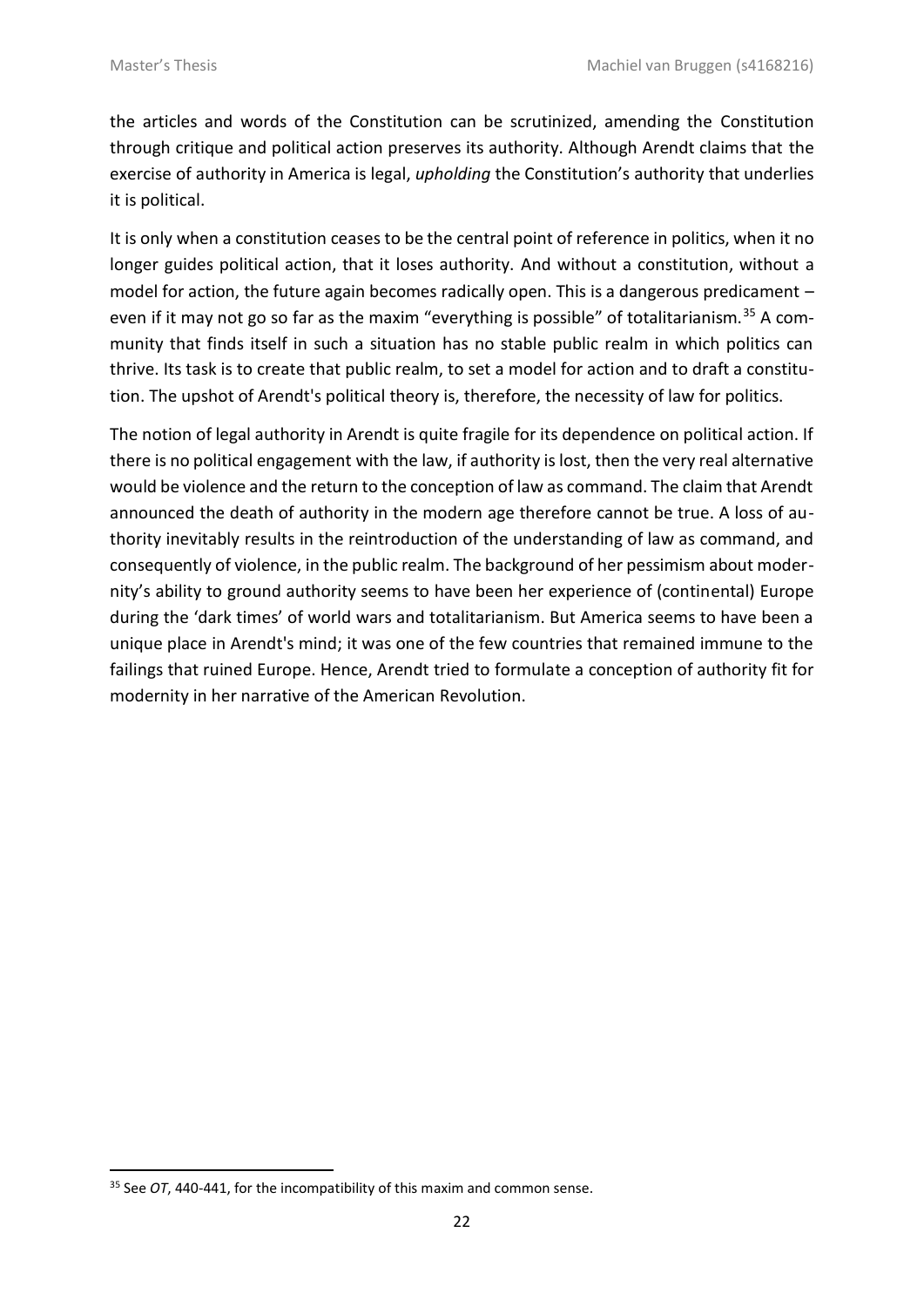### Bibliography

- Arato, Andrew, and Jean L. Cohen. "Banishing the Sovereign? Internal and External Sovereignty in Arendt." In *Politics in Dark Times*, edited by Seyla Benhabib, 137-171. New York: Cambridge University Press, 2010.
- Arendt, Hannah. *Between Past and Future: Eight Exercises in Political Thought*. New York: Penguin, 2006.
- ———. *Crises of the Republic*. New York: Harcourt Brace & Company, 1972.
- ———. *The Human Condition*. Chicago: University of Chicago Press, 1998.
- ———. *On Revolution*. London: Penguin, 1965.
- ———. *The Origins of Totalitarianism*. New York: Houghton Mifflin Harcourt, 1973.
- ———. *The Promise of Politics*. Edited by Jerome Kohn. New York: Schocken Books, 2005.
- ———. "Reflections on Little Rock." In *The Portable Hannah Arendt*. Edited by Peter Baehr, 231-246. New York: Penguin, 2000.

———. "Religion and Politics." In *Essays in Understanding*. Edited by Jerome Kohn, 368-390. New York: Schocken Books, 1994.

Breen, Keith. "Law Beyond Command? An Evaluation of Arendt's Understanding of Law." In *Hannah Arendt and the Law*, edited by Marco Goldoni and Chris McCorkindale, 15-34. Oxford: Hart Publishing, 2012.

Cohen, Carl. "Civil Disobedience and the Law." *Rutgers Law Review* 21, no. 1 (1966): 1-17. Goldoni, Marco, and Chris McCorkindale. "The Role of the Supreme Court in Arendt's

Political Constitution." In *Hannah Arendt and the Law*, edited by Marco Goldoni and Chris McCorkindale, 117-131. Oxford: Hart Publishing, 2012.

Honig, Bonnie. "Declarations of Independence: Arendt and Derrida on the Problem of Founding a Republic." *American Political Science Review* 85, no. 1 (1991): 97-113.

Kantorowicz, Ernst. "Mysteries of State: An Absolutist Concept and Its Late Mediaeval Origins." *The Harvard Theological Review* 48, no. 1 (1955): 65-91.

Klabbers, Jan. "Possible Islands of Predictability: The Legal Thought of Hannah Arendt." *Leiden Journal of International Law* 20, no. 1 (2007): 1-23.

Maxwell, Lida. "Toward an agonistic understanding of law: Law and politics in Hannah Arendt's *Eichmann in Jerusalem*." *Contemporary Political Theory* 11, no. 1 (2012): 88- 108.

Montesquieu. *The Spirit of the Laws*. Translated by Anne M. Cohler, Basia C. Miller and Harold Stone. Cambridge: Cambridge University Press, 1989.

- Moyn, Samuel. "Hannah Arendt on the Secular." *New German Critique* 35, no. 3 (2008): 71- 96.
- Taminiaux, Jacques. "Athens and Rome." In *The Cambridge Companion to Hannah Arendt*, edited by Dana Villa. Cambridge: Cambridge University Press, 2006. 201-219.
- Volk, Christian. *Arendtian Constitutionalism: Law, Politics and the Order of Freedom*. Oxford: Hart Publishing, 2015.
- ———. "From *Nomos* to *Lex*: Hannah Arendt on Law, Politics, and Order." *Leiden Journal of International Law* 23, no. 4 (2010): 759-779.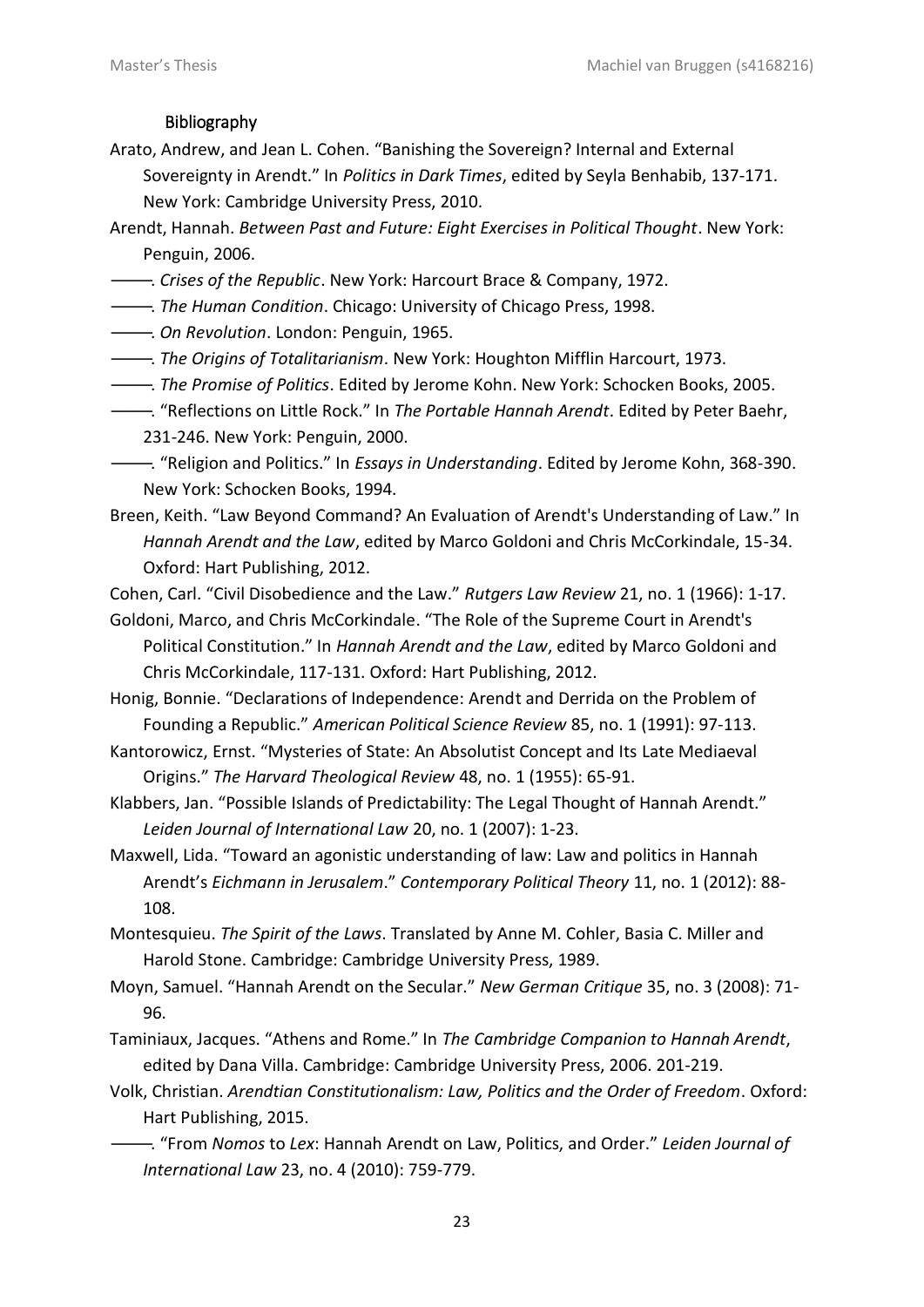———. "Hannah Arendt and the Constitutional Theorem of De-Hierarchization. Origins,

Consequences, Meaning." *Constellations* 22, no. 2 (2015): 175-187.

Waldron, Jeremy. "Arendt's constitutional politics." In *The Cambridge Companion to Hannah Arendt*, edited by Dana Villa, 201-219. Cambridge: Cambridge University Press, 2006.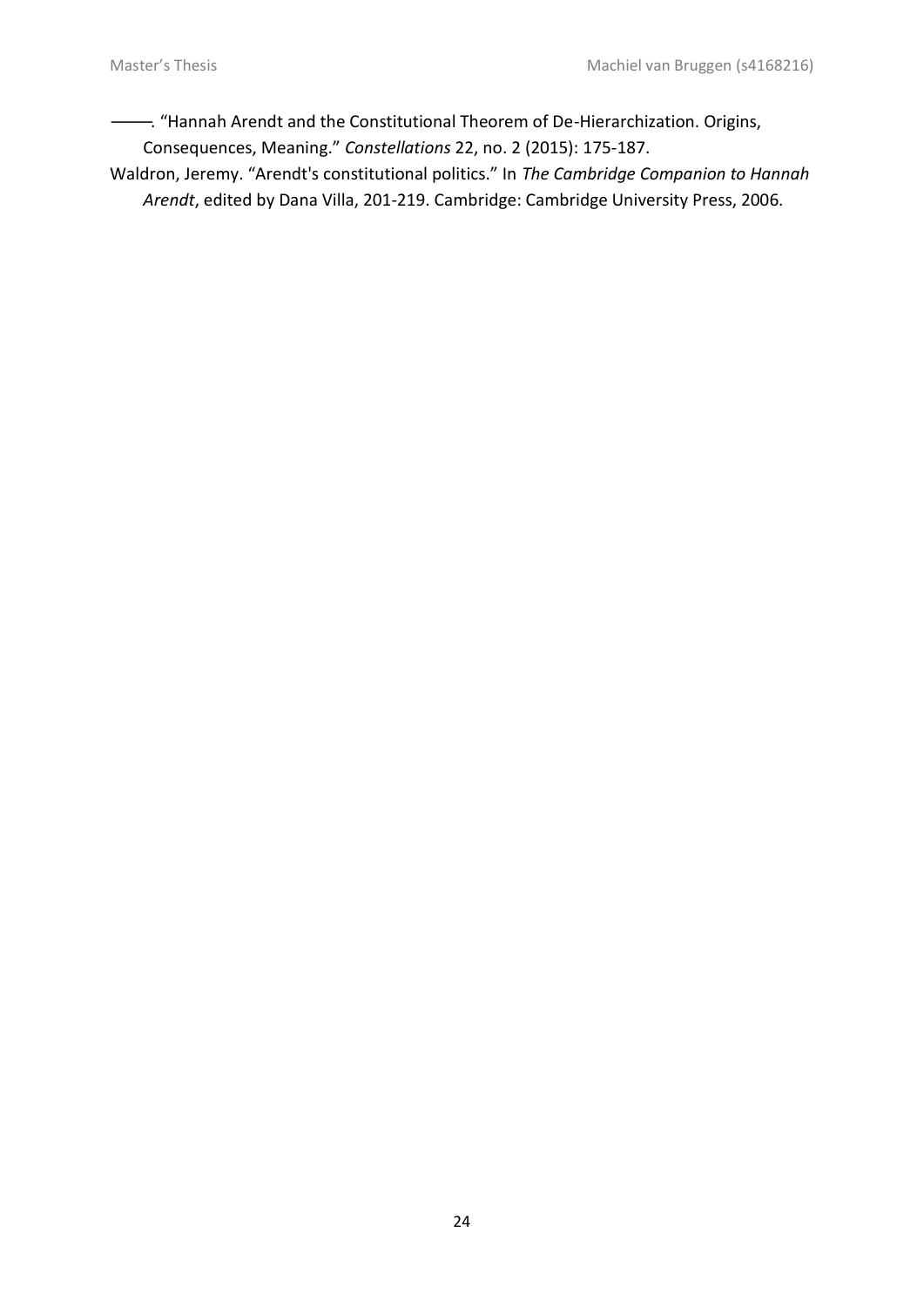# Research proposal

#### Title

The Legitimacy of International Criminal Law: Hannah Arendt on the Prosecution of Crimes Against Humanity in a Post-Westphalian World

### Summary

International criminal law has been criticized since its inception. This criticism gained new significance after the creation of the International Criminal Court (ICC). The most persistent criticism is that an international court has no connection with a political community. Critics argue that an international court is like a 'foreign' court without democratic accountability. On October 27, 2017, Burundi became the first state to withdraw from the ICC, while several other states threaten to do the same. Moreover, numerous states have not joined the ICC, citing concerns of sovereignty, most notably the United States, Russia, and China. A satisfying answer to these criticisms is yet to be found.

This project will analyze the problem from the perspective of Hannah Arendt (1906-1975), one of the most influential political thinkers of the twentieth century. In *Eichmann in Jerusalem* (1963), Arendt pleaded for the creation of an international criminal court. She provided little argumentation – Arendt considered the book nothing more than a 'trial report' – while commentators have failed to take her legal theory into account. This project will study Arendt's plea within the framework of her legal theory. The resulting theory of international criminal law offers a new perspective on contemporary issues of legitimacy.

*Word count: 200*

# Description of the Proposed Research

#### The Problem

Since its inception, international criminal law has been criticized, notwithstanding the creation of the International Criminal Court (ICC) in The Hague, on July 1, 2002. Critics often allege that an international court is like a 'foreign' court, unconnected to the defendants and their communities. Several African states threaten to withdraw from the ICC because of its alleged bias against Africa; on October 27, 2017, Burundi became the first state to do so. These threatened withdrawals exacerbate another problem: numerous states have not even joined the ICC, most notably the United States, Russia, and China.

The ICC is the first attempt at truly institutionalizing the prosecution of the most serious crimes. More philosophical research into the legitimacy of international criminal law is paramount. This project will approach this important issue through the work of Hannah Arendt (1906-1975), one of the most influential political thinkers of the twentieth century. Throughout her career, she studied many pertinent subjects, most notably the problem of state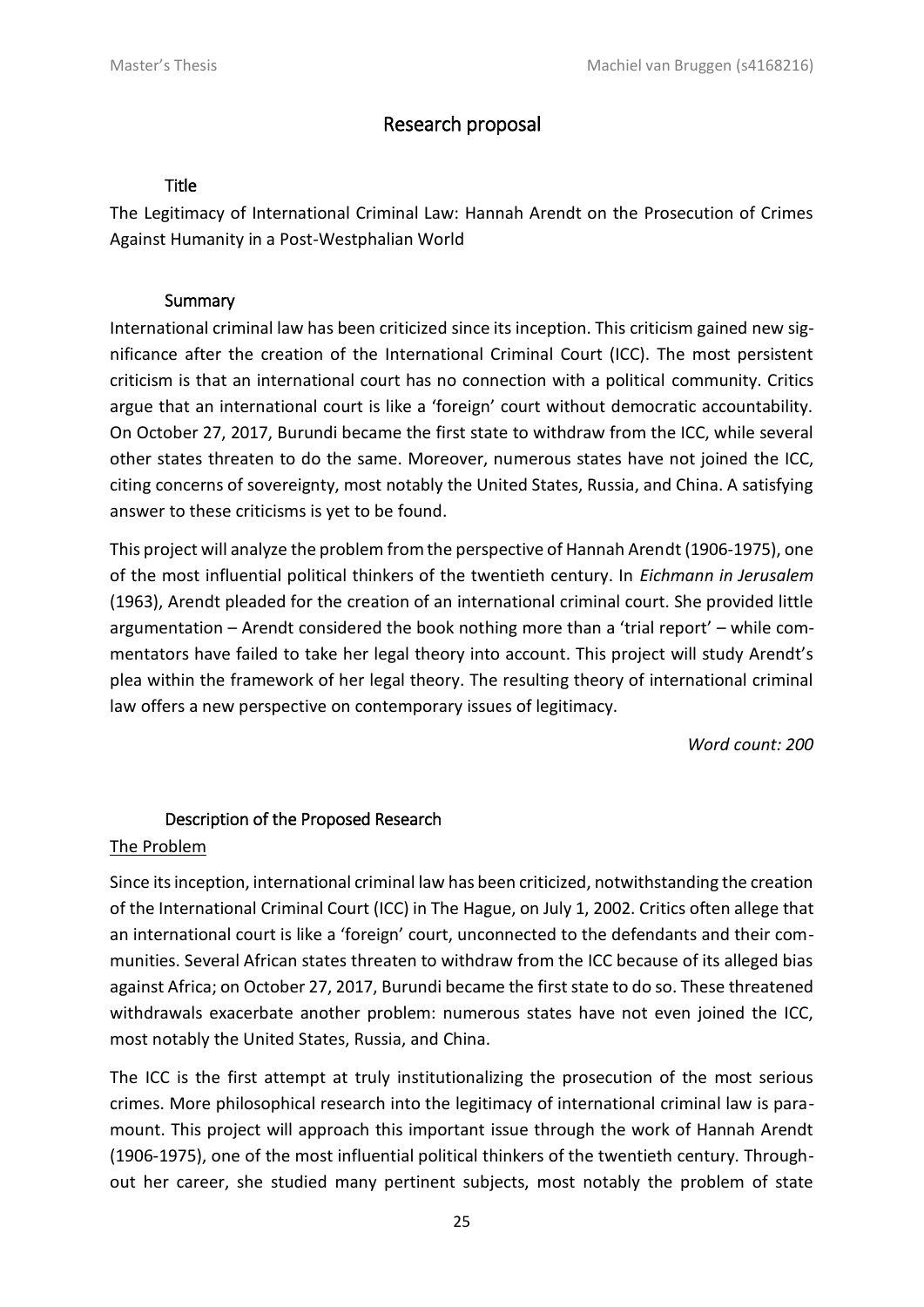sovereignty, the basis of law, and personal responsibility in state-sanctioned crimes. My research question will therefore be:

What can the work of Hannah Arendt tell us about the legitimacy of contemporary international criminal law?

In her most well-known book, *Eichmann in Jerusalem* (1963), Arendt pleaded for the creation of an international criminal court. Claiming it was nothing more than a 'trial report' – unfairly, as she dealt with various philosophical issues – Arendt did not provide much argumentation. This project will therefore also answer the question: What is the philosophical basis underlying Arendt's plea for an international criminal court? Contemporary scholarship has overlooked the legal theory that underlies Arendt's plea. This is unfortunate and misguided, since Arendt's other works offer a framework for understanding her views on international criminal law. This project will study the Arendtian model for an international criminal court. Because of Arendt's originality in theorizing (international) law and crimes against humanity, this model will yield new insight into the problems of contemporary international criminal law.

# Criticism of International Criminal Law

The first ventures into international criminal law were the international military tribunals of Nuremberg (1945) and Tokyo (1946), which prosecuted German and Japanese war criminals respectively. After a long absence, international criminal law experienced a revival after the Cold War with the creation of new *ad hoc* tribunals, most prominently the International Criminal Tribunal for the Former Yugoslavia (1993) and the International Criminal Tribunal for Rwanda (1994). A common criticism, however, is that such *ad hoc* tribunals violate the principle of *nullum crimen sine lege, nulla poena sine lege* (no crime without law, no punishment without law). First, these tribunals prosecute actions committed before these courts are created. Secondly, the Nuremberg tribunal prosecuted defendants for crimes against humanity, a category that did not exist before. Furthermore, *ad hoc* tribunals are claimed to be victor's justice: the Nuremberg tribunal only prosecuted the crimes of Nazi Germany, while there was ample reason to prosecute the victors for similar crimes.

The ICC, created in 2002, is the first permanent tribunal. The hope was that it would definitively end the impunity of international crimes, such as genocide and crimes against humanity. But this success is marred by persistent criticism and non-participation of several major powers. In May 2002, the United States announced that they would not join the ICC, though they signed the Rome Statute of the International Criminal Court. In November 2016, Russia also refused to join, although they, too, had signed the Rome Statute. Other large states like China and India have not joined the ICC either, while some member states may follow the example of Burundi. The probability of ending the impunity of international crimes is therefore very low.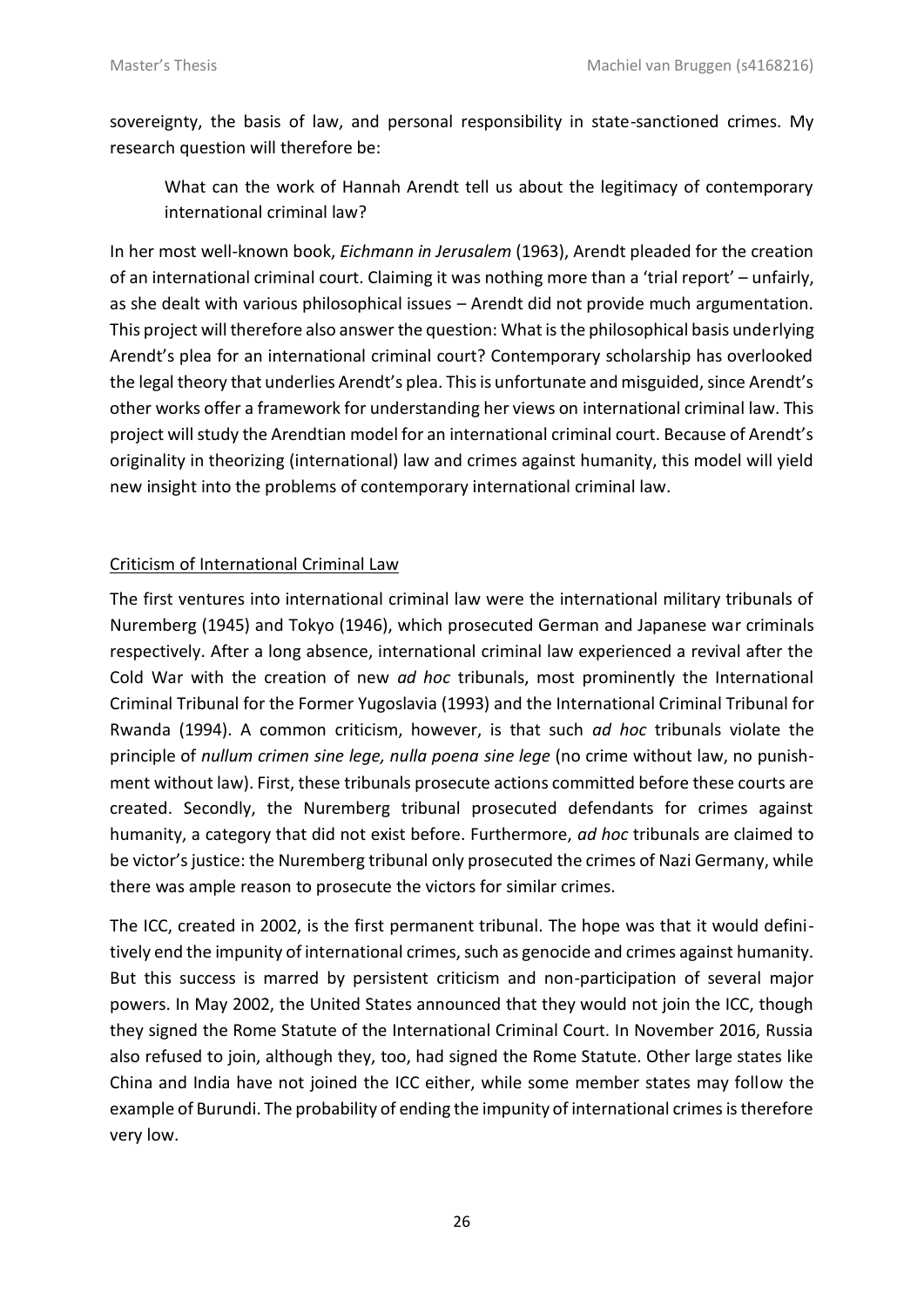The criticism of international criminal law is multifaceted. One of the most persistent criticisms is that an international court has no real connection to the crime or to the political community where the crime took place. This criticism is twofold. First, prosecution according to international law creates a disconnect between court and defendant. Traditionally, criminal law is connected with a community, so that a defendant (generally) recognizes its authority. International criminal law apparently represents a 'community of humanity.' However, numerous African states claim that international criminal law is Western, conjuring the specter of imperialism. Second, prosecution according to international law lacks a constitutional structure.<sup>36</sup> There are no clearly delineated procedures of legislation, adjudication, and execution of the law. It may even be unclear what the sources of law are: international criminal law is often vague, meaning that international courts must engage in judicial lawmaking to fill the gaps.<sup>37</sup> This renews fears of courts violating *nullum crimes sine lege* – even though the ICC cannot prosecute crimes committed before it was established. Thus, critics claim the ICC is a 'foreign' court that lacks democratic accountability.

A second common criticism concerns an alleged vulnerability to politicization. This fear is largely due to the vagueness of international criminal law. This means that, when a state and a court genuinely disagree about the interpretation of the law or of the crime, prosecution is perceived as undue political influence. The ICC was thought to be shielded from further politicization by the UN Security Council (although some fear the ICC will be politicized by NGOs instead<sup>38</sup>), as permanent members cannot veto an investigation. Only an affirmative vote halts an investigation (for twelve months).<sup>39</sup> But this only changes the mechanism of politicization: a veto now *ensures* that an investigation continues. Hence, even the ICC can still be influenced by states.

Thirdly, critics decry the ICC's jurisdiction for a claimed risk of overreach, because the ICC has jurisdiction on the territory of its member states.<sup>40</sup> This means that the citizens of a nonmember state can become subject of investigation and prosecution by the ICC if the crime is committed on the territory of a member state. This even led some of the supporters of international criminal law to criticize the ICC. Jack Goldsmith (2003) argues that the ICC's jurisdiction over signatories' territory leads to *increased* impunity of human rights violations. It prevents the United States from using force in states where human rights violations occur in order to stop these violations and arrest the perpetrators. Such 'humanitarian interventions' could lead to investigations into possible war crimes. This problem is exacerbated by the fact that even non-members can accept the jurisdiction of the ICC on a particular crime.<sup>41</sup>

1

<sup>36</sup> Bolton, 2001.

<sup>&</sup>lt;sup>37</sup> Cf. Van Schaack, 2008.

<sup>38</sup> Bolton, 2001.

<sup>&</sup>lt;sup>39</sup> Rome Statute, art. 16.

<sup>40</sup> Rome Statute, art. 12(2).

<sup>&</sup>lt;sup>41</sup> Rome Statute, art. 12(3).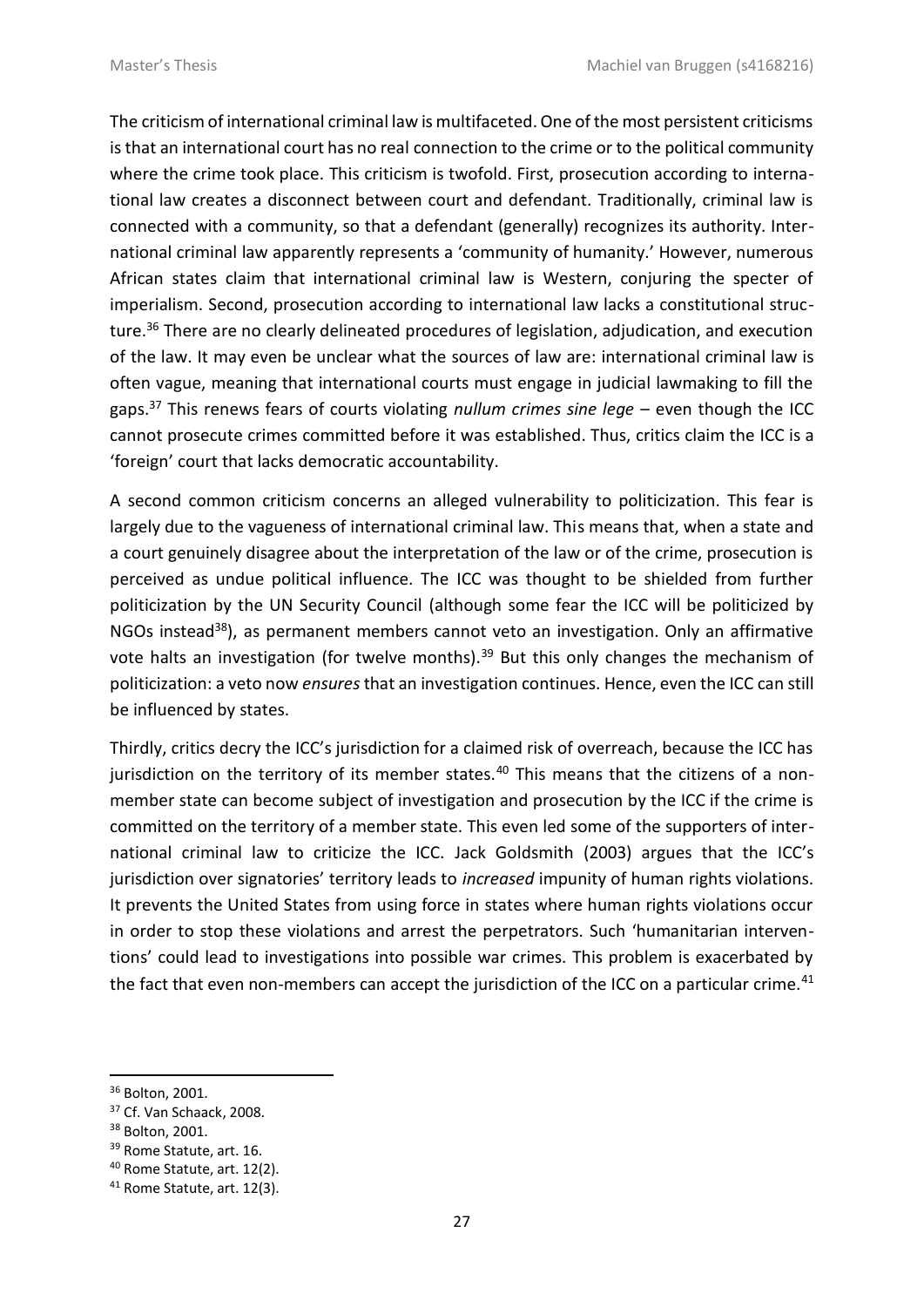Because no state official can ever be sure that humanitarian intervention will not be prosecuted, they may be disinclined to intervene, which may embolden (future) war criminals.

Tying these criticisms together is the prominent claim that international criminal law is incompatible with state sovereignty. Criminal prosecution of one's citizens is normally the prerogative of the state. Prosecution by an international tribunal is therefore seen as interference with a state's internal affairs. Moreover, even the citizens acting in an official capacity may be investigated and prosecuted by the ICC. This plays a substantial role in the attitude of the United States, as they have an active (military) presence in the world.<sup>42</sup>

### 'State of the Art'

Although Hannah Arendt is primarily known for her political theory, recent scholarship has showed a growing interest in her legal theory.<sup>43</sup> One of the first to focus on Arendt's legal theory is international lawyer Jan Klabbers. In his seminal article, he explores Arendt's understanding of law, which holds that the law is the expression of a promise between equals.<sup>44</sup> Her understanding of law as promise is meant to counter the conception of law as command, which Arendt considers both inaccurate and harmful. This conception of law leads Klabbers to examine the various issues in contemporary international legal theory which Arendt's work can help elucidate.

Klabbers's article provoked further research into Arendt's legal theory, but hardly in the context of international law. Rather, philosophers primarily interpret Arendt's understanding of law through the lens of domestic politics. Perhaps the most comprehensive account is Christian Volk's *Arendtian Constitutionalism* (2012). His main thesis is that Arendt 'dehierarchized' law and politics, meaning that law does not trump politics nor is politics unbound by law. For Arendt, law's authority depends on political activism, while politics cannot exist without legal bounds. Volk's interpretation is meant to elucidate Arendt's legal theory for the domestic sphere; he does not develop its implications for international law.

Volk's analysis is pertinent to the international sphere, however, because the basis for his 'dehierarchization thesis' is Arendt's rejection of sovereignty. According to Volk, Arendt identified several paradoxes of sovereignty, which manifested in Europe during the interwar period.<sup>45</sup> Sovereignty turned out to be contradictory: it can only be preserved by international agreements that are, paradoxically, deemed incompatible with sovereignty. Arendt's rejection of sovereignty is therefore total. First, Arendt contends that sovereignty in the domestic sphere is incompatible with both law and politics.<sup>46</sup> Secondly, she argues that sovereignty in the international sphere is untenable. She believes that a new concept of state should be

 $\overline{a}$ 

<sup>42</sup> Bolton, 2001.

<sup>43</sup> See Goldoni and McCorkindale, 2012.

<sup>44</sup> Klabbers, 2007.

<sup>45</sup> Volk, 2010.

<sup>&</sup>lt;sup>46</sup> See also Arato and Cohen, 2010.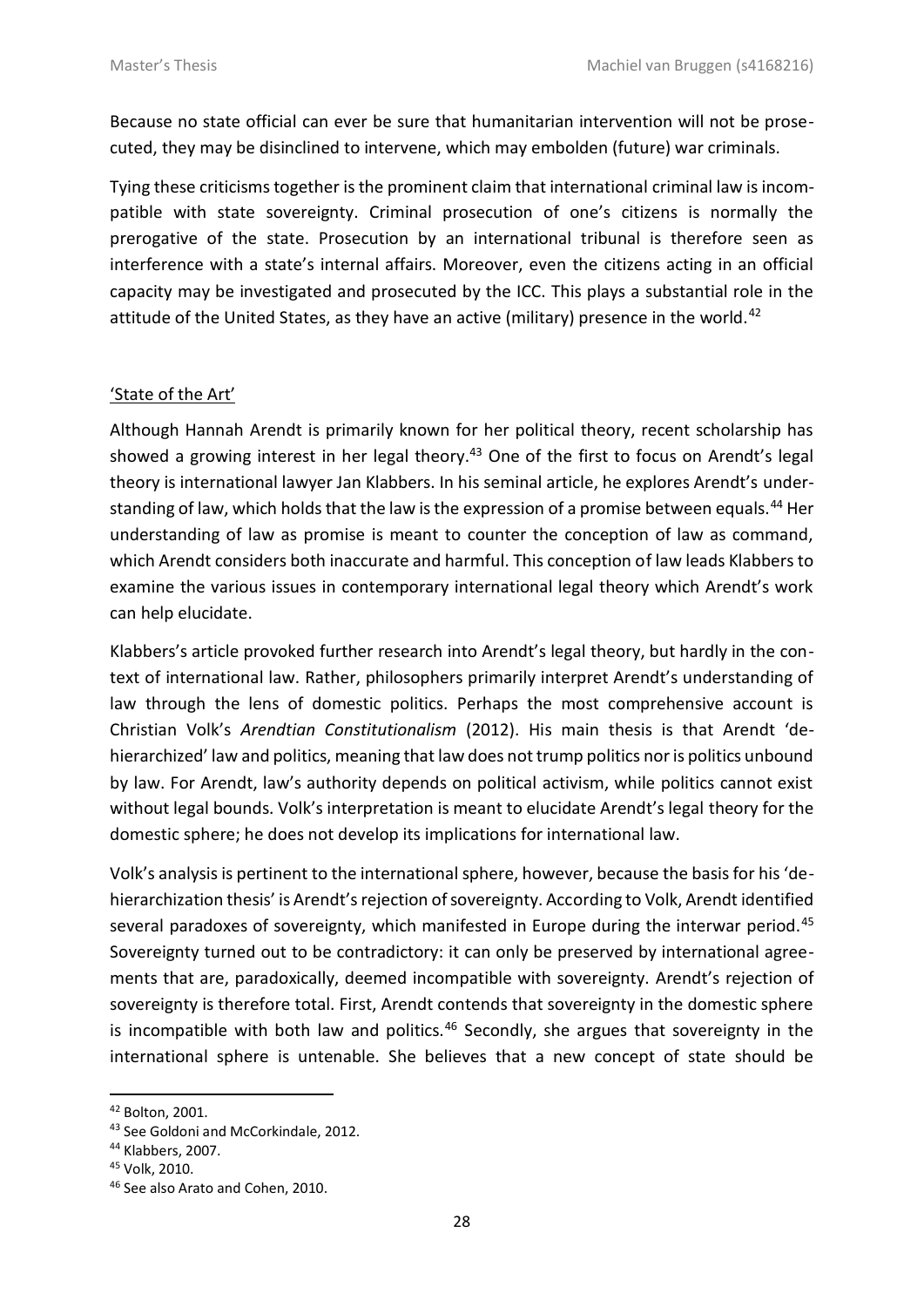developed, one she sought in the federal structure.<sup>47</sup> For Arendt, the upshot of international law is world federalism.

Arendt's understanding of law as promise is remarkably pertinent to international law, which is largely based in treaties. It is therefore all the more remarkable that interpretations of Arendt's argument for an international criminal court make no use of her legal theory. Moreover, the scholarship on *Eichmann in Jerusalem* is rarely informed by a legal perspective. Lida Maxwell (2012), for example, interprets Arendt from a political perspective. She argues that Arendt's plea must be interpreted as a political intervention, a contestation of existing (legal) norms that was meant to enable the creation of a new institution. Seyla Benhabib (2000) interprets Arendt from a moral perspective. She asserts that Arendt's plea mediates between her moral universalism of the ideal of humanity and the particularism of the destruction of the Jews.

The few scholars that do interpret Arendt's views on international criminal law through a legal lens make no use of her legal theory. Thomas Mertens (2005) argues that Arendt's view on territorial jurisdiction based on culture conflicts with her idea that genocide, as a crime against humanity, should be prosecuted by an international court; Mertens maintains we should opt for the latter. Leora Bilsky (2010), on the other hand, interprets Arendt's view on territoriality as a useful alternative to universal jurisdiction, reducing the risk of politicization while simultaneously acknowledging the link to the community. Both commentators merely contrast Arendt's view on territoriality with contemporary international criminal law. Hence, neither accurately represents Arendt's views on international criminal law, as Arendt's concepts of legitimacy and authority are intimately connected with her legal theory.<sup>48</sup>

# Aim and Methodology

Although Arendt is recognized as a great source of inspiration for contemporary (international) legal questions, this research project will be the first to fully explore her legal theory in the framework of international criminal law. The project will address two issues. First, it will interpret Arendt's views on international criminal law based on a comprehensive interpretation of her legal thinking. Where current scholarship has overlooked Arendt's legal theory, this project will study this theory in order to create a deeper understanding of what kind of international criminal court she had in mind. Second, this Arendtian model of international criminal law offers a new, critical perspective that this project will fully exploit. It will form the basis of a contribution to the debate on the legitimacy of international criminal law.

The project will make use of textual analysis, legal analysis, and conceptual argumentation. In order to properly judge the Arendtian model of international criminal law, the project will

 $\overline{a}$ <sup>47</sup> See Klusmeyer, 2010.

<sup>48</sup> See Young, 2002.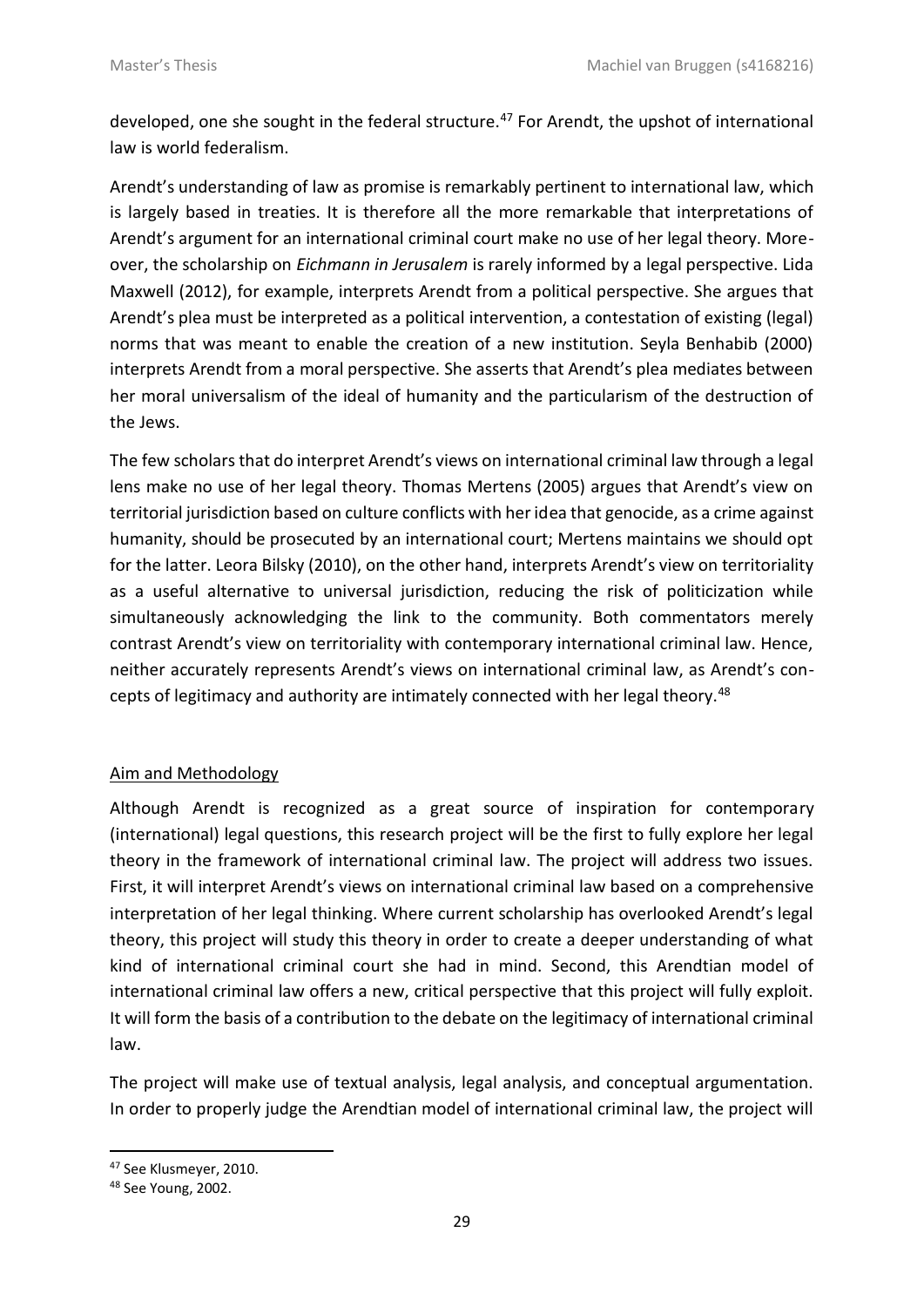first analyze the contemporary approach to international criminal law, both in theory and in practice. Hence, it will study arguments in jurisprudential and philosophical debates, but also in case law. This analysis provides a detailed depiction of the issues regarding the legitimacy of international criminal law.

An accurate understanding of Arendt's views on international criminal law requires the context of her other works, particularly with reference to her views on law and judgment. The project will therefore study Arendt's oeuvre through a textual and conceptual analysis. With this context, it will be clear that the Arendtian model provides a great new perspective, because Arendt's views are rather different from contemporary theory and practice. First of all, Arendt believes there is only one goal of criminal trials: justice. This is in sharp contrast to the prominent theory that the goal of international criminal law is norm projection, showing the world that some crimes are particularly heinous and truly unacceptable.<sup>49</sup>

Perhaps the most consequential difference is Arendt's concept of genocide.<sup>50</sup> She deviates from the contemporary legal definition, which treats genocide and crimes against humanity as two different crimes.<sup>51</sup> Instead, Arendt characterizes genocide *as* a crime against humanity. This is meant to convey the idea that the harmed community is humanity: the destruction of an entire people harms humanity, the plurality of peoples. Because of this, Arendt thought it more appropriate to try Eichmann in an international criminal court representing humanity.

For Arendt, humanity is not a biological but a political concept: in a world unified by our technical mastery, Arendt argues we have a duty to solidify this unity by mutual agreements. Fully understanding Arendt's concepts of 'genocide' and 'humanity' therefore requires studying her criticism of sovereignty and her alternative of world federalism.<sup>52</sup> Arendt's understanding of law as promise means that a world without sovereignty is not a world without law. Thus, her legal theory offers a *prima facie* justification for criminal punishment without sovereignty. This is vital in any argument against the defenders of state sovereignty.

Arendt also dealt with the problem of *nullum crimen sine lege*. In the context of the Eichmann trial, she argues that the principle was not substantively violated because the crime of genocide was simply unknown to any legislature. This new crime therefore had to be judged according to new law. This is Arendt's idea of 'reflective judgment,' our ability to judge unguided by pre-established criteria. Such judicial lawmaking seems the only way to end impunity in absence of world federalism.<sup>53</sup> Arendt investigated this 'reflective judgment' because of the Eichmann trial; we must therefore study her later work on judgment to determine whether reflective judgment satisfies *nullum crimen sine lege*. The project will build on current scholarship on this concept.<sup>54</sup>

<sup>1</sup> <sup>49</sup> E.g., Sloane, 2007; Luban, 2010.

<sup>50</sup> See also Benhabib, 2009; Luban 2015.

<sup>&</sup>lt;sup>51</sup> Rome Statute, art. 5.

<sup>&</sup>lt;sup>52</sup> See also Klusmeyer, 2010; Volk, 2012.

<sup>53</sup> Compare Van Schaack, 2008.

<sup>54</sup> Deutscher, 2007; Schwartz, 2016.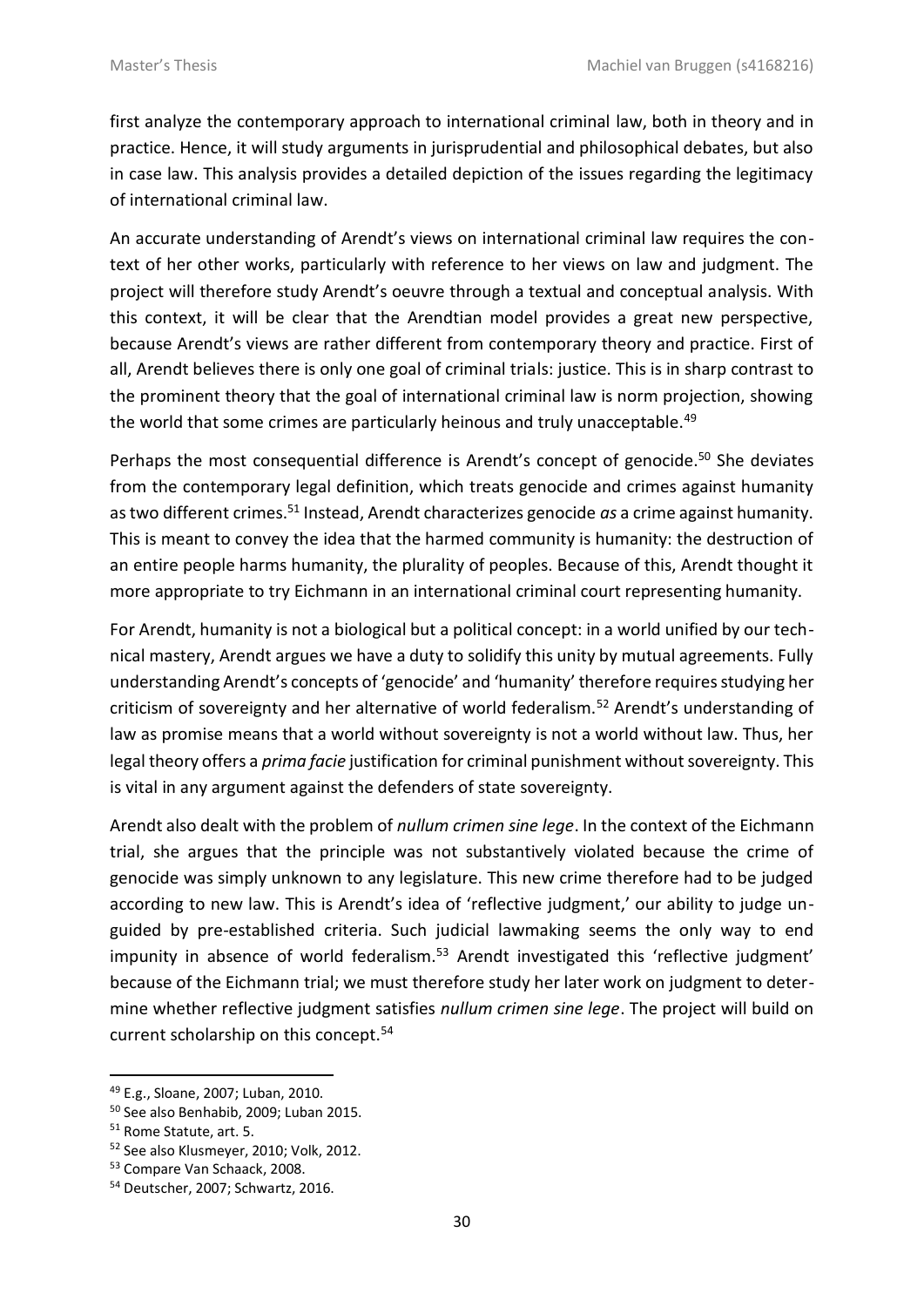The theory of international criminal law that this study of Arendt's work will produce offers a new perspective on contemporary international criminal law. Through the perspective of Arendt's original reasoning, this project will contribute to the debate on the legitimacy of international criminal law.

*Word count: 2492*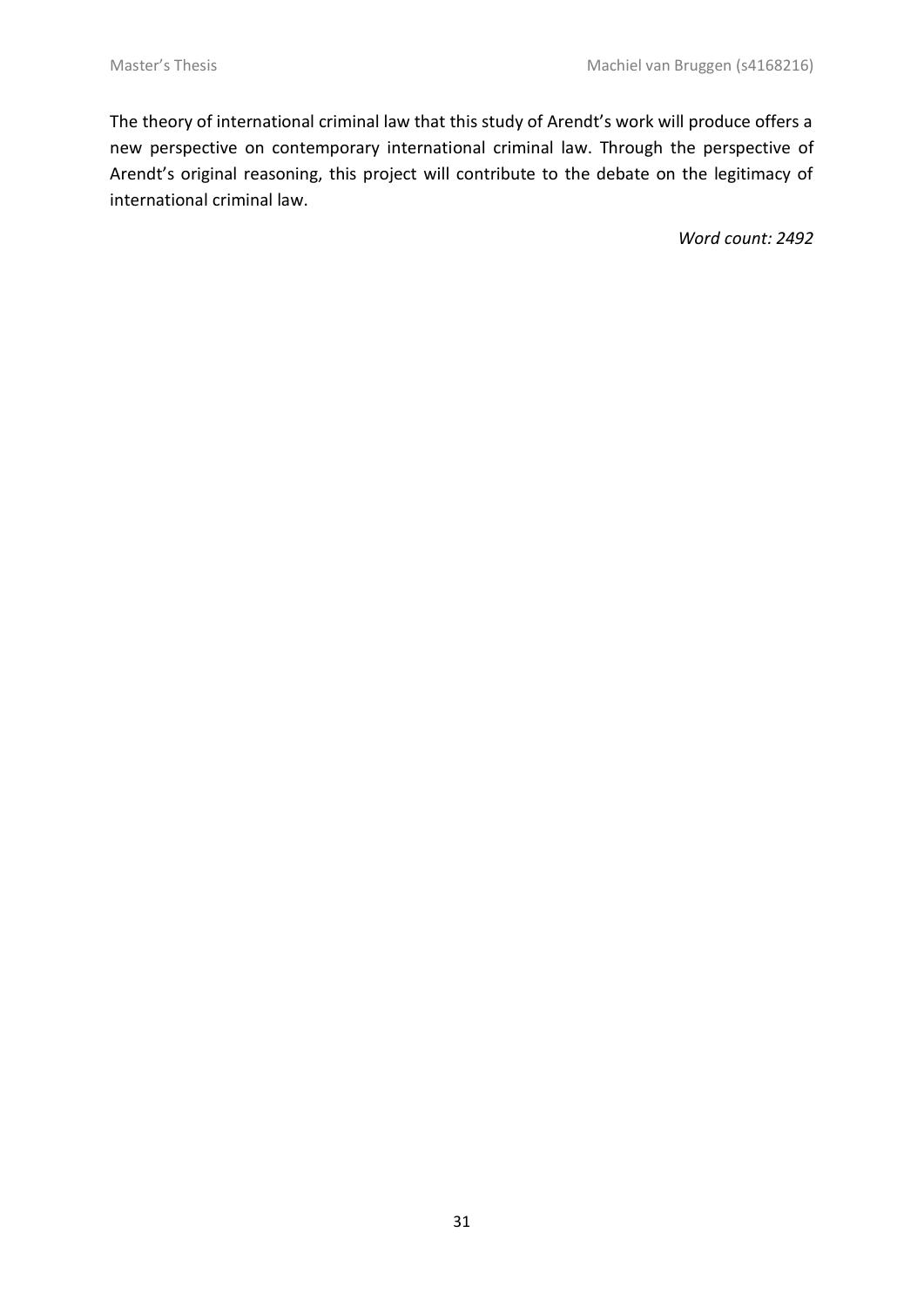# Keywords

Hannah Arendt, International criminal law, State sovereignty, Personal responsibility, Crimes against humanity.

# Timetable

| <b>Timeframe</b>     | <b>Research Work</b>          | Output                       |
|----------------------|-------------------------------|------------------------------|
| Sept 2018 - Aug 2019 | Study of contemporary         | First chapter of the         |
|                      | theories of international     | dissertation.                |
|                      | law.                          |                              |
|                      | Research on Arendt's          |                              |
|                      | understanding of              |                              |
|                      | (international) law.          |                              |
| Sept 2019 - Aug 2020 | Analysis of the criticism of  | Article on Arendt's          |
|                      | international criminal law,   | alternative to state         |
|                      | and of contemporary           | sovereignty, world           |
|                      | justifications of             | federalism.                  |
|                      | international criminal law.   | Second and third chapters    |
|                      | Study of Arendt's             | of the dissertation.         |
|                      | (descriptive and normative)   |                              |
|                      | concept of humanity; study    |                              |
|                      | of Arendt's theory of         |                              |
|                      | personal responsibility in    |                              |
|                      | state sanctioned crimes.      |                              |
| Sept 2020 - Aug 2021 | Historical research on the    | Article on the response to   |
|                      | reception of Eichmann in      | Eichmann in Jerusalem: the   |
|                      | Jerusalem and an analysis of  | criticism in public debate   |
|                      | the soundness of Arendt's     | and the estimation by legal  |
|                      | legal arguments.              | scholarship.                 |
|                      | Research on Arendt's          | Fourth chapter of the        |
|                      | (reflective) judgment, both   | dissertation.                |
|                      | during conflicts and post-    |                              |
|                      | conflict (criminal judgment); |                              |
|                      | research on contemporary      |                              |
|                      | arguments for international   |                              |
|                      | criminal law upholding        |                              |
|                      | nullum crimen sine lege.      |                              |
| Sept 2021 - Aug 2022 | Construction of the           | Fifth chapter of the         |
|                      | Arendtian model of            | dissertation; completing the |
|                      | international criminal law;   | dissertation.                |
|                      | contrasting this model with   | Presentation of the results. |
|                      | contemporary theories.        |                              |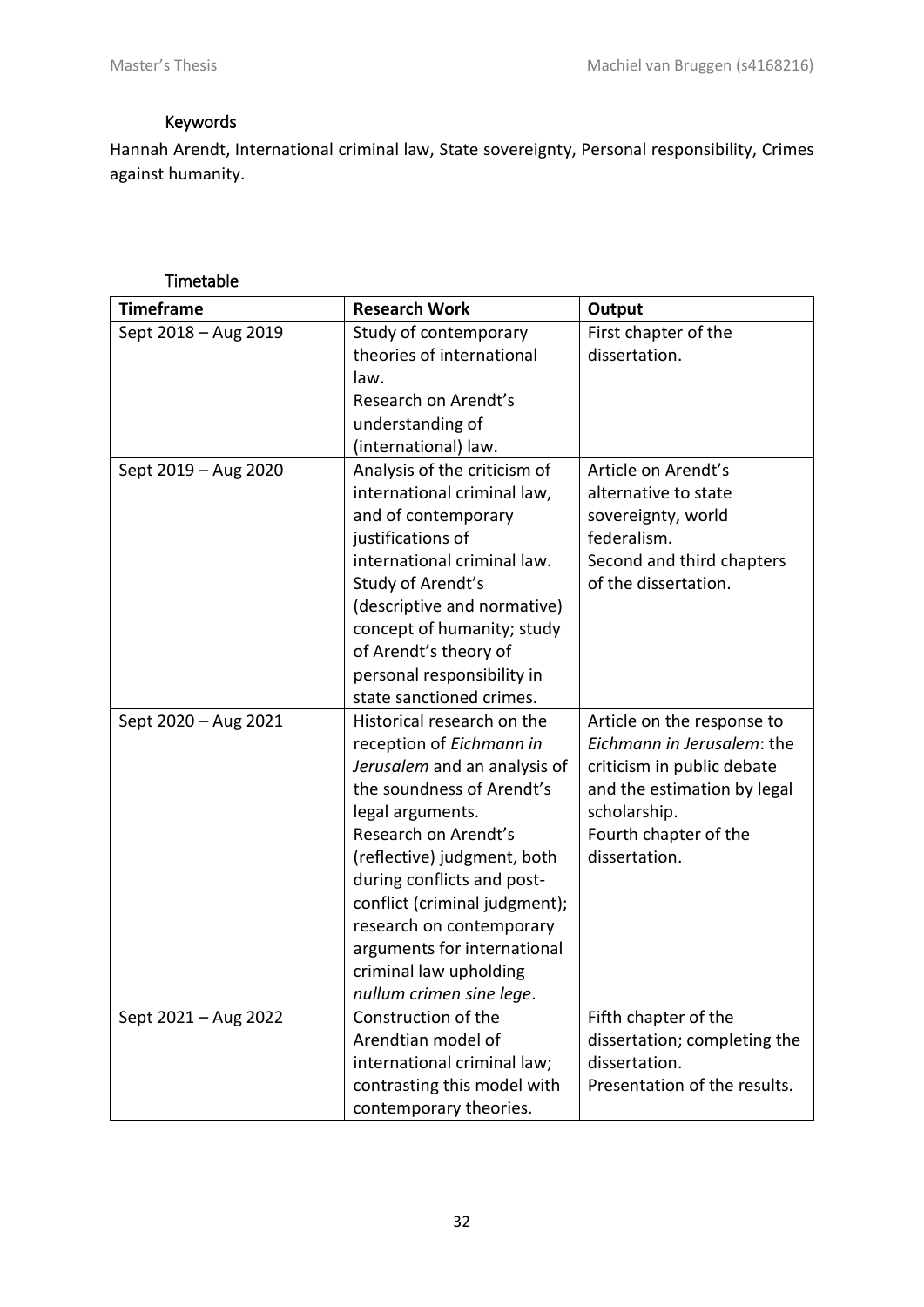### Summary for Nonspecialists

After World War II was won, the Allies decided that they would prosecute state officials of both Nazi Germany and Japan. This decision was unprecedented. The state had always been sovereign, which meant that all actions of a state were the sole responsibility of that state. State officials, acting on behalf of the state, therefore could not be prosecuted by other states. This was the birth of international criminal law, which ultimately led to the creation of the International Criminal Court (ICC) in The Hague in 2002. This permanent court would end the need for creating temporary courts for each occurrence of crimes against humanity. The hope was that the ICC would definitively end the impunity of war criminals. But despite this enormous progress, the legitimacy of international criminal law remains disputed.

Critics claim that international criminal courts have no right to judge crimes that were committed in a country far away. The legitimacy of a court, critics claim, requires a close connection with the community in which the crime is committed. International criminal courts lack this connection; the community they represent is the 'community' of humanity. The disputed legitimacy of international criminal law has a direct consequence: numerous states have not joined the ICC, most notably the United States, Russia, and China. These states argue that the ICC is incompatible with state sovereignty. Theorists of international criminal law have yet to provide a satisfying answer to these criticisms.

This research project will approach this important issue via the work of Hannah Arendt (1906- 1975), one of the most influential political thinkers of the twentieth century. The research question it intends to answer is: What can the work of Hannah Arendt tell us about the legitimacy of (contemporary) international criminal law? Throughout her career, Arendt tried to understand the background and consequences of totalitarianism and its crimes, as she was forced to flee Nazi Germany. In her well-known book *Eichmann in Jerusalem* (1963), a report on the trial of the SS-officer Adolf Eichmann, she pleaded for the creation of an international criminal court. However, she did not provide much argumentation for her plea. For this, we must turn to her other work. Until now, however, the scholarship on Arendt has failed to take her other works into account.

This project will be the first to interpret Arendt's ideas on international criminal law within the framework of her entire philosophical work. The project will therefore also answer the following question: What is the philosophical basis underlying Arendt's plea for an international criminal court? Arendt's books deal with many relevant issues, among which judgment, the problem of state sovereignty, and the idea of international law as world federalism. These other works are fundamental in understanding Arendt's views on prosecuting crimes against humanity. These views provide a new perspective on the contemporary problems of the legitimacy of international criminal law. This project will use this new perspective, and it will try to find new answers to the criticisms of international criminal law.

*Word count: 498*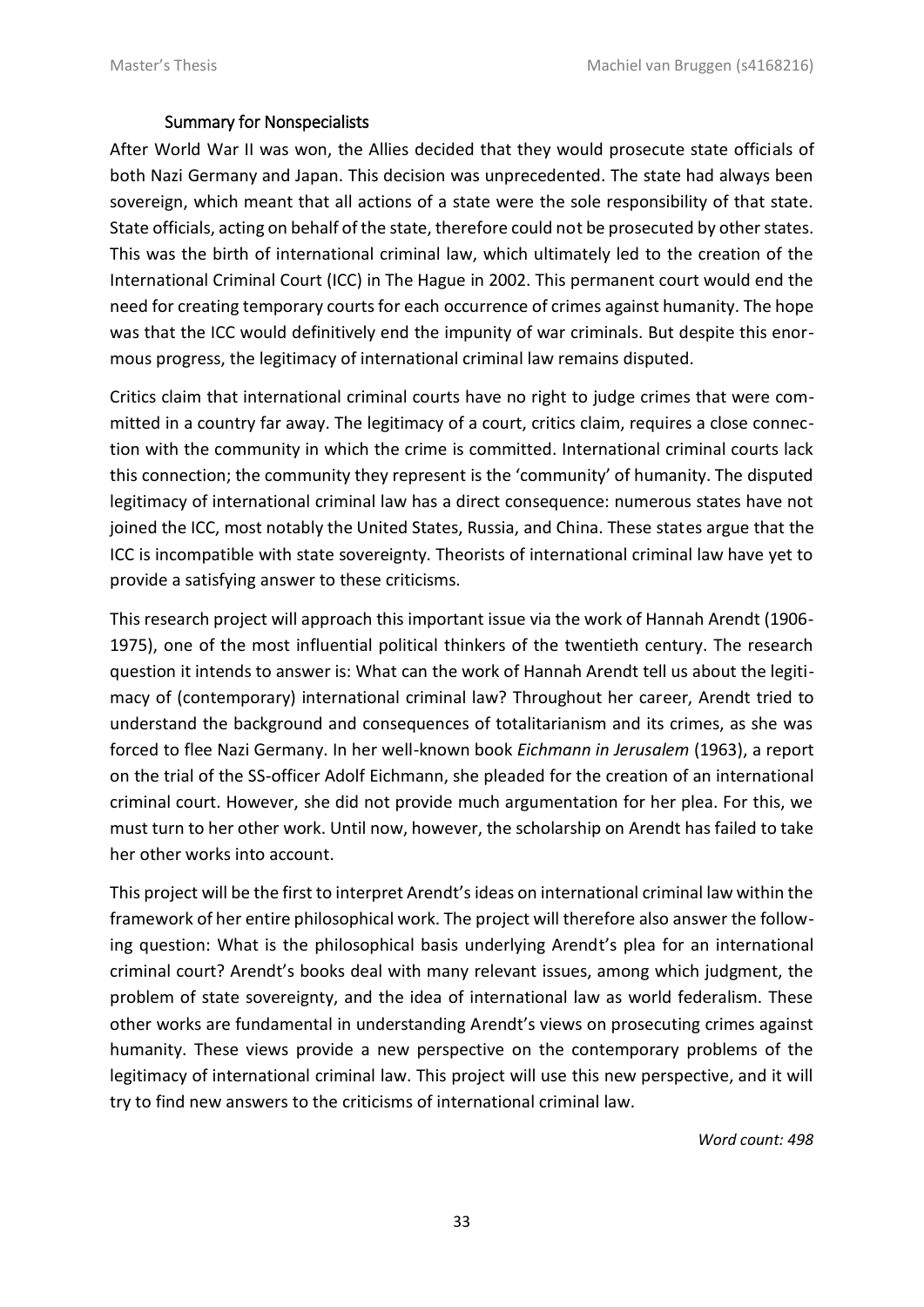#### Bibliography

Arendt, Hannah. *Eichmann in Jerusalem: A Report on the Banality of Evil*. New York: Viking Press, 1963. Arato, Andrew, and Jean L. Cohen. "Banishing the Sovereign? Internal and External Sovereignty in Arendt." In

*Politics in Dark Times*, edited by Seyla Benhabib, 137-171. New York: Cambridge University Press, 2010.

Benhabib, Seyla. "Arendt's *Eichmann in Jerusalem*." In *The Cambridge Companion to Hannah Arendt*, edited by Dana Villa, 65-85. Cambridge: Cambridge University Press, 2000.

———. "International Law and Human Plurality in the Shadow of Totalitarianism: Hannah Arendt and Raphael Lemkin." *Constellations* 16, no. 2 (2009): 331-350.

Bilsky, Leora. "The Eichmann Trial and the Legacy of Jurisdiction." In *Politics in Dark Times*, edited by Seyla Benhabib, 198-218. New York: Cambridge University Press, 2010.

Birmingham, Peg. "Hannah Arendt's Philosophy of Law Approach to International Criminal Law." *International Criminal Law Review* 14, no. 4-5 (2014): 695-716.

Bolton, John R. "The Risks and Weaknesses of the International Criminal Court from America's Perspective." *Law and Contemporary Problems* 64, no. 1 (2001): 167-180.

Deutscher, Max. *Judgment After Arendt*. Aldershot: Ashgate, 2007.

Goldoni, Marco, and Christopher McCorkindale, eds. *Hannah Arendt and the Law*. Oxford: Hart Publishing, 2012.

Goldsmith, Jack. "The Self-Defeating International Criminal Court." *The University of Chicago Law Review* 70, no. 1 (2003): 89-104.

Klabbers, Jan. "Possible Islands of Predictability: The Legal Thought of Hannah Arendt." *Leiden Journal of International Law* 20, no. 1 (2007): 1-23.

Klusmeyer, Douglas. "Hannah Arendt's Case for Federalism." *Publius* 40, no. 1 (2010): 31-58.

Lang, Jr. Anthony F., and John Williams, eds. *Hannah Arendt and International Relations: Reading Across the Lines*. New York: Palgrave Macmillan, 2005.

Luban, David. "Arendt on the Crime of Crimes." *Ratio Juris* 28, no. 3 (2015): 307-325.

———. "Fairness to Rightness: Jurisdiction, Legality, and the Legitimacy of International Criminal Law." In *The Philosophy of International Law*, edited by Samantha Besson and John Tasioulas, 569-588. Oxford: Oxford University Press, 2010.

- ———. "Hannah Arendt as a Theorist of International Criminal Law." *International Criminal Law Review* 11, no. 3 (2011): 621-641.
- Maxwell, Lida. "Toward an agonistic understanding of law: Law and politics in Hannah Arendt's *Eichmann in Jerusalem*." *Contemporary Political Theory* 11, no. 1 (2012): 88-108.

Mertens, Thomas. "Memory, Politics and Law – The Eichmann Trial: Hannah Arendt's View on the Jerusalem Court's Competence." *German Law Journal* 6, no. 2 (2005): 407-424.

Owens, Patricia. *Between War and Politics: International Relations and the Thought of Hannah Arendt*. Oxford: Oxford University Press, 2007.

Schwartz, Jonathan Peter. *Arendt's Judgment: Freedom, Responsibility, Citizenship*. Philadelphia: University of Pennsylvania Press, 2016.

- Sloane, Robert D. "The Expressive Capacity of International Punishment." *Stanford Journal of International Law* 43, no. 1 (2007): 39-94.
- Van Schaack, Beth. "*Crimen Sine Lege*: Judicial Lawmaking at the Intersection of Law and Morals." *Georgetown Law Journal* 97, no. 1 (2008): 119-192.

Volk, Christian. *Arendtian Constitutionalism: Law, Politics and the Order of Freedom*. Oxford: Hart Publishing, 2012.

———. "The Decline of Order: Hannah Arendt and the Paradoxes of the Nation-State." In *Politics in Dark Times*, edited by Seyla Benhabib, 172-197. New York: Cambridge University Press, 2010.

Young, Iris Marion. "Power, Violence, and Legitimacy: A Reading of Hannah Arendt in an Age of Police Brutality and Humanitarian Intervention." In *Breaking the Cycles of Hatred: Memory, Law, and Repair*, by Martha Minow, edited by Nancy L. Rosenblum, 260-287. Princeton: Princeton University Press, 2002.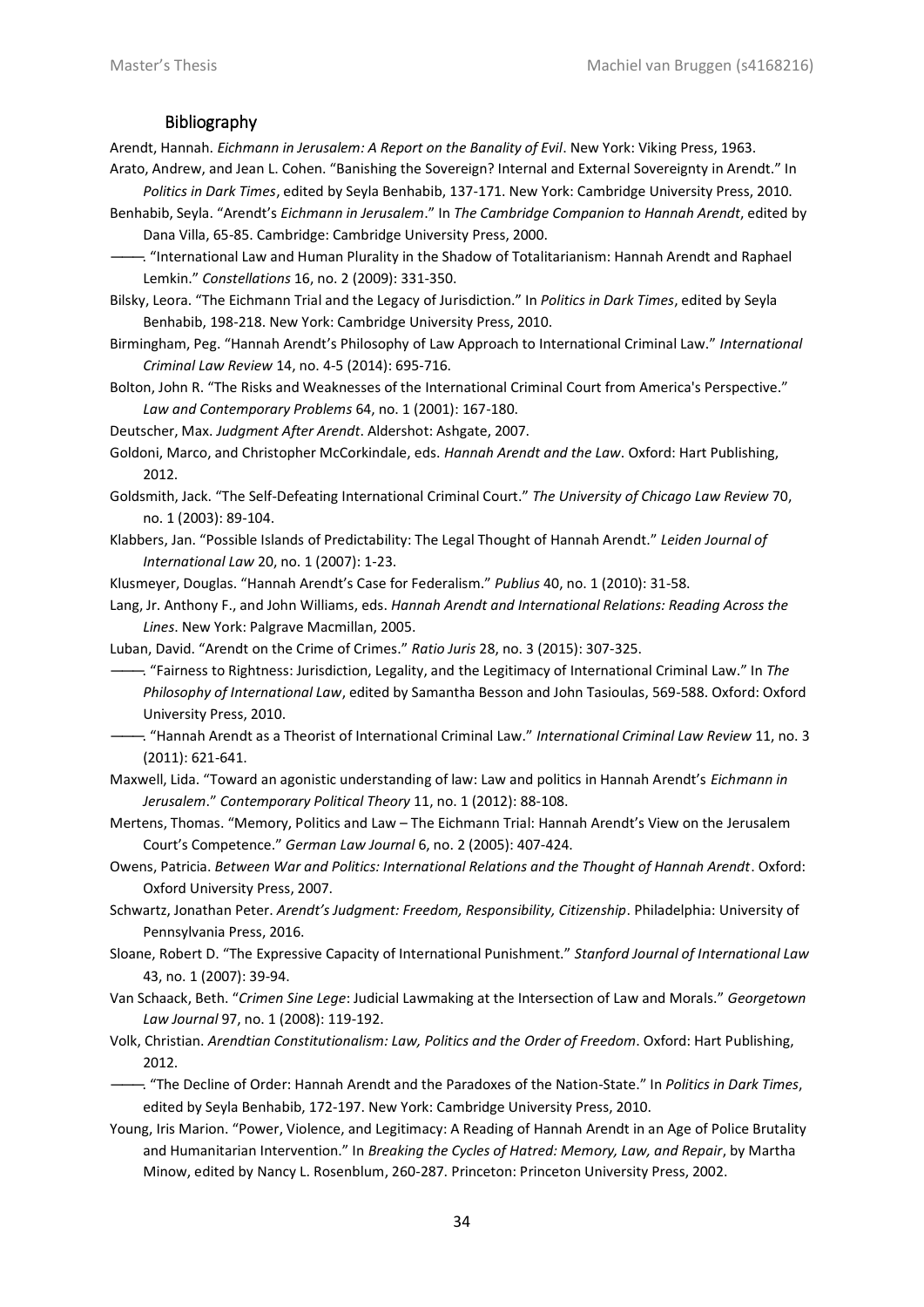### Curriculum vitae

| <b>Personal details:</b> |                |
|--------------------------|----------------|
| Name:                    | Van Bruggen, N |
| First name:              | Machiel        |
| Address:                 | Nimrodlaan 13  |
|                          | 6713 HP Ede    |
| Phone:                   | 06-44613297    |
| E-mail:                  | m.w.vanbrugge  |
| Date of birth:           | 29 November 1  |
| Place of birth:          | Ede            |
| Nationality:             | Dutch          |

Name: Van Bruggen, M.W. 6713 HP Ede E-mail: m.w.vanbruggen@outlook.com Date of birth: 29 November 1988 LinkedIn: [nl.linkedin.com/in/machielvanbruggen](http://nl.linkedin.com/in/machielvanbruggen)



I am an aspiring academic philosopher. Currently, I am in the process of graduating from the Philosophy Research Master at Radboud University Nijmegen, after having graduated from the regular master in philosophy with honors (*cum laude*). I have chosen to continue my studies in philosophy, as it is my strong ambition to pursue an academic career.

I specialize in Political Philosophy and Philosophy of Law. My main interest lies in the relation between the citizen, on the one hand, and political power and the law, on the other. But my interests are not limited to philosophy; I am interested in the societal practice of law and politics as well.

Because of my extensive engagement with philosophy, both at university and in my spare time, I have become a critical thinker with excellent analytical skills. Furthermore, I am an excellent writer, able to write on an academic level, both in English and in Dutch. During my studies I have also gained experience in writing for a broader audience, both in philosophical texts and in journalism.

#### **Education:**

| 2016-     | Philosophy Research Master                                                                                                                |  |  |
|-----------|-------------------------------------------------------------------------------------------------------------------------------------------|--|--|
|           | Expected graduation date: before January 31, 2018                                                                                         |  |  |
|           | Specialization: Social and Political Philosophy                                                                                           |  |  |
|           | With courses at Utrecht University (Topics in the Philosophy of<br>$\overline{\phantom{a}}$                                               |  |  |
|           | Human Rights) and at the Vrije Universiteit Amsterdam (Public<br>International Law).                                                      |  |  |
|           | Master's thesis on the concept of legal authority implicit in the<br>$\equiv$<br>work of Hannah Arendt.                                   |  |  |
|           | Radboud University Nijmegen                                                                                                               |  |  |
| 2014-2016 | Philosophy Master (graduated cum laude)                                                                                                   |  |  |
|           | Specialization in Practical Philosophy, with emphasis on Political<br>Philosophy, and with (additional) courses in the Philosophy of Law. |  |  |